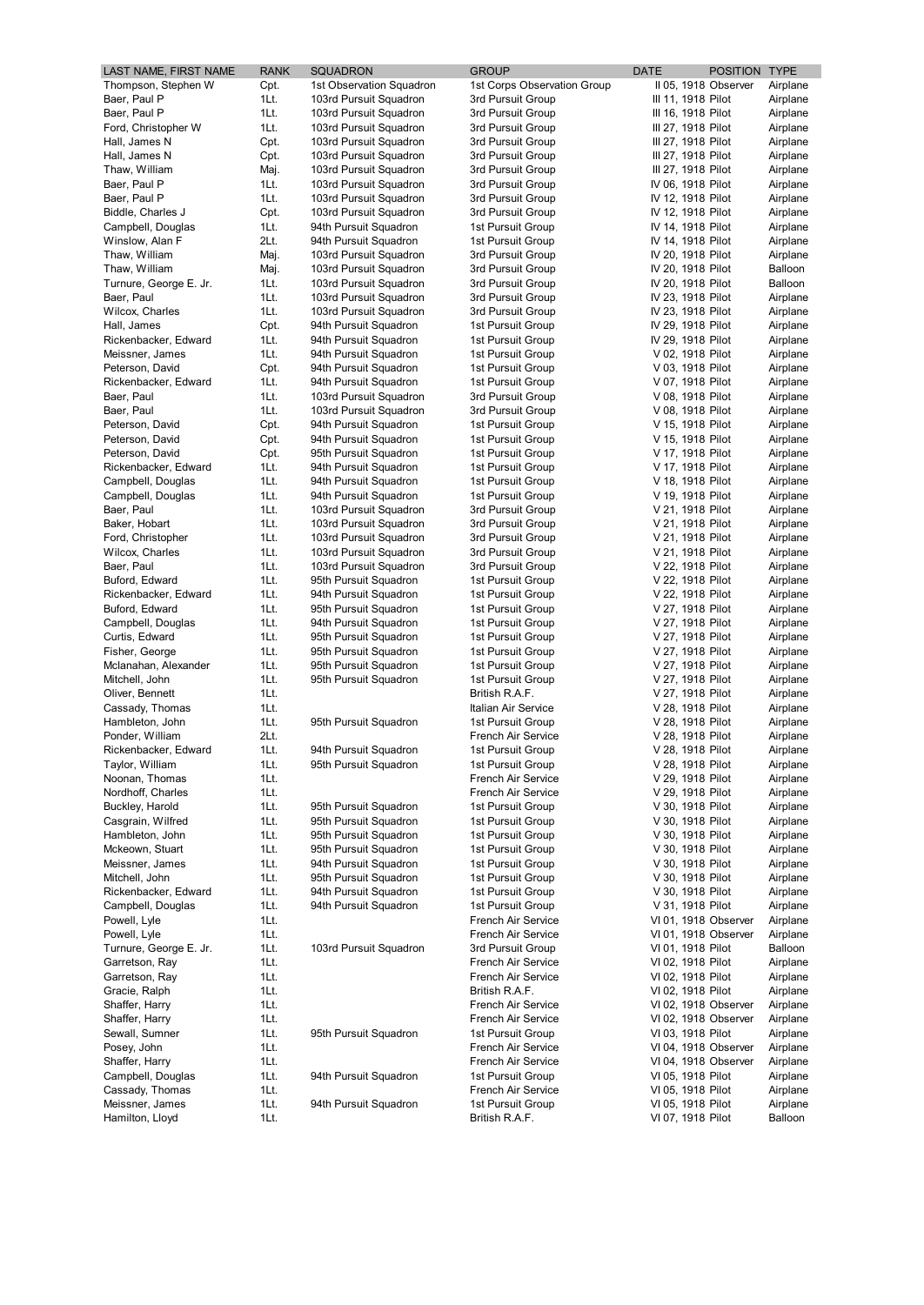| Tipton, William                           | 1Lt.         |                                                  | Britis                 |
|-------------------------------------------|--------------|--------------------------------------------------|------------------------|
| Merrick, Charles<br>Wilcox, Charles       | 1Lt.<br>1Lt. | 103rd Pursuit Squadron<br>103rd Pursuit Squadron | 3rd F<br>3rd F         |
| Zistell, Errol                            | 2Lt.         |                                                  | Britis                 |
| Clapp, Kenneth                            | 2Lt.         | 27th Pursuit Squadron                            | 1st F                  |
| Macarthur, John                           | 2Lt.         | 27th Pursuit Squadron                            | 1st F                  |
| Meissner, James                           | 1Lt.         | 94th Pursuit Squadron                            | 1st F                  |
| Rucker, Edward W. Jr.                     | 1Lt.         | 27th Pursuit Squadron                            | 1st F                  |
| Taylor, Thorne                            | 1Lt.         | 94th Pursuit Squadron                            | 1st F                  |
| Winslow, Alan<br>Putnam, David            | 2Lt.<br>1Lt. | 94th Pursuit Squadron                            | 1st F<br>Fren          |
| Putnam, David                             | 1Lt.         |                                                  | Fren                   |
| Gracie, Ralph                             | 1Lt.         |                                                  | <b>Britis</b>          |
| Hamilton, Lloyd                           | 1Lt.         |                                                  | <b>Britis</b>          |
| Vaughn, George                            | 1Lt.         |                                                  | <b>Britis</b>          |
| Mathews, Alexander                        | 1Lt.         |                                                  | <b>Britis</b>          |
| Mathews, Alexander                        | 1Lt.         |                                                  | <b>Britis</b>          |
| Cassady, Thomas                           | 1Lt.         |                                                  | Fren                   |
| Craig, Alexander                          | 1Lt.<br>1Lt. |                                                  | Italia                 |
| Raymond, Robert F. Jr.<br>Hartney, Harold | Maj.         | 27th Pursuit Squadron<br>27th Pursuit Squadron   | 1st F<br>1st F         |
| Macarthur, John                           | 2Lt.         | 27th Pursuit Squadron                            | 1st F                  |
| Springs, Elliott                          | 1Lt.         |                                                  | Britis                 |
| Kindley, Field                            | 1Lt.         |                                                  | Britis                 |
| Putnam, David                             | 1Lt.         | 139th Pursuit Squadron                           | U.S.                   |
| Fish, Farnam                              | 1Lt.         |                                                  | Fren                   |
| Poler, Donald                             | 1Lt.         |                                                  | <b>Britis</b>          |
| Bronson, Tyler<br>Grant, Alfred           | 2Lt.<br>1Lt. | 147th Pursuit Squadron<br>27th Pursuit Squadron  | 1st F<br>1st F         |
| Grant, Alfred                             | 1Lt.         | 27th Pursuit Squadron                            | 1st F                  |
| Hoover, William                           | 1Lt.         | 27th Pursuit Squadron                            | 1st F                  |
| Hoover, William                           | 1Lt.         | 27th Pursuit Squadron                            | 1st F                  |
| Hudson, Donald                            | 1Lt.         | 27th Pursuit Squadron                            | 1st F                  |
| Hudson, Donald                            | 1Lt.         | 27th Pursuit Squadron                            | 1st F                  |
| Macarthur, John                           | 2Lt.         | 27th Pursuit Squadron                            | 1st F                  |
| Macarthur, John                           | 2Lt.<br>2Lt. | 27th Pursuit Squadron                            | 1st F                  |
| Mcdermott, Cleveland<br>Norton, Frederick | 1Lt.         | 147th Pursuit Squadron<br>27th Pursuit Squadron  | 1st F<br>1st F         |
| Norton, Frederick                         | 1Lt.         | 27th Pursuit Squadron                            | 1st F                  |
| Oneill, Ralph                             | 2Lt.         | 147th Pursuit Squadron                           | 1st F                  |
| Parry, Maxwell                            | 2Lt.         | 147th Pursuit Squadron                           | 1st F                  |
| Porter, Kenneth                           | 2Lt.         | 147th Pursuit Squadron                           | 1st F                  |
| Schmitt, R                                | 1Lt.         | 27th Pursuit Squadron                            | 1st F                  |
| Schmitt, R                                | 1Lt.         | 27th Pursuit Squadron                            | 1st F                  |
| Shaw, Erwin<br>Stevens, John              | 1Lt.<br>1Lt. | 147th Pursuit Squadron                           | <b>Britis</b><br>1st F |
| Paskill, Reuben                           | 1Lt.         |                                                  | Britis                 |
| Heinrichs, Waldo                          | 1Lt.         | 95th Pursuit Squadron                            | 1st F                  |
| Mitchell, John                            | 1Lt.         | 95th Pursuit Squadron                            | 1st F                  |
| Oneill, Ralph                             | 2Lt.         | 147th Pursuit Squadron                           | 1st F                  |
| Raible, Joseph                            | 2Lt.         | 147th Pursuit Squadron                           | 1st F                  |
| Sewall, Sumner                            | 1Lt.         | 95th Pursuit Squadron                            | 1st F                  |
| Simonds, Francis<br>Cates, Robert         | 2Lt.<br>1Lt. | 147th Pursuit Squadron<br>94th Pursuit Squadron  | 1st F<br>1st F         |
| Cook, Harvey                              | 1Lt.         | 94th Pursuit Squadron                            | 1st F                  |
| Coolidge, Hamilton                        | 1Lt.         | 94th Pursuit Squadron                            | 1st F                  |
| Green, M                                  | 1Lt.         | 94th Pursuit Squadron                            | 1st F                  |
| Loomis, William                           | 1Lt.         | 94th Pursuit Squadron                            | 1st F                  |
| Mckeown, Stuart                           | 1Lt.         | 95th Pursuit Squadron                            | 1st F                  |
| Mckeown, Stuart                           | 1Lt.         | 95th Pursuit Squadron                            | 1st F                  |
| Ponder, William<br>Roosevelt, Quentin     | 2Lt.<br>1Lt. |                                                  | Fren                   |
| Jones, Eugene                             | 1Lt.         | 95th Pursuit Squadron<br>103rd Pursuit Squadron  | 1st F<br>3rd F         |
| Tobin, Edgar                              | 1Lt.         | 103rd Pursuit Squadron                           | 3rd F                  |
| Hamilton, Lloyd                           | 1Lt.         |                                                  | <b>Britis</b>          |
| Hamilton, Lloyd                           | 1Lt.         |                                                  | <b>Britis</b>          |
| Urband, Edward                            | 1Lt.         |                                                  | Fren                   |
| Kindley, Field                            | 1Lt.         | 148th Pursuit Squadron                           | U.S.                   |
| Landis, Reed                              | 1Lt.         |                                                  | <b>Britis</b>          |
| Shaffer, Harry                            | 1Lt.         |                                                  | Fren                   |
| Clapp, Kenneth<br>Curtis, Edward          | 2Lt.<br>1Lt. | 27th Pursuit Squadron<br>95th Pursuit Squadron   | 1st F<br>1st F         |
| Jones, Arthur                             | 2Lt.         | 147th Pursuit Squadron                           | 1st F                  |
| Miller, Zenos                             | 1Lt.         | 27th Pursuit Squadron                            | 1st F                  |

th Pursuit Squadron

B ritis h R. A.F. 3rd Pursuit Group 3rd Pursuit Group B ritis h R. A.F. 1st Pursuit Group 1st Pursuit Group 1st Pursuit Group 1st Pursuit Group 1st Pursuit Group 1st Pursuit Group c h Air S e r vice c h Air S e r vice B ritis h R. A.F. B ritis h R. A.F. B ritis h R. A.F. B ritis h R. A.F. B ritis h R. A.F. c h Air S e r vice alian Air Service 1st Pursuit Group 1st Pursuit Group 1st Pursuit Group B ritis h R. A.F. B ritis h R. A.F. ron U.S. Air Service c h Air S e r vice B ritis h R. A.F. 1st Pursuit Group 1st Pursuit Group 1st Pursuit Group 1st Pursuit Group 1st Pursuit Group 1st Pursuit Group 1st Pursuit Group 1st Pursuit Group 1st Pursuit Group 1st Pursuit Group 1st Pursuit Group 1st Pursuit Group 1st Pursuit Group 1st Pursuit Group 1st Pursuit Group 1st Pursuit Group 1st Pursuit Group B ritis h R. A.F. 1st Pursuit Group B ritis h R. A.F. 1st Pursuit Group 1st Pursuit Group 1st Pursuit Group 1st Pursuit Group 1st Pursuit Group 1st Pursuit Group 1st Pursuit Group 1st Pursuit Group 1st Pursuit Group 1st Pursuit Group 1st Pursuit Group 1st Pursuit Group 1st Pursuit Group c h Air S e r vice 1st Pursuit Group 3rd Pursuit Group 3rd Pursuit Group B ritis h R. A.F. B ritis h R. A.F. c h Air S e r vice ron U.S. Air Service B ritis h R. A.F. c h Air S e r vice 1st Pursuit Group 1st Pursuit Group 1st Pursuit Group 1st Pursuit Group 1st Pursuit Group

|     | VI 07,             | 1918         | Pilot             | Balloon              |
|-----|--------------------|--------------|-------------------|----------------------|
|     | VI 09,             | 1918         | Pilot             | Airplane             |
|     | VI 09,<br>VI 09,   | 1918         | Pilot             | Airplane<br>Airplane |
|     | VI 13,             | 1918<br>1918 | Pilot<br>Pilot    | Airplane             |
|     | VI 13,             | 1918         | Pilot             | Airplane             |
|     | VI 13,             | 1918         | Pilot             | Airplane             |
|     | VI 13,             | 1918         | Pilot             | Airplane             |
|     | VI 13,             | 1918         | Pilot             | Airplane             |
|     | VI 13,             | 1918         | Pilot             | Airplane             |
|     | VI 15,             | 1918         | Pilot             | Airplane             |
|     | VI 15,             | 1918         | Pilot             | Balloon              |
|     |                    | VI 17, 1918  | Pilot             | Airplane             |
|     | VI 18,             | 1918         | Pilot             | Airplane             |
|     | VI 18,<br>VI 20,   | 1918<br>1918 | Pilot<br>Pilot    | Airplane<br>Airplane |
|     | VI 20,             | 1918         | Pilot             | Airplane             |
|     |                    | VI 23, 1918  | Pilot             | Airplane             |
|     | VI 24,             | 1918         | Pilot             | Airplane             |
|     | VI 24,             | 1918         | Pilot             | Airplane             |
|     | VI 25,             | 1918         | Pilot             | Airplane             |
|     | VI 25,             | 1918         | Pilot             | Airplane             |
|     | VI 25,             | 1918         | Pilot             | Airplane             |
|     | VI 26,             | 1918         | Pilot             | Airplane             |
|     | VI 30,             | 1918         | Pilot             | Airplane             |
|     | VII 01,            | 1918         | Pilot             | Balloon              |
|     | VII 01,            | 1918<br>1918 | Pilot             | Balloon              |
|     | VII 02,<br>VII 02, | 1918         | Pilot<br>Pilot    | Airplane<br>Airplane |
|     | VII 02,            | 1918         | Pilot             | Airplane             |
|     | VII 02,            | 1918         | Pilot             | Airplane             |
|     | VII 02,            | 1918         | Pilot             | Airplane             |
|     | VII 02,            | 1918         | Pilot             | Airplane             |
|     | VII 02,            | 1918         | Pilot             | Airplane             |
|     | VII 02,            | 1918         | Pilot             | Airplane             |
|     | VII 02,            | 1918         | Pilot             | Airplane             |
|     | VII 02,            | 1918 Pilot   |                   | Airplane             |
|     | VII 02,            | 1918         | Pilot             | Airplane             |
|     | VII 02,            | 1918<br>1918 | Pilot             | Airplane<br>Airplane |
|     | VII 02,<br>VII 02, | 1918         | Pilot<br>Pilot    | Airplane             |
|     | VII 02,            | 1918         | Pilot             | Airplane             |
|     | VII 02,            | 1918 Pilot   |                   | Airplane             |
|     | VII 02,            | 1918         | Pilot             | Airplane             |
|     | VII 02,            | 1918         | Pilot             | Airplane             |
|     | VII 02,            | 1918         | Pilot             | Airplane             |
|     |                    | VII 04, 1918 | Pilot             | Airplane             |
|     | VII 05,            | 1918         | Pilot             | Airplane             |
|     | VII 05,            | 1918         | Pilot             | Airplane             |
|     | VII 05,            | 1918 Pilot   |                   | Airplane             |
|     | VII 05,            | 1918         | Pilot             | Airplane             |
|     | VII 05,            | 1918         | Pilot             | Airplane             |
|     | VII 05,<br>VII 07, | 1918<br>1918 | Pilot<br>Pilot    | Airplane<br>Airplane |
|     | VII 07,            | 1918         | Pilot             | Airplane             |
|     | VII 07,            | 1918         | Pilot             | Airplane             |
|     | VII 07,            | 1918         | Pilot             | Airplane             |
|     | VII 07,            | 1918         | Pilot             | Airplane             |
|     | VII 07,            | 1918         | Pilot             | Airplane             |
|     | VII 07,            | 1918         | Pilot             | Airplane             |
|     | VII 08,            | 1918         | Pilot             | Airplane             |
|     | VII 10,            | 1918         | Pilot             | Airplane             |
|     | VII 11,            | 1918         | Pilot             | Airplane             |
| VII | 11,                | 1918         | Pilot             | Airplane             |
|     | VII 12,            | 1918         | Pilot             | Airplane             |
| VII | 12,<br>VII 12,     | 1918<br>1918 | Pilot             | Airplane             |
| VII | 13,                | 1918         | Observer<br>Pilot | Airplane<br>Airplane |
|     | VII 14,            | 1918         | Pilot             | Airplane             |
| VII |                    | 15, 1918     | Observer          | Airplane             |
|     | VII 16,            | 1918         | Pilot             | Airplane             |
|     |                    | VII 16, 1918 | Pilot             | Airplane             |
|     | VII 16,            | 1918         | Pilot             | Airplane             |
|     | VII 16,            | 1918         | Pilot             | Balloon              |

VII 16, 191 8 Pilot

B alloon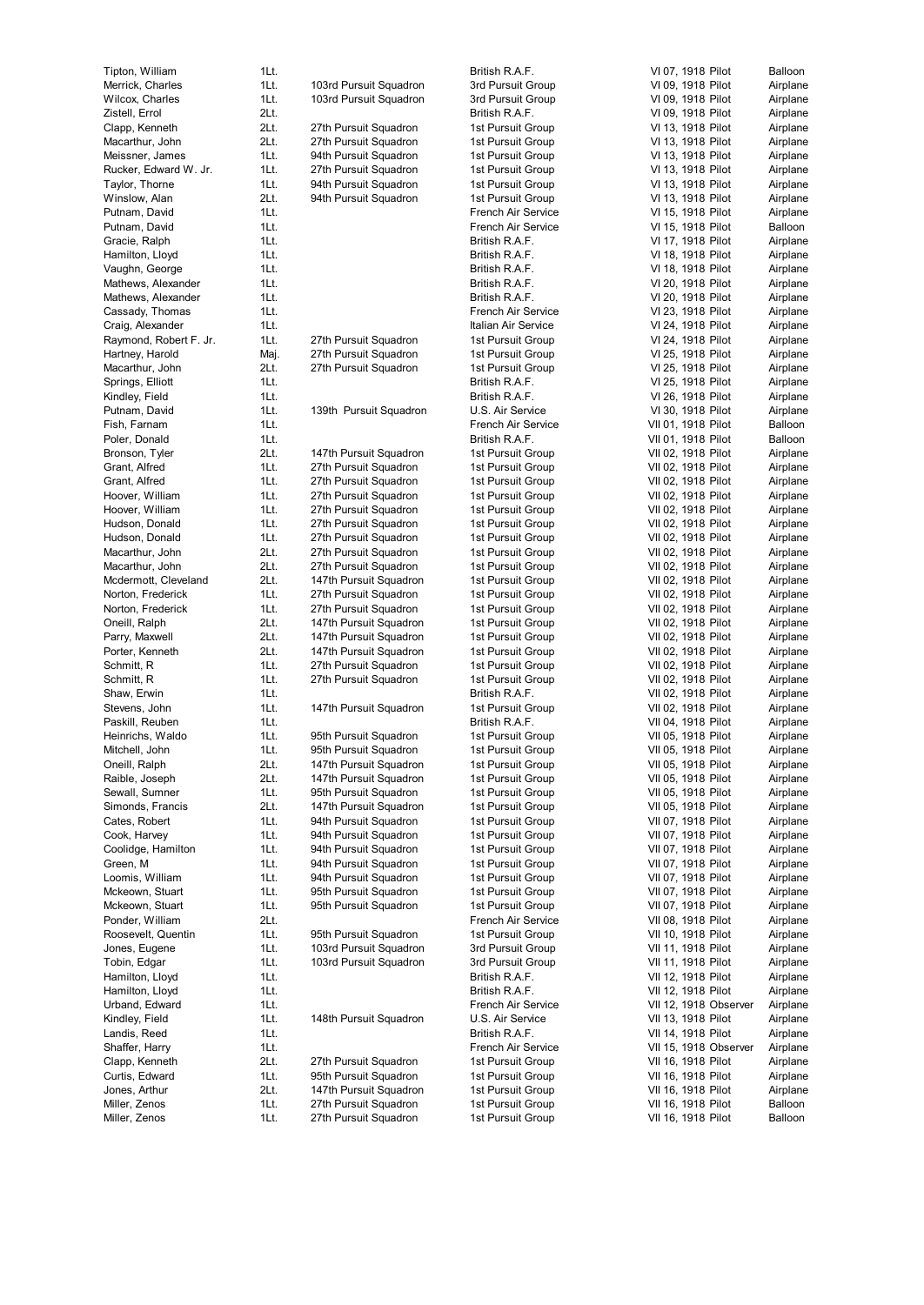| Porter, Charles                           | 2Lt.         | 147th Pursuit Squadron                                 | 1st Pursuit Group                                          | VII 16, 1918 Pilot<br>Airplane                                      |
|-------------------------------------------|--------------|--------------------------------------------------------|------------------------------------------------------------|---------------------------------------------------------------------|
| Sewall, Sumner                            | 1Lt.         | 95th Pursuit Squadron                                  | 1st Pursuit Group                                          | VII 16, 1918 Pilot<br>Airplane                                      |
| Simonds, Francis<br>Tobin, Edgar          | 2Lt.<br>1Lt. | 147th Pursuit Squadron<br>103rd Pursuit Squadron       | 1st Pursuit Group<br>3rd Pursuit Group                     | VII 16, 1918 Pilot<br>Airplane<br>VII 16, 1918 Pilot<br>Airplane    |
| Vann, Grover                              | 1Lt.         | 95th Pursuit Squadron                                  | 1st Pursuit Group                                          | VII 16, 1918 Pilot<br>Airplane                                      |
| Vasconcells, Jerry                        | 1Lt.         | 27th Pursuit Squadron                                  | 1st Pursuit Group                                          | VII 16, 1918 Pilot<br>Airplane                                      |
| Davis, Richard                            | 1Lt.         |                                                        | French Air Service                                         | VII 17, 1918 Pilot<br>Airplane                                      |
| Macarthur, John                           | 2Lt.         | 27th Pursuit Squadron                                  | 1st Pursuit Group                                          | VII 17, 1918 Pilot<br>Airplane                                      |
| Roberts, Ivan                             | 2Lt.         | 27th Pursuit Squadron                                  | 1st Pursuit Group                                          | VII 17, 1918 Pilot<br>Airplane                                      |
| Borchers, Fred                            | 1Lt.         |                                                        | French Air Service                                         | VII 18, 1918 Observer<br>Airplane                                   |
| Calkins, William<br>Dawson, Leo           | 1Lt.<br>1Lt. | 27th Pursuit Squadron                                  | French Air Service<br>1st Pursuit Group                    | VII 18, 1918 Pilot<br>Airplane<br>VII 19, 1918 Pilot<br>Airplane    |
| Hill, Robert                              | 1Lt.         | 27th Pursuit Squadron                                  | 1st Pursuit Group                                          | VII 19, 1918 Pilot<br>Airplane                                      |
| Macarthur, John                           | 2Lt.         | 27th Pursuit Squadron                                  | 1st Pursuit Group                                          | VII 19, 1918 Pilot<br>Airplane                                      |
| Boudwin, Joseph                           | 2Lt.         |                                                        | British R.A.F.                                             | VII 20, 1918 Pilot<br>Balloon                                       |
| Miller, Zenos                             | 1Lt.         | 27th Pursuit Squadron                                  | 1st Pursuit Group                                          | VII 20, 1918 Pilot<br>Airplane                                      |
| Miller, Zenos                             | 1Lt.         | 27th Pursuit Squadron                                  | 1st Pursuit Group                                          | VII 20, 1918 Pilot<br>Airplane                                      |
| Williams, Rodney                          | 1Lt.         | 17th Pursuit Squadron                                  | 4th Pursuit Group                                          | VII 20, 1918 Pilot<br>Airplane                                      |
| Borchers, Fred<br>Calkins, William        | 1Lt.<br>1Lt. |                                                        | French Air Service<br>French Air Service                   | VII 22, 1918 Observer<br>Airplane<br>VII 22, 1918 Pilot<br>Airplane |
| Donaldson, John                           | 2Lt.         |                                                        | British R.A.F.                                             | VII 22, 1918 Pilot<br>Airplane                                      |
| Landis, Reed                              | 1Lt.         |                                                        | British R.A.F.                                             | VII 22, 1918 Pilot<br>Airplane                                      |
| Abernathy, Thomas                         | 2Lt.         | 147th Pursuit Squadron                                 | 1st Pursuit Group                                          | VII 24, 1918 Pilot<br>Airplane                                      |
| Abernathy, Thomas                         | 2Lt.         | 147th Pursuit Squadron                                 | 1st Pursuit Group                                          | VII 24, 1918 Pilot<br>Airplane                                      |
| Healy, James                              | 1Lt.         | 147th Pursuit Squadron                                 | 1st Pursuit Group                                          | Airplane<br>VII 24, 1918 Pilot                                      |
| Healy, James                              | 1Lt.         | 147th Pursuit Squadron                                 | 1st Pursuit Group                                          | VII 24, 1918 Pilot<br>Airplane                                      |
| Jones, Arthur                             | 2Lt.         | 147th Pursuit Squadron                                 | 1st Pursuit Group                                          | VII 24, 1918 Pilot<br>Airplane                                      |
| Jones, Arthur<br>Oneill, Ralph            | 2Lt.<br>2Lt. | 147th Pursuit Squadron<br>147th Pursuit Squadron       | 1st Pursuit Group<br>1st Pursuit Group                     | Airplane<br>VII 24, 1918 Pilot<br>VII 24, 1918 Pilot<br>Airplane    |
| Oneill, Ralph                             | 2Lt.         | 147th Pursuit Squadron                                 | 1st Pursuit Group                                          | VII 24, 1918 Pilot<br>Airplane                                      |
| Porter, Charles                           | 2Lt.         | 147th Pursuit Squadron                                 | 1st Pursuit Group                                          | VII 24, 1918 Pilot<br>Airplane                                      |
| Porter, Charles                           | 2Lt.         | 147th Pursuit Squadron                                 | 1st Pursuit Group                                          | VII 24, 1918 Pilot<br>Airplane                                      |
| Ralston, Orville                          | 1Lt.         |                                                        | British R.A.F.                                             | VII 24, 1918 Pilot<br>Airplane                                      |
| Vaughn, George                            | 1Lt.         |                                                        | British R.A.F.                                             | VII 24, 1918 Pilot<br>Airplane                                      |
| White, Wilbert                            | 2Lt.         | 147th Pursuit Squadron                                 | 1st Pursuit Group                                          | VII 24, 1918 Pilot<br>Airplane                                      |
| White, Wilbert                            | 2Lt.<br>1Lt. | 147th Pursuit Squadron                                 | 1st Pursuit Group                                          | VII 24, 1918 Pilot<br>Airplane                                      |
| Avery, Walter<br>Burwell, Paul            | 2Lt.         | 95th Pursuit Squadron                                  | 1st Pursuit Group<br>British R.A.F.                        | VII 25, 1918 Pilot<br>Airplane<br>VII 25, 1918 Pilot<br>Airplane    |
| Cheston, Galloway                         | 2Lt.         |                                                        | British R.A.F.                                             | VII 25, 1918 Pilot<br>Airplane                                      |
| Donaldson, John                           | 2Lt.         |                                                        | British R.A.F.                                             | VII 25, 1918 Pilot<br>Airplane                                      |
| Gill, Clarence                            | 1Lt.         | 95th Pursuit Squadron                                  | 1st Pursuit Group                                          | VII 25, 1918 Pilot<br>Airplane                                      |
| Healy, James                              | 1Lt.         | 147th Pursuit Squadron                                 | 1st Pursuit Group                                          | VII 25, 1918 Pilot<br>Airplane                                      |
| Heinrichs, Waldo                          | 1Lt.         | 95th Pursuit Squadron                                  | 1st Pursuit Group                                          | VII 25, 1918 Pilot<br>Airplane                                      |
| Knowles, James<br>Knowles, James          | 1Lt.<br>1Lt. | 95th Pursuit Squadron<br>95th Pursuit Squadron         | 1st Pursuit Group<br>1st Pursuit Group                     | VII 25, 1918 Pilot<br>Airplane<br>VII 25, 1918 Pilot                |
| Puryear, George                           | 1Lt.         | 95th Pursuit Squadron                                  | 1st Pursuit Group                                          | Airplane<br>VII 25, 1918 Pilot<br>Airplane                          |
| Raible, Joseph                            | 2Lt.         | 147th Pursuit Squadron                                 | 1st Pursuit Group                                          | Airplane<br>VII 25, 1918 Pilot                                      |
| Sewall, Sumner                            | 1Lt.         | 95th Pursuit Squadron                                  | 1st Pursuit Group                                          | Airplane<br>VII 25, 1918 Pilot                                      |
| Stier, Hugh                               | 1Lt.         |                                                        | British R.A.F.                                             | VII 25, 1918 Pilot<br>Airplane                                      |
| Miller, John                              | 1Lt.         | 12th Observation Squadron                              | 1st Corps Observation Group                                | VII 28, 1918 Pilot<br>Airplane                                      |
| Vaughn, George                            | 1Lt.         |                                                        | British R.A.F.                                             | VII 28, 1918 Pilot<br>Airplane                                      |
| Miller, John<br>Thompson, Stephen         | 1Lt.<br>1Lt. | 12th Observation Squadron<br>12th Observation Squadron | 1st Corps Observation Group<br>1st Corps Observation Group | Airplane<br>VII 28, 1918 Pilot<br>Airplane<br>VII 28, 1918 Observer |
| Thompson, Stephen                         | 1Lt.         | 12th Observation Squadron                              | 1st Corps Observation Group                                | VII 28, 1918 Observer<br>Airplane                                   |
| Sclotzhauer, Harry                        | 1Lt.         |                                                        | British R.A.F.                                             | VII 29, 1918 Pilot<br>Airplane                                      |
| Vaughn, George                            | 1Lt.         |                                                        | British R.A.F.                                             | VII 29, 1918 Pilot<br>Airplane                                      |
| Brooks, Arthur                            | 2Lt.         | 139th Pursuit Squadron                                 | U.S. Air Service                                           | VII 29, 1918 Pilot<br>Airplane                                      |
| Shoemaker, Harold                         | 1Lt.         |                                                        | British R.A.F.                                             | VII 30, 1918 Pilot<br>Airplane                                      |
| Biddle, Charles J.                        | Cpt.         | 13th Pursuit Squadron                                  | 2nd Pursuit Group                                          | VIII 01, 1918 Pilot<br>Airplane                                     |
| Biddle, Charles J.<br>Brotherton, William | Cpt.<br>2Lt. | 13th Pursuit Squadron<br>147th Pursuit Squadron        | 2nd Pursuit Group                                          | VIII 01, 1918 Pilot<br>Airplane                                     |
| Freeman, Harry                            | 1Lt.         | 13th Pursuit Squadron                                  | 1st Pursuit Group<br>2nd Pursuit Group                     | Airplane<br>VIII 01, 1918 Pilot<br>VIII 01, 1918 Pilot<br>Airplane  |
| Freeman, Harry                            | 1Lt.         | 13th Pursuit Squadron                                  | 2nd Pursuit Group                                          | Airplane<br>VIII 01, 1918 Pilot                                     |
| Hudson, Donald                            | 1Lt.         | 27th Pursuit Squadron                                  | 1st Pursuit Group                                          | VIII 01, 1918 Pilot<br>Airplane                                     |
| Hudson, Donald                            | 1Lt.         | 27th Pursuit Squadron                                  | 1st Pursuit Group                                          | VIII 01, 1918 Pilot<br>Airplane                                     |
| Hudson, Donald                            | 1Lt.         | 27th Pursuit Squadron                                  | 1st Pursuit Group                                          | VIII 01, 1918 Pilot<br>Airplane                                     |
| Mathews, Alexander                        | 1Lt.         |                                                        | British R.A.F.                                             | VIII 01, 1918 Pilot<br>Airplane                                     |
| Meissner, James                           | Cpt.         | 147th Pursuit Squadron                                 | 1st Pursuit Group                                          | VIII 01, 1918 Pilot<br>Airplane                                     |
| Nevius, Ruliff<br>Roberts, Ivan           | 1Lt.<br>2Lt. | 27th Pursuit Squadron<br>27th Pursuit Squadron         | 1st Pursuit Group<br>1st Pursuit Group                     | VIII 01, 1918 Pilot<br>Airplane<br>Airplane<br>VIII 01, 1918 Pilot  |
| Seerley, John                             | 1Lt.         | 13th Pursuit Squadron                                  | 2nd Pursuit Group                                          | VIII 01, 1918 Pilot<br>Airplane                                     |
| Seerley, John                             | 1Lt.         | 13th Pursuit Squadron                                  | 2nd Pursuit Group                                          | Airplane<br>VIII 01, 1918 Pilot                                     |
| Stovall, William                          | 1Lt.         | 13th Pursuit Squadron                                  | 2nd Pursuit Group                                          | VIII 01, 1918 Pilot<br>Airplane                                     |
| Stovall, William                          | 1Lt.         | 13th Pursuit Squadron                                  | 2nd Pursuit Group                                          | VIII 01, 1918 Pilot<br>Airplane                                     |

| st Pursuit Group                     | VII 16, 1918 Pilot                         | Airplane             |
|--------------------------------------|--------------------------------------------|----------------------|
| st Pursuit Group                     | VII 16, 1918 Pilot                         | Airplane             |
| st Pursuit Group                     | VII 16, 1918 Pilot                         | Airplane             |
| d Pursuit Group                      | VII 16, 1918 Pilot                         | Airplane             |
| st Pursuit Group                     | VII 16, 1918 Pilot                         | Airplane             |
| st Pursuit Group                     | VII 16, 1918 Pilot                         | Airplane             |
| ench Air Service                     | VII 17, 1918 Pilot                         | Airplane             |
| st Pursuit Group                     | VII 17, 1918 Pilot                         | Airplane             |
| st Pursuit Group                     | VII 17, 1918 Pilot                         | Airplane             |
| ench Air Service                     | VII 18, 1918 Observer                      | Airplane             |
| ench Air Service                     | VII 18, 1918 Pilot                         | Airplane             |
| st Pursuit Group                     | VII 19, 1918 Pilot                         | Airplane             |
| st Pursuit Group                     | VII 19, 1918 Pilot                         | Airplane             |
| st Pursuit Group                     | VII 19, 1918 Pilot                         | Airplane             |
| ritish R.A.F.                        | VII 20, 1918 Pilot                         | Balloon              |
| st Pursuit Group                     | VII 20, 1918 Pilot                         | Airplane             |
| st Pursuit Group<br>h Pursuit Group  | VII 20, 1918 Pilot<br>VII 20, 1918 Pilot   | Airplane<br>Airplane |
| ench Air Service                     | VII 22, 1918 Observer                      | Airplane             |
| ench Air Service                     | VII 22, 1918 Pilot                         | Airplane             |
| itish R.A.F.                         | VII 22, 1918 Pilot                         | Airplane             |
| itish R.A.F.                         | VII 22, 1918 Pilot                         | Airplane             |
| st Pursuit Group                     | VII 24, 1918 Pilot                         | Airplane             |
| st Pursuit Group                     | VII 24, 1918 Pilot                         | Airplane             |
| st Pursuit Group                     | VII 24, 1918 Pilot                         | Airplane             |
| st Pursuit Group                     | VII 24, 1918 Pilot                         | Airplane             |
| st Pursuit Group                     | VII 24, 1918 Pilot                         | Airplane             |
| st Pursuit Group                     | VII 24, 1918 Pilot                         | Airplane             |
| st Pursuit Group                     | VII 24, 1918 Pilot                         | Airplane             |
| st Pursuit Group                     | VII 24, 1918 Pilot                         | Airplane             |
| st Pursuit Group                     | VII 24, 1918 Pilot                         | Airplane             |
| st Pursuit Group                     | VII 24, 1918 Pilot                         | Airplane             |
| ritish R.A.F.                        | VII 24, 1918 Pilot                         | Airplane             |
| ritish R.A.F.                        | VII 24, 1918 Pilot                         | Airplane             |
| st Pursuit Group                     | VII 24, 1918 Pilot                         | Airplane             |
| st Pursuit Group                     | VII 24, 1918 Pilot                         | Airplane             |
| st Pursuit Group                     | VII 25, 1918 Pilot                         | Airplane             |
| itish R.A.F.                         | VII 25, 1918 Pilot                         | Airplane             |
| ritish R.A.F.                        | VII 25, 1918 Pilot                         | Airplane             |
| ritish R.A.F.                        | VII 25, 1918 Pilot                         | Airplane             |
| st Pursuit Group                     | VII 25, 1918 Pilot                         | Airplane             |
| st Pursuit Group                     | VII 25, 1918 Pilot                         | Airplane             |
| st Pursuit Group                     | VII 25, 1918 Pilot                         | Airplane             |
| st Pursuit Group                     | VII 25, 1918 Pilot                         | Airplane             |
| st Pursuit Group                     | VII 25, 1918 Pilot                         | Airplane             |
| st Pursuit Group                     | VII 25, 1918 Pilot                         | Airplane             |
| st Pursuit Group                     | VII 25, 1918 Pilot                         | Airplane             |
| st Pursuit Group                     | VII 25, 1918 Pilot                         | Airplane             |
| ritish R.A.F.                        | VII 25, 1918 Pilot                         | Airplane             |
| st Corps Observation Group           | VII 28, 1918 Pilot                         | Airplane             |
| itish R.A.F.                         | VII 28, 1918 Pilot                         | Airplane             |
| st Corps Observation Group           | VII 28, 1918 Pilot                         | Airplane             |
| st Corps Observation Group           | VII 28, 1918 Observer                      | Airplane             |
| st Corps Observation Group           | VII 28, 1918 Observer                      | Airplane             |
| ritish R.A.F.                        | VII 29, 1918 Pilot                         | Airplane             |
| ritish R.A.F.                        | VII 29, 1918 Pilot                         | Airplane             |
| .S. Air Service                      | VII 29, 1918 Pilot                         | Airplane             |
| ritish R.A.F.                        | VII 30, 1918 Pilot                         | Airplane             |
| nd Pursuit Group                     | VIII 01, 1918 Pilot                        | Airplane             |
| nd Pursuit Group                     | VIII 01, 1918 Pilot<br>VIII 01, 1918 Pilot | Airplane             |
| st Pursuit Group                     | VIII 01, 1918 Pilot                        | Airplane             |
| nd Pursuit Group<br>nd Pursuit Group | VIII 01, 1918 Pilot                        | Airplane             |
| st Pursuit Group                     | VIII 01, 1918 Pilot                        | Airplane<br>Airplane |
| st Pursuit Group                     | VIII 01, 1918 Pilot                        |                      |
| st Pursuit Group                     | VIII 01, 1918 Pilot                        | Airplane<br>Airplane |
| ritish R.A.F.                        | VIII 01, 1918 Pilot                        | Airplane             |
| st Pursuit Group                     | VIII 01, 1918 Pilot                        | Airplane             |
| st Pursuit Group                     | VIII 01, 1918 Pilot                        | Airplane             |
| st Pursuit Group                     | VIII 01, 1918 Pilot                        | Airplane             |
| nd Pursuit Group                     | VIII 01, 1918 Pilot                        | Airplane             |
| nd Pursuit Group                     | VIII 01, 1918 Pilot                        | Airplane             |
| nd Pursuit Group                     | VIII 01, 1918 Pilot                        | Airplane             |
| nd Pursuit Group                     | VIII 01, 1918 Pilot                        | Airplane             |
|                                      |                                            |                      |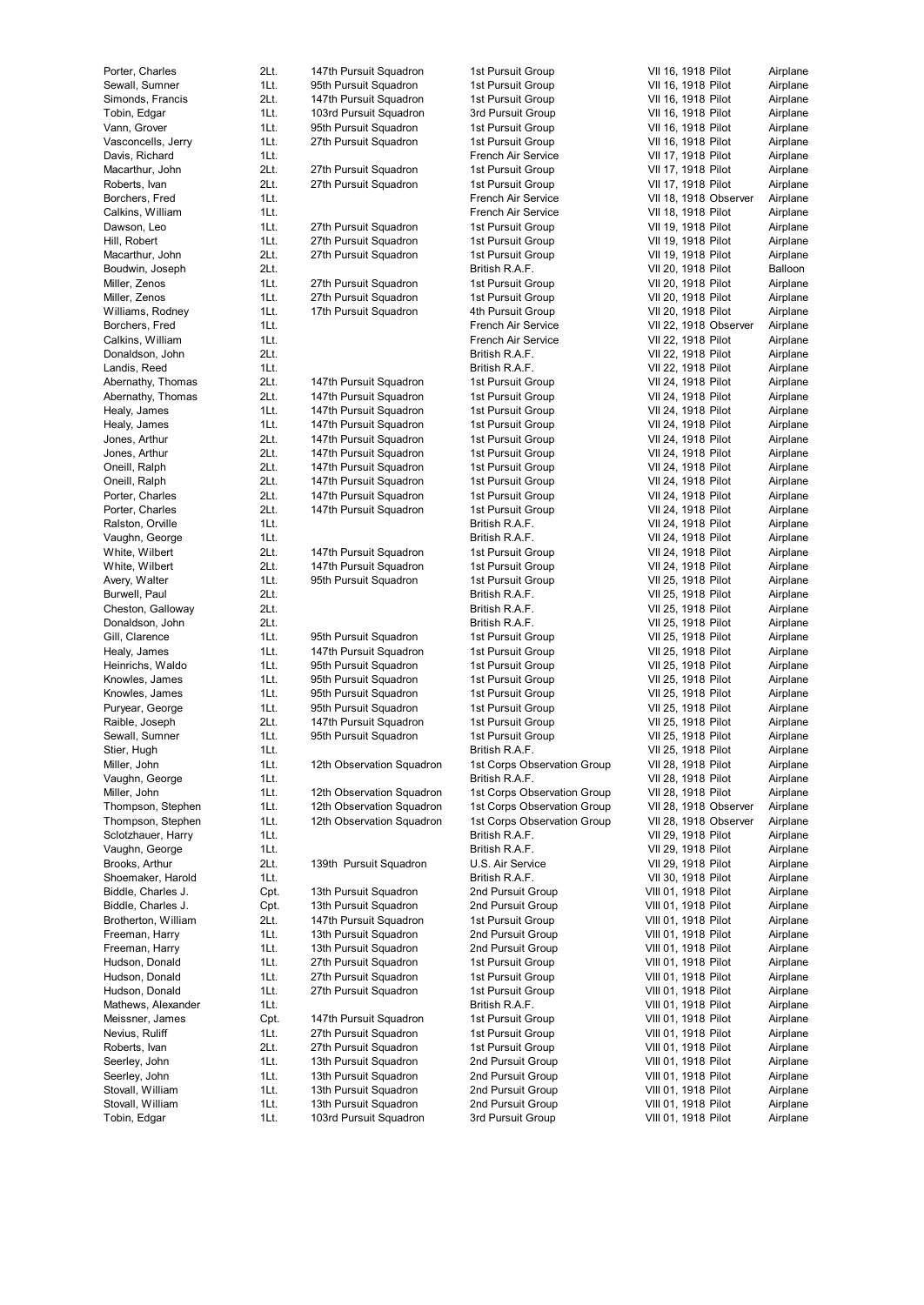| Todd, Robert       | 2Lt.   | 17th Pursuit Squadron     | 4th Pursuit Group           | VIII 01, 1918 Pilot<br>Airplane       |
|--------------------|--------|---------------------------|-----------------------------|---------------------------------------|
| Vasconcells, Jerry | 1Lt.   | 27th Pursuit Squadron     | 1st Pursuit Group           | VIII 01, 1918 Pilot<br>Airplane       |
| Armstrong, William | 1Lt.   | 17th Pursuit Squadron     | 4th Pursuit Group           | VIII 03, 1918 Pilot<br>Airplane       |
| Campbell, Morton   | 1Lt.   | 17th Pursuit Squadron     | 4th Pursuit Group           | VIII 03, 1918 Pilot<br>Airplane       |
| Kindley, Field     | 1Lt.   | 148th Pursuit Squadron    | U.S. Air Service            | VIII 03, 1918 Pilot<br>Airplane       |
| Springs, Elliott   | 1Lt.   | 148th Pursuit Squadron    | U.S. Air Service            | VIII 03, 1918 Pilot<br>Airplane       |
| Herbert, Thomas    | 1Lt.   |                           | British R.A.F.              | VIII 04, 1918 Pilot<br>Airplane       |
| Campbell, Morton   | 1Lt.   | 17th Pursuit Squadron     | 4th Pursuit Group           | VIII 07, 1918 Pilot<br>Airplane       |
| Campbell, Morton   | 1Lt.   | 17th Pursuit Squadron     | 4th Pursuit Group           | VIII 07, 1918 Pilot<br>Airplane       |
| Hamilton, Lloyd    | 1Lt.   | 17th Pursuit Squadron     | 4th Pursuit Group           | VIII 07, 1918 Pilot<br>Airplane       |
|                    |        |                           |                             | VIII 07, 1918 Pilot                   |
| Landis, Reed       | 1Lt.   |                           | British R.A.F.              | Airplane                              |
| Stier, Hugh        | 1Lt.   |                           | British R.A.F.              | VIII 07, 1918 Pilot<br>Airplane       |
| Donaldson, John    | 2Lt.   |                           | British R.A.F.              | VIII 08, 1918 Pilot<br>Airplane       |
| Herbert, Thomas    | 1Lt.   |                           | British R.A.F.              | VIII 08, 1918 Pilot<br>Airplane       |
| Keating, James     | 1Lt.   |                           | British R.A.F.              | VIII 08, 1918 Pilot<br>Airplane       |
| Landis, Reed       | 1Lt.   |                           | British R.A.F.              | VIII 08, 1918 Pilot<br>Airplane       |
| Landis, Reed       | 1Lt.   |                           | British R.A.F.              | VIII 08, 1918 Pilot<br>Airplane       |
| Landis, Reed       | 1Lt.   |                           | British R.A.F.              | VIII 08, 1918 Pilot<br>Balloon        |
| Blake, Charles     | 1Lt.   |                           | French Air Service          | VIII 09, 1918 Pilot<br>Airplane       |
| Donaldson, John    | 2Lt.   |                           | British R.A.F.              | VIII 09, 1918 Pilot<br>Airplane       |
| Garretson, Ray     | 1Lt.   |                           | French Air Service          | VIII 09, 1918 Pilot<br>Airplane       |
|                    | 1Lt.   |                           |                             | Airplane                              |
| Kearney, Thomas    |        |                           | British R.A.F.              | VIII 09, 1918 Pilot                   |
| Keating, James     | 1Lt.   |                           | British R.A.F.              | VIII 09, 1918 Pilot<br>Airplane       |
| Keating, James     | 1Lt.   |                           | British R.A.F.              | VIII 09, 1918 Pilot<br>Airplane       |
| Keating, James     | 1Lt.   |                           | British R.A.F.              | VIII 09, 1918 Pilot<br>Airplane       |
| Keating, James     | 1Lt.   |                           | British R.A.F.              | VIII 09, 1918 Pilot<br>Airplane       |
| Mcfadden, Harvey   | 2Lt.   |                           | French Air Service          | VIII 09, 1918 Observer<br>Airplane    |
| Porter, Earl       | 2Lt.   |                           | French Air Service          | VIII 09, 1918 Observer<br>Airplane    |
| Stephenson, Wayne  | 1Lt.   |                           | French Air Service          | VIII 09, 1918 Pilot<br>Balloon        |
| Treadwell, Alvin   | 1Lt.   |                           | French Air Service          | VIII 09, 1918 Pilot<br>Airplane       |
| Williams, Rodney   | 1Lt.   | 17th Pursuit Squadron     | 4th Pursuit Group           | VIII 09, 1918 Pilot<br>Airplane       |
| Page, Richard      | 1Lt.   | 88th Observation Squadron | 3rd Corps Observation Group | VIII 09, 1918 Pilot<br>Airplane       |
|                    |        |                           |                             |                                       |
| Rancourt, John     | 1Lt.   | 88th Observation Squadron | 3rd Corps Observation Group | VIII 09, 1918 Observer<br>Airplane    |
| Avery, Walter      | 1Lt.   | 95th Pursuit Squadron     | 1st Pursuit Group           | VIII 10, 1918 Pilot<br>Airplane       |
| Buckley, Harold    | 1Lt.   | 95th Pursuit Squadron     | 1st Pursuit Group           | Airplane<br>VIII 10, 1918 Pilot       |
| Donaldson, John    | 2Lt.   |                           | British R.A.F.              | VIII 10, 1918 Pilot<br>Airplane       |
| Reedy, George      | 2Lt.   |                           | French Air Service          | VIII 10, 1918 Observer<br>Airplane    |
| Tobin, Edgar       | 1Lt.   | 103rd Pursuit Squadron    | 3rd Pursuit Group           | VIII 10, 1918 Pilot<br>Airplane       |
| Winslow, Paul      | 1Lt.   |                           | British R.A.F.              | VIII 10, 1918 Pilot<br>Airplane       |
| Bridgman, Raymond  | Cpt.   | 139th Pursuit Squadron    | U.S. Air Service            | VIII 10, 1918 Pilot<br>Airplane       |
| Mccormick, Vaughn  | 2Lt.   | 139th Pursuit Squadron    | U.S. Air Service            | Airplane<br>VIII 10, 1918 Pilot       |
| Andrews, Harold    | 1Lt.   |                           | French Air Service          | Airplane                              |
|                    | 2Lt.   |                           | British R.A.F.              | VIII 11, 1918 Observer                |
| Boudwin, Joseph    |        |                           |                             | VIII 11, 1918 Pilot<br>Airplane       |
| Burger, Valentine  | 2Lt.   |                           | French Air Service          | VIII 11, 1918 Observer<br>Airplane    |
| Cassady, Thomas    | 1Lt.   |                           | French Air Service          | VIII 11, 1918 Pilot<br>Airplane       |
| Furlow, George     | 1Lt.   | 103rd Pursuit Squadron    | 3rd Pursuit Group           | VIII 11, 1918 Pilot<br>Airplane       |
| Hall, James        | 1Lt.   |                           | French Air Service          | VIII 11, 1918 Pilot<br>Airplane       |
| Hoeveler, William  | 1Lt.   |                           | French Air Service          | VIII 11, 1918 Pilot<br>Airplane       |
| Keith, Alexander   | 1Lt.   |                           | French Air Service          | VIII 11, 1918 Observer<br>Airplane    |
| Macdonald, Edward  | 1Lt.   |                           | French Air Service          | Airplane<br>VIII 11, 1918 Pilot       |
| Mccoun, M          | 1Lt.   |                           | French Air Service          | VIII 11, 1918 Pilot<br>Airplane       |
| Peak, Lawrence     | 1Lt.   |                           | French Air Service          | VIII 11, 1918 Observer<br>Airplane    |
| Ponder, William    | 2Lt.   |                           | French Air Service          | VIII 11, 1918 Pilot<br>Airplane       |
| Tobin, Edgar       | 1Lt.   | 103rd Pursuit Squadron    | 3rd Pursuit Group           | VIII 11, 1918 Pilot<br>Airplane       |
|                    |        |                           |                             |                                       |
| Todd, Van          | 1Lt.   | 103rd Pursuit Squadron    | 3rd Pursuit Group           | VIII 11, 1918 Pilot<br>Airplane       |
| Wise, Solomon      | 2Lt.   |                           | French Air Service          | VIII 11, 1918 Observer<br>Airplane    |
| Ellis, Robert      | 1Lt.   |                           | British R.A.F.              | VIII 12, 1918 Pilot<br>Airplane       |
| Heater, Charles    | 1Lt.   |                           | British R.A.F.              | VIII 12, 1918 Pilot<br>Airplane       |
| Landis, Reed       | 1Lt.   |                           | British R.A.F.              | VIII 12, 1918 Pilot<br>Airplane       |
| Merrill, Linn      | 1Lt.   |                           | British R.A.F.              | Airplane<br>VIII 12, 1918 Pilot       |
| Poler, Donald      | 1Lt.   |                           | British R.A.F.              | VIII 12, 1918 Pilot<br>Airplane       |
| Redfield, John     | 2Lt.   |                           | British R.A.F.              | VIII 12, 1918 Observer<br>Airplane    |
| Redfield, John     | 2Lt.   |                           | British R.A.F.              | VIII 12, 1918 Observer<br>Airplane    |
| Shearman, William  | 1Lt.   | 17th Pursuit Squadron     | 4th Pursuit Group           | VIII 12, 1918 Pilot<br>Airplane       |
|                    | 2Lt.   |                           |                             |                                       |
| Sutherland, Paul   |        |                           | British R.A.F.              | VIII 12, 1918 Observer<br>Airplane    |
| Wells, Horace      | 1Lt.   |                           | British R.A.F.              | VIII 12, 1918 Pilot<br>Airplane       |
| Wells, Horace      | 1Lt.   |                           | British R.A.F.              | VIII 12, 1918 Pilot<br>Airplane       |
| Mccormick, Vaughn  | 2Lt.   | 139th Pursuit Squadron    | U.S. Air Service            | VIII 12, 1918 Pilot<br>Airplane       |
| Landis, Reed       | 1Lt.   |                           | British R.A.F.              | VIII 13, 1918 Pilot<br>Airplane       |
| Kindley, Field     | 1Lt.   | 148th Pursuit Squadron    | U.S. Air Service            | VIII 13, 1918 Pilot<br>Airplane       |
| Seibold, George    | 1Lt.   | 148th Pursuit Squadron    | U.S. Air Service            | VIII 13, 1918 Pilot<br>Airplane       |
| Wyly, Lawrence     | 1Lt.   | 148th Pursuit Squadron    | U.S. Air Service            | VIII 13, 1918 Pilot<br>Airplane       |
| Campbell, Jesse    | 1Lt.   | 17th Pursuit Squadron     | 4th Pursuit Group           | VIII 14, 1918 Pilot<br>Airplane       |
| Compholl Morton    | $11 +$ | 17th Dureuit Caugdron     | Ath Durouit Croup           | VIII 14 1018 Dilot<br><b>Airplano</b> |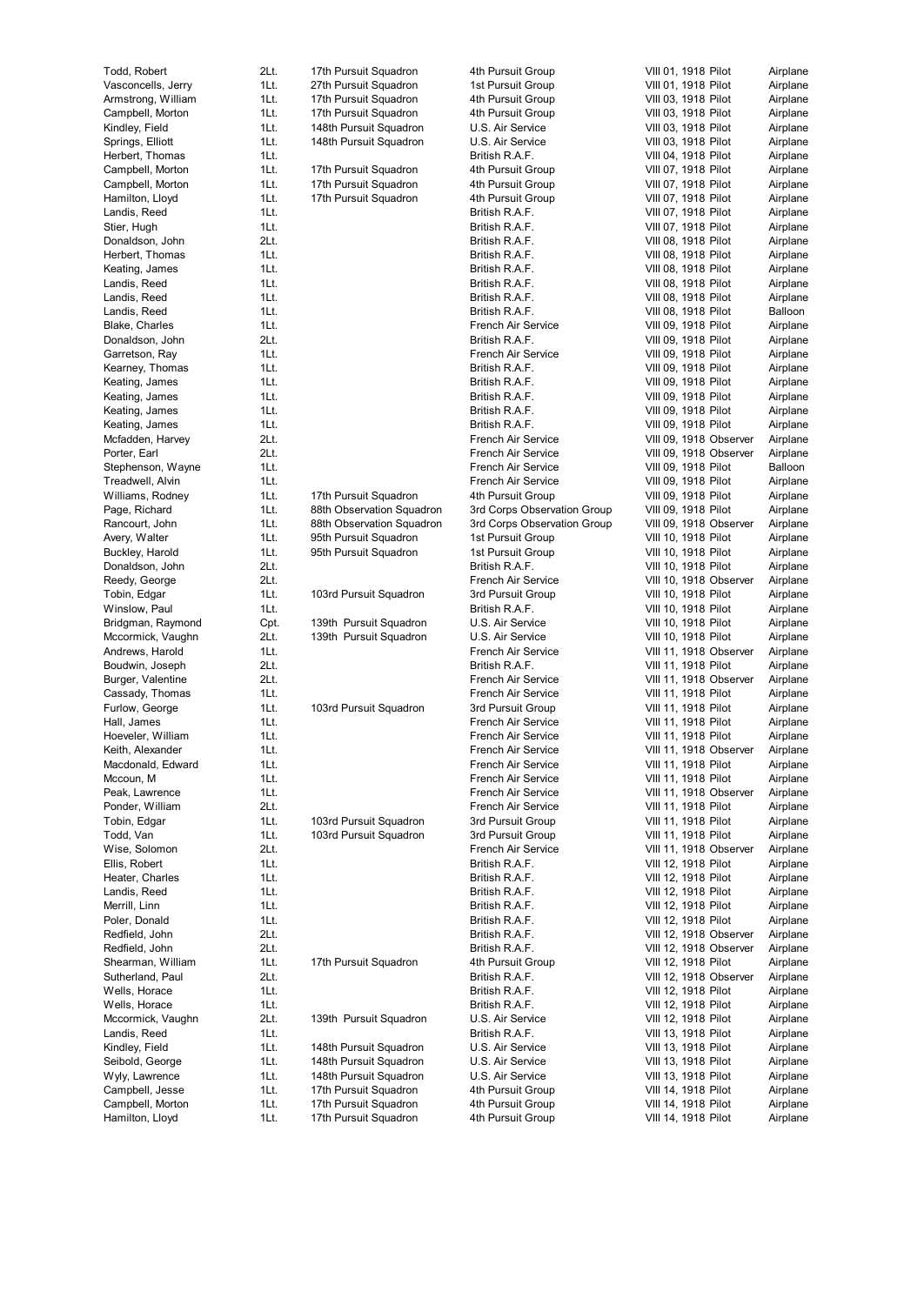Todd, Robe Wicks, Glenn 1Lt. 17 Cassady, Thom D r ew, Cha Free man, H Lake, Hora Red field, John 2Lt. Stiles, Robe Wells, Hora Putnam, Da vid 1Lt. 139 Creech, Jesse 1Lt. 148 S eibold, Geo Biddle, Charles J. Poler, Donald 1Lt. Shoemaker, Har Clay, Henry R. B air, Hilbe Cosper, Llo Landis, Reed 1Lt. Landis, Reed 1Lt. **Luff**, Frederick Shoemaker, Harold 1Lt. Lo vett, Willi Noonan, Tho m Ford, Christopher 1Lt. 213 Hamilton, Llo Hamilton, Llo Jone s, Eugene 1Lt. 103 Showalter, Flo Todd, Robe Weirick, Ar Williams, Rodney **1Lt.** 17 Lik ely, Robe rt 1Lt. 135 Urband, Edwa Clay, Henry R. Dorsey, Geo Zistell, Err ol 2Lt. 148 K night, Due r Ralston, Orville 1Lt. Tip ton, Willi Todd, Robe rt 2Lt. 17 Vaughn, Geo rge 1Lt. Williams, Rodney 1Lt. 17 Wis e, Geo Putnam, Da vid 1Lt. 139 S p ring s, Elli Springs, Elli Springs, Elli Dia mond, Aub r Vaughn, Geo Vaughn, Geo rge 1Lt. Campbell, Jesse 1Lt. 17 Hamilton, Llo yd 1Lt. 17 Shoemaker, Harold 1Lt. Corse, Irving 2Lt. Donald son, John 2Lt. Knotts, Howa Clay, Henry R. Creech, Jesse 1Lt. 148 Mandel, Oscar S eibold, Geo rge 1Lt. 148 Dixon, Frank 1Lt. Dixon, Frank 1Lt. Snoke, Ralph 1Lt. 17 Tip ton, Willi am 1Lt. 17 Tip ton, Willi am 1Lt. 17 Todd, Robe Clay, Henry R. Moore, Thom as 1Lt. 148 S p ring s, Elli Donald son, John 2Lt. H ammond, B Luff, Frede rick 1Lt. B air, Hilbe Barksdale, Eugene 1Lt.

| ert<br>'nn             | 2Lt.<br>1Lt. | 17th Pursuit Squadron<br>17th Pursuit Squadron   | 4th F<br>4th F                 |
|------------------------|--------------|--------------------------------------------------|--------------------------------|
| homas                  | 1Lt.         |                                                  | Fren                           |
| rles                   | 1Lt.         | 13th Pursuit Squadron                            | 2nd                            |
| Harry                  | 1Lt.         | 13th Pursuit Squadron                            | 2nd                            |
| ce                     | 2Lt.         |                                                  | Fren                           |
| ohn                    | 2Lt.         |                                                  | <b>Britis</b>                  |
| ert                    | 1Lt.         | 13th Pursuit Squadron                            | 2nd                            |
| асе                    | 1Lt.         |                                                  | <b>Britis</b>                  |
| avid<br>sse            | 1Lt.<br>1Lt. | 139th Pursuit Squadron<br>148th Pursuit Squadron | U.S.<br>U.S.                   |
| eorge                  | 1Lt.         | 148th Pursuit Squadron                           | U.S.                           |
| arles J.               | Cpt.         | 13th Pursuit Squadron                            | 2nd                            |
| ble                    | 1Lt.         |                                                  | <b>Britis</b>                  |
| r, Harold              | 1Lt.         |                                                  | <b>Britis</b>                  |
| γR. Jr.                | 1Lt.         | 148th Pursuit Squadron                           | U.S.                           |
| t                      | 1Lt.         |                                                  | <b>Britis</b>                  |
| byd                    | 1Lt.         |                                                  | Fren                           |
| ed                     | 1Lt.         |                                                  | <b>Britis</b>                  |
| ed<br>rick             | 1Lt.<br>1Lt. |                                                  | <b>Britis</b><br><b>Britis</b> |
| r, Harold              | 1Lt.         |                                                  | <b>Britis</b>                  |
| liam                   | 1Lt.         |                                                  | Fren                           |
| nomas                  | 1Lt.         |                                                  | Fren                           |
| itopher                | 1Lt.         | 213th Pursuit Squadron                           | 3rd F                          |
| .loyd                  | 1Lt.         | 17th Pursuit Squadron                            | 4th F                          |
| .loyd                  | 1Lt.         | 17th Pursuit Squadron                            | 4th F                          |
| ene                    | 1Lt.         | 103rd Pursuit Squadron                           | 3rd F                          |
| Floyd                  | 1Lt.         | 17th Pursuit Squadron                            | 4th F                          |
| ert                    | 2Lt.<br>1Lt. | 17th Pursuit Squadron                            | 4th F                          |
| thur<br><b>Rodney</b>  | 1Lt.         | 213th Pursuit Squadron<br>17th Pursuit Squadron  | 3rd F<br>4th F                 |
| ert                    | 1Lt.         | 135th Observation Squadron                       | U.S.                           |
| lward                  | 1Lt.         | 135th Observation Squadron                       | U.S.                           |
| y R. Jr.               | 1Lt.         | 148th Pursuit Squadron                           | U.S.                           |
| orge:                  | 1Lt.         | 148th Pursuit Squadron                           | U.S.                           |
| JІ                     | 2Lt.         | 148th Pursuit Squadron                           | U.S.                           |
| erson                  | 1Lt.         |                                                  | <b>Britis</b>                  |
| rville                 | 1Lt.         |                                                  | <b>Britis</b>                  |
| liam                   | 1Lt.         | 17th Pursuit Squadron                            | 4th F                          |
| ert                    | 2Lt.         | 17th Pursuit Squadron                            | 4th F                          |
| eorge<br><b>Rodney</b> | 1Lt.<br>1Lt. | 17th Pursuit Squadron                            | <b>Britis</b><br>4th F         |
| rge                    | 2Lt.         | 17th Pursuit Squadron                            | 4th F                          |
| avid                   | 1Lt.         | 139th Pursuit Squadron                           | U.S.                           |
| liott                  | 1Lt.         | 148th Pursuit Squadron                           | U.S.                           |
| liott                  | 1Lt.         | 148th Pursuit Squadron                           | U.S.                           |
| liott                  | 1Lt.         | 148th Pursuit Squadron                           | U.S.                           |
| Aubrey                 | 2Lt.         |                                                  | <b>Britis</b>                  |
| eorge                  | 1Lt.         |                                                  | <b>Britis</b>                  |
| eorge                  | 1Lt.         |                                                  | <b>Britis</b>                  |
| Jesse                  | 1Lt.         | 17th Pursuit Squadron                            | 4th F                          |
| .loyd                  | 1Lt.         | 17th Pursuit Squadron                            | 4th F                          |
| r, Harold              | 1Lt.<br>2Lt. |                                                  | <b>Britis</b><br><b>Britis</b> |
| ıg<br>, John           | 2Lt.         |                                                  | <b>Britis</b>                  |
| ward                   | 2Lt.         | 17th Pursuit Squadron                            | 4th F                          |
| y R. Jr.               | 1Lt.         | 148th Pursuit Squadron                           | U.S.                           |
| sse                    | 1Lt.         | 148th Pursuit Squadron                           | U.S.                           |
| scar                   | 2Lt.         | 148th Pursuit Squadron                           | U.S.                           |
| eorge                  | 1Lt.         | 148th Pursuit Squadron                           | U.S.                           |
| ۱k                     | 1Lt.         | 17th Pursuit Squadron                            | 4th F                          |
| ۱k                     | 1Lt.         | 17th Pursuit Squadron                            | 4th F                          |
| ph                     | 1Lt.         | 17th Pursuit Squadron                            | 4th F                          |
| liam                   | 1Lt.         | 17th Pursuit Squadron                            | 4th F                          |
| liam                   | 1Lt.         | 17th Pursuit Squadron                            | 4th F                          |
| ert<br>y R. Jr.        | 2Lt.<br>1Lt. | 17th Pursuit Squadron                            | 4th F                          |
| omas                   | 1Lt.         | 148th Pursuit Squadron<br>148th Pursuit Squadron | U.S.<br>U.S.                   |
| liott                  | 1Lt.         | 148th Pursuit Squadron                           | U.S.                           |
| , John                 | 2Lt.         |                                                  | <b>Britis</b>                  |
| Bradley                | 1Lt.         |                                                  | Fren                           |
| rick                   | 1Lt.         |                                                  | <b>Britis</b>                  |
| t                      | 1Lt.         |                                                  | <b>Britis</b>                  |
|                        |              |                                                  |                                |

4th Pursuit Group 4th Pursuit Group c h Air S e r vice ron 2nd Pursuit Group ron 2nd Pursuit Group c h Air S e r vice B ritis h R. A.F. ron 2nd Pursuit Group B ritis h R. A.F. ron U.S. Air Service ron U.S. Air Service ron U.S. Air Service ron 2nd Pursuit Group B ritis h R. A.F. B ritis h R. A.F. ron U.S. Air Service B ritis h R. A.F. c h Air S e r vice B ritis h R. A.F. B ritis h R. A.F. B ritis h R. A.F. B ritis h R. A.F. c h Air S e r vice c h Air S e r vice 3rd Pursuit Group 4th Pursuit Group 4th Pursuit Group 3rd Pursuit Group 4th Pursuit Group 4th Pursuit Group 3rd Pursuit Group 4th Pursuit Group ron U.S. Air Service ron U.S. Air Service ron U.S. Air Service ron U.S. Air Service ron U.S. Air Service B ritis h R. A.F. B ritis h R. A.F. 4th Pursuit Group 4th Pursuit Group B ritis h R. A.F. 4th Pursuit Group 4th Pursuit Group ron U.S. Air Service ron U.S. Air Service ron U.S. Air Service ron U.S. Air Service B ritis h R. A.F. B ritis h R. A.F. B ritis h R. A.F. 4th Pursuit Group 4th Pursuit Group B ritis h R. A.F. B ritis h R. A.F. B ritis h R. A.F. 4th Pursuit Group ron U.S. Air Service ron U.S. Air Service ron U.S. Air Service ron U.S. Air Service 4th Pursuit Group 4th Pursuit Group 4th Pursuit Group 4th Pursuit Group 4th Pursuit Group 4th Pursuit Group ron U.S. Air Service ron U.S. Air Service ron U.S. Air Service B ritis h R. A.F. c h Air S e r vice B ritis h R. A.F. B ritis h R. A.F. B ritis h R. A.F.

|      | VIII 14,        | 1918                | Pilot    | Airplane |
|------|-----------------|---------------------|----------|----------|
|      | VIII 14,        | 1918                | Pilot    | Airplane |
| VIII | 15,             | 1918                | Pilot    | Airplane |
| VIII | 15,             | 1918                | Pilot    | Airplane |
|      |                 | 1918                |          |          |
| VIII | 15,             |                     | Pilot    | Airplane |
| VIII | 15,             | 1918                | Observer | Airplane |
| VIII | 15,             | 1918                | Observer | Airplane |
| VIII | 15,             | 1918                | Pilot    | Airplane |
| VIII | 15,             | 1918                | Pilot    | Airplane |
| VIII | 15,             | 1918                | Pilot    | Airplane |
| VIII | 15,             | 1918                | Pilot    | Airplane |
| VIII | 15,             | 1918                | Pilot    | Airplane |
|      |                 |                     |          |          |
| VIII | 16,             | 1918                | Pilot    | Airplane |
| VIII | 16,             | 1918                | Pilot    | Balloon  |
| VIII | 16,             | 1918                | Pilot    | Airplane |
| VIII | 16,             | 1918                | Pilot    | Airplane |
| VIII | 19,             | 1918                | Pilot    | Airplane |
| VIII |                 | 19, 1918            | Observer | Airplane |
| VIII |                 | 19, 1918            | Pilot    | Airplane |
|      |                 |                     |          |          |
| VIII |                 | 19, 1918            | Pilot    | Airplane |
| VIII |                 | 19, 1918            | Pilot    | Airplane |
| VIII |                 | 19, 1918            | Pilot    | Airplane |
|      |                 | VIII 20, 1918       | Pilot    | Airplane |
|      |                 | VIII 20, 1918       | Pilot    | Airplane |
|      | VIII 21,        | 1918                | Pilot    | Airplane |
|      |                 | VIII 21, 1918       | Pilot    | Balloon  |
|      |                 |                     |          | Airplane |
|      | VIII 21,        | 1918                | Pilot    |          |
|      | VIII 21,        | 1918                | Pilot    | Airplane |
|      | VIII 21,        | 1918                | Pilot    | Airplane |
|      | VIII 21,        | 1918                | Pilot    | Balloon  |
|      | VIII 21,        | 1918                | Pilot    | Airplane |
|      | VIII 21,        | 1918                | Pilot    | Airplane |
|      | VIII 21,        | 1918                | Pilot    | Airplane |
|      | VIII 21,        |                     |          |          |
|      |                 | 1918                | Observer | Airplane |
|      | VIII 21,        | 1918                | Pilot    | Airplane |
|      | VIII 21,        | 1918                | Pilot    | Airplane |
|      | VIII 21,        | 1918                | Pilot    | Airplane |
|      | VIII 22,        | 1918                | Pilot    | Airplane |
|      | VIII 22,        | 1918                | Pilot    | Airplane |
|      | VIII 22,        | 1918                | Pilot    | Balloon  |
|      |                 |                     |          |          |
|      | VIII 22,        | 1918                | Pilot    | Airplane |
|      | VIII 22,        | 1918                | Pilot    | Airplane |
|      | VIII 22,        | 1918                | Pilot    | Balloon  |
|      | VIII 22,        | 1918                | Pilot    | Airplane |
|      |                 | VIII 22, 1918       | Pilot    | Airplane |
|      |                 | VIII 22, 1918       | Pilot    | Airplane |
|      |                 | VIII 22, 1918       | Pilot    | Airplane |
|      |                 | VIII 22, 1918       |          |          |
|      |                 |                     | Pilot    | Airplane |
|      |                 | VIII 23, 1918       | Pilot    | Balloon  |
|      | VIII 23,        | 1918 Pilot          |          | Airplane |
|      | <b>VIII 23,</b> | 1918                | Pilot    | Balloon  |
|      | VIII 24,        | 1918                | Pilot    | Balloon  |
|      |                 | VIII 24, 1918       | Pilot    | Balloon  |
|      | VIII 24,        | 1918                | Pilot    | Airplane |
|      | VIII 25,        | 1918                | Pilot    |          |
|      |                 |                     |          | Airplane |
|      | VIII 25,        | 1918                | Pilot    | Airplane |
|      | VIII 25,        | 1918                | Pilot    | Airplane |
|      | VIII 25,        | 1918 Pilot          |          | Airplane |
|      | VIII 25,        | 1918                | Pilot    | Airplane |
|      | VIII 25,        | 1918 Pilot          |          | Airplane |
|      | VIII 25,        | 1918                | Pilot    | Airplane |
|      |                 |                     |          |          |
|      | VIII 26,        | 1918                | Pilot    | Airplane |
|      | VIII 26,        | 1918                | Pilot    | Airplane |
|      | VIII 26,        | 1918                | Pilot    | Airplane |
|      | VIII 26,        | 1918                | Pilot    | Airplane |
|      | VIII 26,        | 1918 Pilot          |          | Airplane |
|      | VIII 26,        | 1918                | Pilot    | Airplane |
|      |                 | VIII 27, 1918 Pilot |          | Airplane |
|      |                 | VIII 27, 1918       |          |          |
|      |                 |                     | Pilot    | Airplane |
|      |                 | VIII 27, 1918 Pilot |          | Airplane |
|      |                 | VIII 29, 1918 Pilot |          | Airplane |
|      |                 | VIII 29, 1918       | Observer | Airplane |
|      |                 | VIII 29, 1918       | Pilot    | Balloon  |
|      |                 | VIII 30, 1918       | Pilot    | Airplane |
|      |                 | VIII 30, 1918 Pilot |          | Airplane |
|      |                 |                     |          |          |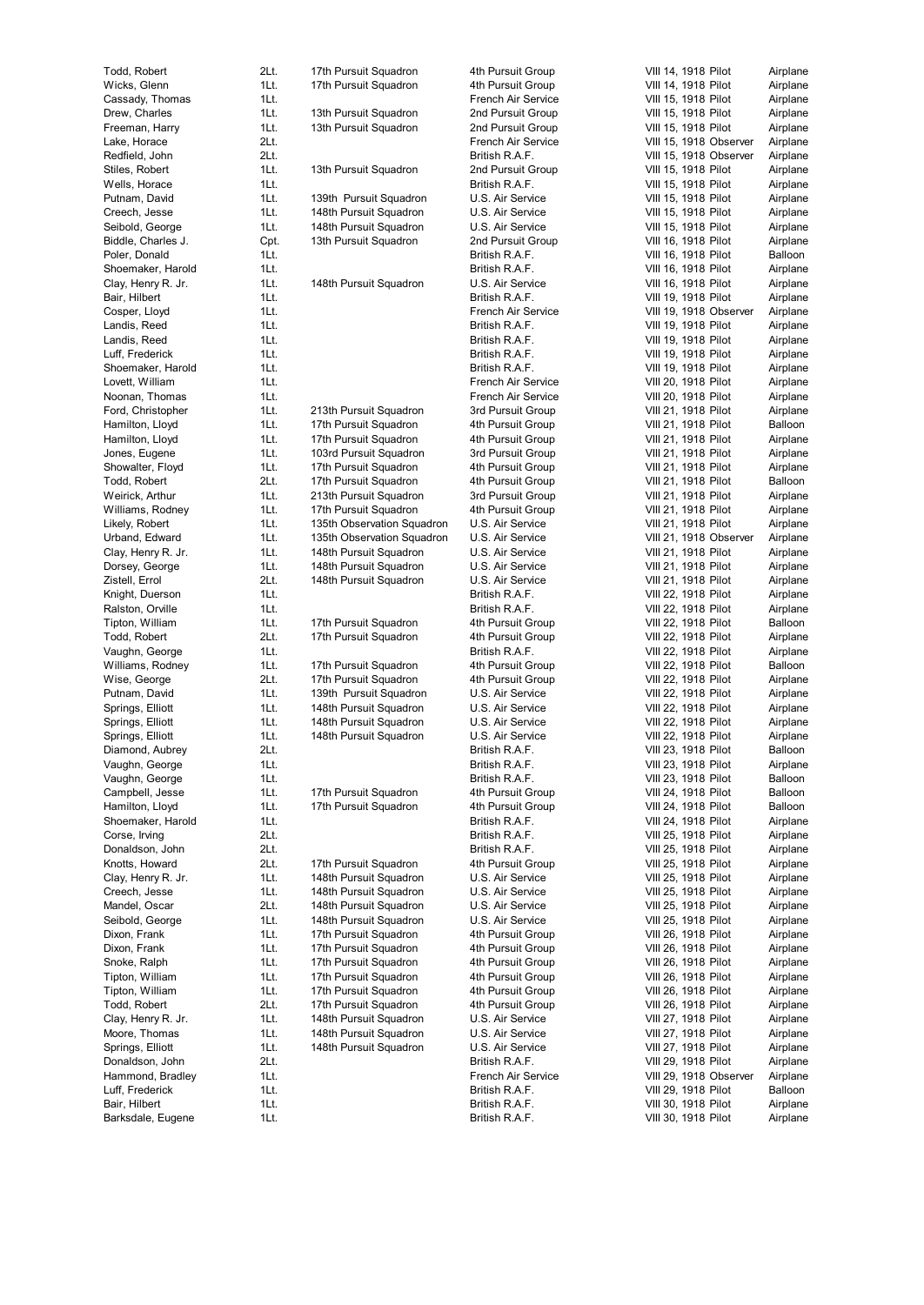| DUIMUSUH, JUHI           |
|--------------------------|
| Luff, Frederick          |
| Stickney, Henry          |
| Gaillard, Samuel P. Jr.  |
| Grey, Charles            |
| Johnson, Oliver          |
| Johnson, Oliver          |
|                          |
| Phelan, Richard          |
| Strauch, Harry           |
| Kindley, Field           |
| Knox, Walter             |
| Mclean, Charles          |
|                          |
| Bagby, Ralph             |
| Carl, Pitt P. Jr.        |
| Comey, George            |
| Page, Richard            |
| Oberst, Clair            |
| Oberst, Clair            |
|                          |
| Alexander, Arthur        |
| Bates, Edmund            |
| Coryell, Ralph           |
| Gundelach, Andre         |
| Lunt, Samuel             |
|                          |
| Mclennan, John           |
| Stuart, William          |
| Summersett, James A. Jr. |
| Taylor, Raymond          |
| Warner, Donald           |
| Way, Pennington          |
|                          |
| Young, David             |
| Brooks, Arthur           |
| Jones, Clinton           |
| Tyndall, Frank           |
| Bissell, Clayton         |
| Bissell, Clayton         |
|                          |
| Clay, Henry R. Jr.       |
| Clay, Henry R. Jr.       |
| Whiting, George          |
| Strahm, Victor           |
| Wallis, James E. Jr.     |
| Alexander, Arthur        |
|                          |
| Anderson, Charles        |
| Bates, Edmund            |
| Coryell, Ralph           |
| Farnsworth, Thomas       |
| Gundelach, Andre         |
|                          |
| Kelly, Arthur            |
| Hexter, Avrone           |
| Hopper, Bruce            |
| Mclennan, John           |
| Rath, Howard             |
| Summersett, James A. Jr. |
| Thompson, Hugh           |
|                          |
| Thompson, Robert         |
| Warner, Donald           |
| Young, Cecil             |
| Luff, Frederick          |
| Kindley, Field           |
| Creech, Jesse            |
|                          |
|                          |
| Corse, Irving            |
| Bair, Hilbert            |
| Springs, Elliott         |
|                          |
| Robertson, Wendel        |
| Arthur, Dogan            |
| Fleeson, Howard          |
| Coleman, Wallace         |
| Curtin, John             |
| Hart, Percival           |
|                          |
| Nathan, Joseph H. Jr.    |
| Nathan, Joseph H. Jr.    |
| Bridgman, Raymond        |
| Ream, George             |
| Dolive, Charles          |
| Luke, Frank              |
| Nelson, Carlyle          |

| Donaldson, John                    | 2Lt.         |                                                 | British R.A.F.                        | IX 01, 1918 Pilot                            | Airplane             |
|------------------------------------|--------------|-------------------------------------------------|---------------------------------------|----------------------------------------------|----------------------|
| Luff, Frederick                    | 1Lt.         |                                                 | British R.A.F.                        | IX 01, 1918 Pilot                            | Balloon              |
| Stickney, Henry                    | 1Lt.         |                                                 | French Air Service                    | IX 01, 1918 Pilot                            | Airplane             |
| Gaillard, Samuel P. Jr.            | 1Lt.         | 213th Pursuit Squadron                          | 3rd Pursuit Group                     | IX 02, 1918 Pilot                            | Airplane             |
| Grey, Charles                      | 1Lt.         | 213th Pursuit Squadron                          | 3rd Pursuit Group                     | IX 02, 1918 Pilot                            | Airplane             |
| Johnson, Oliver                    | 1Lt.         |                                                 | British R.A.F.<br>British R.A.F.      | IX 02, 1918 Pilot<br>IX 02, 1918 Pilot       | Airplane             |
| Johnson, Oliver<br>Phelan, Richard | 1Lt.<br>1Lt. | 213th Pursuit Squadron                          | 3rd Pursuit Group                     | IX 02, 1918 Pilot                            | Airplane<br>Airplane |
| Strauch, Harry                     | 1Lt.         |                                                 | French Air Service                    | IX 02, 1918 Observer                         | Airplane             |
| Kindley, Field                     | 1Lt.         | 148th Pursuit Squadron                          | U.S. Air Service                      | IX 02, 1918 Pilot                            | Airplane             |
| Knox, Walter                       | 1Lt.         | 148th Pursuit Squadron                          | U.S. Air Service                      | IX 02, 1918 Pilot                            | Airplane             |
| Mclean, Charles                    | 1Lt.         | 148th Pursuit Squadron                          | U.S. Air Service                      | IX 02, 1918 Pilot                            | Airplane             |
| Bagby, Ralph                       | 1Lt.         | 88th Observation Squadron                       | 3rd Corps Observation Group           | IX 02, 1918 Observer                         | Airplane             |
| Carl, Pitt P. Jr.                  | 1Lt.         | 88th Observation Squadron                       | 3rd Corps Observation Group           | IX 02, 1918 Observer                         | Airplane             |
| Comey, George                      | 1Lt.         | 88th Observation Squadron                       | 3rd Corps Observation Group           | IX 02, 1918 Pilot                            | Airplane             |
| Page, Richard                      | 1Lt.         | 88th Observation Squadron                       | 3rd Corps Observation Group           | IX 02, 1918 Pilot                            | Airplane             |
| Oberst, Clair                      | 1Lt.         |                                                 | British R.A.F.                        | IX 03, 1918 Pilot                            | Airplane             |
| Oberst, Clair                      | 1Lt.         |                                                 | British R.A.F.                        | IX 03, 1918 Pilot                            | Airplane             |
| Alexander, Arthur<br>Bates, Edmund | 1Lt.<br>1Lt. | 96th Bomber Squadron<br>96th Bomber Squadron    | U.S. Air Service<br>U.S. Air Service  | IX 03, 1918 Pilot<br>IX 03, 1918 Pilot       | Airplane<br>Airplane |
| Coryell, Ralph                     | 2Lt.         | 96th Bomber Squadron                            | U.S. Air Service                      | IX 03, 1918 Observer                         | Airplane             |
| Gundelach, Andre                   | 1Lt.         | 96th Bomber Squadron                            | U.S. Air Service                      | IX 03, 1918 Pilot                            | Airplane             |
| Lunt, Samuel                       | 1Lt.         | 96th Bomber Squadron                            | U.S. Air Service                      | IX 03, 1918 Observer                         | Airplane             |
| Mclennan, John                     | 2Lt.         | 96th Bomber Squadron                            | U.S. Air Service                      | IX 03, 1918 Observer                         | Airplane             |
| Stuart, William                    | 1Lt.         | 96th Bomber Squadron                            | U.S. Air Service                      | IX 03, 1918 Observer                         | Airplane             |
| Summersett, James A. Jr.           | Cpt.         | 96th Bomber Squadron                            | U.S. Air Service                      | IX 03, 1918 Pilot                            | Airplane             |
| Taylor, Raymond                    | 1Lt.         | 96th Bomber Squadron                            | U.S. Air Service                      | IX 03, 1918 Pilot                            | Airplane             |
| Warner, Donald                     | 1Lt.         | 96th Bomber Squadron                            | U.S. Air Service                      | IX 03, 1918 Observer                         | Airplane             |
| Way, Pennington                    | 2Lt.         | 96th Bomber Squadron                            | U.S. Air Service                      | IX 03, 1918 Observer                         | Airplane             |
| Young, David                       | 1Lt.         | 96th Bomber Squadron                            | U.S. Air Service                      | IX 03, 1918 Pilot                            | Airplane             |
| Brooks, Arthur                     | 2Lt.         | 22nd Pursuit Squadron                           | 2nd Pursuit Group                     | IX 04, 1918 Pilot                            | Airplane             |
| Jones, Clinton                     | 2Lt.         | 22nd Pursuit Squadron                           | 2nd Pursuit Group                     | IX 04, 1918 Pilot                            | Airplane             |
| Tyndall, Frank<br>Bissell, Clayton | 1Lt.<br>1Lt. | 22nd Pursuit Squadron<br>148th Pursuit Squadron | 2nd Pursuit Group<br>U.S. Air Service | IX 04, 1918 Pilot<br>IX 04, 1918 Pilot       | Airplane<br>Airplane |
| Bissell, Clayton                   | 1Lt.         | 148th Pursuit Squadron                          | U.S. Air Service                      | IX 04, 1918 Pilot                            | Airplane             |
| Clay, Henry R. Jr.                 | 1Lt.         | 148th Pursuit Squadron                          | U.S. Air Service                      | IX 04, 1918 Pilot                            | Airplane             |
| Clay, Henry R. Jr.                 | 1Lt.         | 148th Pursuit Squadron                          | U.S. Air Service                      | IX 04, 1918 Pilot                            | Airplane             |
| Whiting, George                    | 2Lt.         | 148th Pursuit Squadron                          | U.S. Air Service                      | IX 04, 1918 Pilot                            | Airplane             |
| Strahm, Victor                     | 1Lt.         | 91st Observation Squadron                       | 1st Army Observation Group            | IX 04, 1918 Pilot                            | Airplane             |
| Wallis, James E. Jr.               | Cpt.         | 91st Observation Squadron                       | 1st Army Observation Group            | IX 04, 1918 Observer                         | Airplane             |
| Alexander, Arthur                  | 1Lt.         | 96th Bomber Squadron                            | U.S. Air Service                      | IX 04, 1918 Pilot                            | Airplane             |
| Anderson, Charles                  | 1Lt.         | 96th Bomber Squadron                            | U.S. Air Service                      | IX 04, 1918 Pilot                            | Airplane             |
| Bates, Edmund                      | 1Lt.         | 96th Bomber Squadron                            | U.S. Air Service                      | IX 04, 1918 Pilot                            | Airplane             |
| Coryell, Ralph                     | 2Lt.         | 96th Bomber Squadron                            | U.S. Air Service                      | IX 04, 1918 Observer                         | Airplane             |
| Farnsworth, Thomas                 | 1Lt.         | 96th Bomber Squadron                            | U.S. Air Service                      | IX 04, 1918 Pilot                            | Airplane             |
| Gundelach, Andre                   | 1Lt.         | 96th Bomber Squadron                            | U.S. Air Service                      | IX 04, 1918 Pilot                            | Airplane             |
| Kelly, Arthur<br>Hexter, Avrone    | 2Lt.<br>2Lt. | 96th Bomber Squadron<br>96th Bomber Squadron    | U.S. Air Service<br>U.S. Air Service  | IX 04, 1918 Observer<br>IX 04, 1918 Observer | Airplane<br>Airplane |
| Hopper, Bruce                      | 1Lt.         | 96th Bomber Squadron                            | U.S. Air Service                      | IX 04, 1918 Pilot                            | Airplane             |
| Mclennan, John                     | 2Lt.         | 96th Bomber Squadron                            | U.S. Air Service                      | IX 04, 1918 Observer                         | Airplane             |
| Rath, Howard                       | 2Lt.         | 96th Bomber Squadron                            | U.S. Air Service                      | IX 04, 1918 Observer                         | Airplane             |
| Summersett, James A. Jr.           | Cpt.         | 96th Bomber Squadron                            | U.S. Air Service                      | IX 04, 1918 Pilot                            | Airplane             |
| Thompson, Hugh                     | 1Lt.         | 96th Bomber Squadron                            | U.S. Air Service                      | IX 04, 1918 Observer                         | Airplane             |
| Thompson, Robert                   | 2Lt.         | 96th Bomber Squadron                            | U.S. Air Service                      | IX 04, 1918 Observer                         | Airplane             |
| Warner, Donald                     | 1Lt.         | 96th Bomber Squadron                            | U.S. Air Service                      | IX 04, 1918 Observer                         | Airplane             |
| Young, Cecil                       | 1Lt.         | 96th Bomber Squadron                            | U.S. Air Service                      | IX 04, 1918 Pilot                            | Airplane             |
| Luff, Frederick                    | 1Lt.         |                                                 | British R.A.F.                        | IX 05, 1918 Pilot                            | Airplane             |
| Kindley, Field                     | 1Lt.         | 148th Pursuit Squadron                          | U.S. Air Service                      | IX 05, 1918 Pilot                            | Airplane             |
| Creech, Jesse                      | 1Lt.         | 148th Pursuit Squadron                          | U.S. Air Service                      | IX 06, 1918 Pilot                            | Airplane             |
| Corse, Irving<br>Bair, Hilbert     | 2Lt.<br>1Lt. |                                                 | British R.A.F.<br>British R.A.F.      | IX 07, 1918 Pilot<br>IX 08, 1918 Pilot       | Balloon<br>Airplane  |
| Springs, Elliott                   | 1Lt.         | 148th Pursuit Squadron                          | U.S. Air Service                      | IX 09, 1918 Pilot                            | Airplane             |
| Robertson, Wendel                  | 1Lt.         | 139th Pursuit Squadron                          | U.S. Air Service                      | IX 10, 1918 Pilot                            | Airplane             |
| Arthur, Dogan                      | 1Lt.         | 12th Observation Squadron                       | 1st Corps Observation Group           | IX 12, 1918 Pilot                            | Airplane             |
| Fleeson, Howard                    | 1Lt.         | 12th Observation Squadron                       | 1st Corps Observation Group           | IX 12, 1918 Observer                         | Airplane             |
| Coleman, Wallace                   | 1Lt.         | 135th Observation Squadron                      | U.S. Air Service                      | IX 12, 1918 Pilot                            | Airplane             |
| Curtin, John                       | 1Lt.         | 135th Observation Squadron                      | U.S. Air Service                      | IX 12, 1918 Pilot                            | Airplane             |
| Hart, Percival                     | 2Lt.         | 135th Observation Squadron                      | U.S. Air Service                      | IX 12, 1918 Observer                         | Airplane             |
| Nathan, Joseph H. Jr.              | 1Lt.         | 135th Observation Squadron                      | U.S. Air Service                      | IX 12, 1918 Observer                         | Airplane             |
| Nathan, Joseph H. Jr.              | 1Lt.         | 135th Observation Squadron                      | U.S. Air Service                      | IX 12, 1918 Observer                         | Airplane             |
| Bridgman, Raymond                  | Cpt.         | 22nd Pursuit Squadron                           | 2nd Pursuit Group                     | IX 12, 1918 Pilot                            | Airplane             |
| Ream, George                       | 1Lt.         | 135th Observation Squadron                      | U.S. Air Service                      | IX 12, 1918 Pilot                            | Airplane             |
| Dolive, Charles                    | 1Lt.         | 93rd Pursuit Squadron                           | 3rd Pursuit Group                     | IX 12, 1918 Pilot                            | Airplane             |

|                                                                                                                                                                                                                                                                                                                                       | 01, 1918 Pilot                   |                   | Airp         |
|---------------------------------------------------------------------------------------------------------------------------------------------------------------------------------------------------------------------------------------------------------------------------------------------------------------------------------------|----------------------------------|-------------------|--------------|
|                                                                                                                                                                                                                                                                                                                                       | 01, 1918 Pilot                   |                   | Ball         |
|                                                                                                                                                                                                                                                                                                                                       | 01, 1918 Pilot                   |                   | Airp         |
|                                                                                                                                                                                                                                                                                                                                       | 02, 1918 Pilot                   |                   | Airp         |
|                                                                                                                                                                                                                                                                                                                                       | 02, 1918 Pilot<br>02, 1918 Pilot |                   | Airp<br>Airp |
|                                                                                                                                                                                                                                                                                                                                       | 02, 1918 Pilot                   |                   | Airp         |
|                                                                                                                                                                                                                                                                                                                                       | 02, 1918 Pilot                   |                   | Airp         |
|                                                                                                                                                                                                                                                                                                                                       |                                  | 02, 1918 Observer | Airp         |
|                                                                                                                                                                                                                                                                                                                                       | 02, 1918 Pilot                   |                   | Airp         |
|                                                                                                                                                                                                                                                                                                                                       | 02, 1918 Pilot                   |                   | Airp         |
|                                                                                                                                                                                                                                                                                                                                       | 02, 1918 Pilot                   |                   | Airp         |
|                                                                                                                                                                                                                                                                                                                                       |                                  | 02, 1918 Observer | Airp         |
|                                                                                                                                                                                                                                                                                                                                       |                                  | 02, 1918 Observer | Airp         |
|                                                                                                                                                                                                                                                                                                                                       | 02, 1918 Pilot                   |                   | Airp         |
|                                                                                                                                                                                                                                                                                                                                       | 02, 1918 Pilot<br>03, 1918 Pilot |                   | Airp         |
|                                                                                                                                                                                                                                                                                                                                       | 03, 1918 Pilot                   |                   | Airp<br>Airp |
|                                                                                                                                                                                                                                                                                                                                       | 03, 1918 Pilot                   |                   | Airp         |
|                                                                                                                                                                                                                                                                                                                                       | 03, 1918 Pilot                   |                   | Airp         |
|                                                                                                                                                                                                                                                                                                                                       |                                  | 03, 1918 Observer | Airp         |
|                                                                                                                                                                                                                                                                                                                                       | 03, 1918 Pilot                   |                   | Airp         |
|                                                                                                                                                                                                                                                                                                                                       |                                  | 03, 1918 Observer | Airp         |
|                                                                                                                                                                                                                                                                                                                                       |                                  | 03, 1918 Observer | Airp         |
|                                                                                                                                                                                                                                                                                                                                       |                                  | 03, 1918 Observer | Airp         |
|                                                                                                                                                                                                                                                                                                                                       | 03, 1918 Pilot                   |                   | Airp         |
|                                                                                                                                                                                                                                                                                                                                       | 03, 1918 Pilot                   |                   | Airp         |
|                                                                                                                                                                                                                                                                                                                                       |                                  | 03, 1918 Observer | Airp         |
|                                                                                                                                                                                                                                                                                                                                       | 03, 1918 Pilot                   | 03, 1918 Observer | Airp<br>Airp |
|                                                                                                                                                                                                                                                                                                                                       | 04, 1918 Pilot                   |                   | Airp         |
|                                                                                                                                                                                                                                                                                                                                       | 04, 1918 Pilot                   |                   | Airp         |
|                                                                                                                                                                                                                                                                                                                                       | 04, 1918 Pilot                   |                   | Airp         |
|                                                                                                                                                                                                                                                                                                                                       | 04, 1918 Pilot                   |                   | Airp         |
|                                                                                                                                                                                                                                                                                                                                       | 04, 1918 Pilot                   |                   | Airp         |
| 04,                                                                                                                                                                                                                                                                                                                                   | 1918 Pilot                       |                   | Airp         |
| 04,                                                                                                                                                                                                                                                                                                                                   | 1918 Pilot                       |                   | Airp         |
| 04,                                                                                                                                                                                                                                                                                                                                   | 1918 Pilot                       |                   | Airp         |
| 04,                                                                                                                                                                                                                                                                                                                                   | 1918 Pilot                       | 04, 1918 Observer | Airp<br>Airp |
|                                                                                                                                                                                                                                                                                                                                       | 04, 1918 Pilot                   |                   | Airp         |
|                                                                                                                                                                                                                                                                                                                                       | 04, 1918 Pilot                   |                   | Airp         |
|                                                                                                                                                                                                                                                                                                                                       | 04, 1918 Pilot                   |                   | Airp         |
|                                                                                                                                                                                                                                                                                                                                       |                                  | 04, 1918 Observer | Airp         |
|                                                                                                                                                                                                                                                                                                                                       | 04, 1918 Pilot                   |                   | Airp         |
|                                                                                                                                                                                                                                                                                                                                       | 04, 1918 Pilot                   |                   | Airp         |
|                                                                                                                                                                                                                                                                                                                                       |                                  | 04, 1918 Observer | Airp         |
|                                                                                                                                                                                                                                                                                                                                       |                                  | 04, 1918 Observer | Airp         |
| 04,                                                                                                                                                                                                                                                                                                                                   | 1918 Pilot                       |                   | Airp         |
| 04,<br>$\ddot{\phantom{0}}$                                                                                                                                                                                                                                                                                                           |                                  | 1918 Observer     | Airp         |
|                                                                                                                                                                                                                                                                                                                                       | 04, 1918 Pilot                   | 04, 1918 Observer | Airp<br>Airp |
| $\begin{bmatrix} 1 & 0 & 0 \\ 0 & 0 & 0 \\ 0 & 0 & 0 \\ 0 & 0 & 0 \\ 0 & 0 & 0 \\ 0 & 0 & 0 \\ 0 & 0 & 0 \\ 0 & 0 & 0 & 0 \\ 0 & 0 & 0 & 0 \\ 0 & 0 & 0 & 0 \\ 0 & 0 & 0 & 0 & 0 \\ 0 & 0 & 0 & 0 & 0 \\ 0 & 0 & 0 & 0 & 0 \\ 0 & 0 & 0 & 0 & 0 & 0 \\ 0 & 0 & 0 & 0 & 0 & 0 \\ 0 & 0 & 0 & 0 & 0 & 0 \\ 0 & 0 & 0 & 0 & 0 & $<br>04, |                                  | 1918 Observer     | Airp         |
|                                                                                                                                                                                                                                                                                                                                       |                                  | 04, 1918 Observer | Airp         |
| 04,                                                                                                                                                                                                                                                                                                                                   |                                  | 1918 Observer     | Airp         |
|                                                                                                                                                                                                                                                                                                                                       | 04, 1918 Pilot                   |                   | Airp         |
| $\begin{array}{c} \begin{array}{c} \begin{array}{c} \end{array}\\ \begin{array}{c} \end{array} \end{array} \end{array}$<br>05,                                                                                                                                                                                                        | 1918 Pilot                       |                   | Airp         |
|                                                                                                                                                                                                                                                                                                                                       | 05, 1918 Pilot                   |                   | Airp         |
| 06,                                                                                                                                                                                                                                                                                                                                   | 1918 Pilot                       |                   | Airp         |
| 07,                                                                                                                                                                                                                                                                                                                                   | 1918 Pilot                       |                   | Ball         |
| 08,                                                                                                                                                                                                                                                                                                                                   | 1918 Pilot                       |                   | Airp         |
| 09,<br>10,                                                                                                                                                                                                                                                                                                                            | 1918 Pilot<br>1918 Pilot         |                   | Airp<br>Airp |
| 12,                                                                                                                                                                                                                                                                                                                                   | 1918 Pilot                       |                   | Airp         |
| 12,                                                                                                                                                                                                                                                                                                                                   |                                  | 1918 Observer     | Airp         |
| 12,                                                                                                                                                                                                                                                                                                                                   | 1918 Pilot                       |                   | Airp         |
| 12,                                                                                                                                                                                                                                                                                                                                   | 1918 Pilot                       |                   | Airp         |
| 12,                                                                                                                                                                                                                                                                                                                                   |                                  | 1918 Observer     | Airp         |
|                                                                                                                                                                                                                                                                                                                                       |                                  | 12, 1918 Observer | Airp         |
| 12,                                                                                                                                                                                                                                                                                                                                   |                                  | 1918 Observer     | Airp         |
|                                                                                                                                                                                                                                                                                                                                       | 12, 1918 Pilot                   |                   | Airp         |
|                                                                                                                                                                                                                                                                                                                                       | 12, 1918 Pilot                   |                   | Airp         |
|                                                                                                                                                                                                                                                                                                                                       | 12, 1918 Pilot<br>12, 1918 Pilot |                   | Airp         |
|                                                                                                                                                                                                                                                                                                                                       |                                  |                   | Ball         |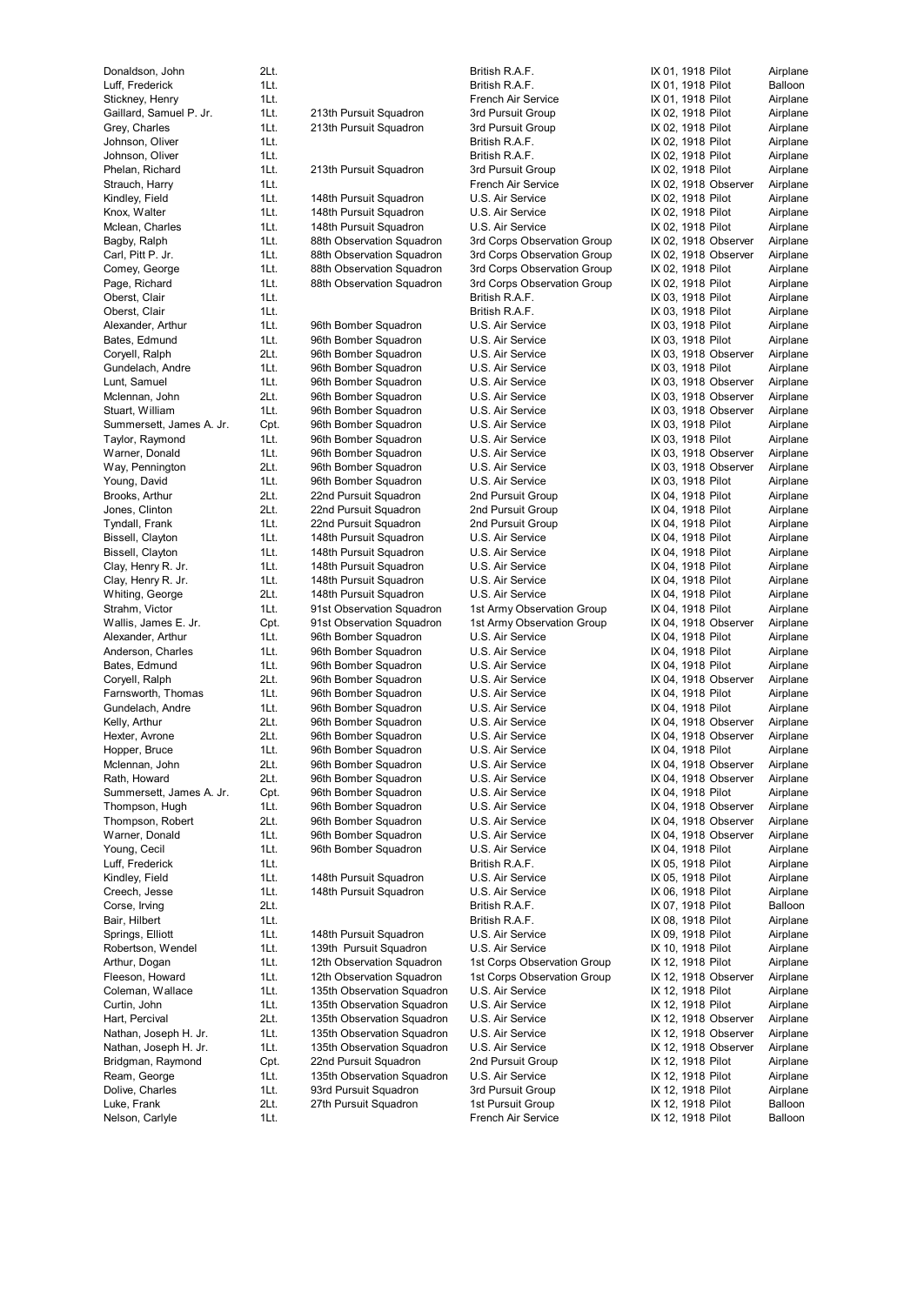Moriarty, Louis 2Lt. 28th Pursuit Squadron 3rd Pursuit Group IX 14, 1918 Pilot Airplane

Newell, James 2Lt. French Air Service IX 12, 1918 Observer Balloon Rummell, Leslie 1Lt. 93rd Pursuit Squadron 3rd Pursuit Group 1X 12, 1918 Pilot Airplane Putnam, David **1Lt.** 139th Pursuit Squadron U.S. Air Service **IX 12, 1918 Pilot** Airplane Black, Edward 2Lt. 2015. 2017 2018 2017 12: British R.A.F. 2008 2017 12: IX 13, 1918 Observer Airplane Carruthers, Louis 1Lt. 93rd Pursuit Squadron 3rd Pursuit Group IX 13, 1918 Pilot Airplane Converse, Robert 1Lt. 13th Pursuit Squadron 2nd Pursuit Group IX 13, 1918 Pilot Airplane Converse, Robert 1Lt. 13th Pursuit Squadron 2nd Pursuit Group IX 13, 1918 Pilot Airplane Converse, Robert 1Lt. 13th Pursuit Squadron 2nd Pursuit Group IX 13, 1918 Pilot Airplane Dolive, Charles **1Lt.** 93rd Pursuit Squadron 3rd Pursuit Group IX 13, 1918 Pilot Airplane Dolive, Charles **1Lt.** 93rd Pursuit Squadron 3rd Pursuit Group IX 13, 1918 Pilot Airplane Dolive, Charles **1Lt.** 93rd Pursuit Squadron 3rd Pursuit Group IX 13, 1918 Pilot Airplane Este, J 1Lt. 13th Pursuit Squadron 2nd Pursuit Group IX 13, 1918 Pilot Airplane Este, J 1Lt. 13th Pursuit Squadron 2nd Pursuit Group IX 13, 1918 Pilot Airplane Este, J 1Lt. 13th Pursuit Squadron 2nd Pursuit Group IX 13, 1918 Pilot Airplane Furlow, George **1Lt.** 103rd Pursuit Squadron 3rd Pursuit Group IX 13, 1918 Pilot Airplane Furlow, George **1Lt.** 103rd Pursuit Squadron 3rd Pursuit Group 1X 13, 1918 Pilot Airplane Harding, Lowell 1Lt. 93rd Pursuit Squadron 3rd Pursuit Group IX 13, 1918 Pilot Airplane Hays, Frank 2Lt. 13th Pursuit Squadron 2nd Pursuit Group IX 13, 1918 Pilot Airplane 13th Pursuit Squadron Hays, Frank 2Lt. 13th Pursuit Squadron 2nd Pursuit Group IX 13, 1918 Pilot Airplane Howe, David **1Lt.** 13th Pursuit Squadron 2nd Pursuit Group IX 13, 1918 Pilot Airplane Howe, David **1Lt.** 13th Pursuit Squadron 2nd Pursuit Group IX 13, 1918 Pilot Airplane Howe, David **1Lt.** 13th Pursuit Squadron 2nd Pursuit Group 1X 13, 1918 Pilot Airplane Hunter, Frank 1Lt. 103rd Pursuit Squadron 3rd Pursuit Group IX 13, 1918 Pilot Airplane Kenyon, Hugo 2011 103rd Pursuit Squadron 3rd Pursuit Group IX 13, 1918 Pilot Knotts, Howard 2Lt. 17th Pursuit Squadron 4th Pursuit Group IX 13, 1918 Pilot Airplane Larner, G **12 11 11 103rd Pursuit Squadron** 3rd Pursuit Group 13 13, 1918 Pilot Airplane Seerley, John 1Lt. 13th Pursuit Squadron 2nd Pursuit Group IX 13, 1918 Pilot Airplane Seerley, John 1Lt. 13th Pursuit Squadron 2nd Pursuit Group IX 13, 1918 Pilot Airplane Seerley, John 1Lt. 13th Pursuit Squadron 2nd Pursuit Group IX 13, 1918 Pilot Airplane Vaughn, George 1Lt. 17th Pursuit Squadron 4th Pursuit Group IX 13, 1918 Pilot Airplane Wicks, Glenn 1Lt. 17th Pursuit Squadron 4th Pursuit Group IX 13, 1918 Pilot Airplane Springs, Elliott **11Lt.** 148th Pursuit Squadron U.S. Air Service **IX 13, 1918 Pilot** Airplane Strahm, Victor **1Lt.** 91st Observation Squadron 1st Army Observation Group IX 13, 1918 Pilot Airplane Wallis, James E. Jr. Cpt. 91st Observation Squadron 1st Army Observation Group IX 13, 1918 Observer Airplane Farnsworth, Thomas 1Lt. 96th Bomber Squadron U.S. Air Service IX 13, 1918 Pilot Airplane Gaylord, Bradley **1Lt.** 96th Bomber Squadron U.S. Air Service **IX 13, 1918 Pilot** Airplane Hopkins, Stephens 2Lt. 96th Bomber Squadron U.S. Air Service IX 13, 1918 Pilot Airplane Rath, Howard 2Lt. 96th Bomber Squadron U.S. Air Service IX 13, 1918 Observer Airplane Thompson, Robert 2Lt. 96th Bomber Squadron U.S. Air Service IX 13, 1918 Observer Airplane Williams, Bertram 1Lt. 96th Bomber Squadron U.S. Air Service IX 13, 1918 Observer Airplane Biggs, Reuben 1Lt. 11th Bomber Squadron U.S. Air Service 12 14, 1918 Pilot Airplane<br>Carter, Arthur 2Lt. 11th Bomber Squadron U.S. Air Service 1X 14, 1918 Observer Airplane Carter, Arthur 2Lt. 11th Bomber Squadron U.S. Air Service IX 14, 1918 Observer Airplane Chapin, Roger 1Lt. 11th Bomber Squadron U.S. Air Service IX 14, 1918 Pilot Airplane Comegys, Edward 11t. 11th Bomber Squadron U.S. Air Service 1X 14, 1918 Pilot Airplane Greer, Hal 11. 11th Bomber Squadron U.S. Air Service IX 14, 1918 Observer Airplane Guthrie, Ramon 2Lt. 11th Bomber Squadron U.S. Air Service IX 14, 1918 Observer Airplane Harter, Lester 11th 11th Harter, Sammer Squadron U.S. Air Service 1998 12: 14, 1918 Pilot Airplane<br>11th Bomber Squadron U.S. Air Service 1X 14, 1918 Observer Airplane Laird, Clair **2Lt.** 11th Bomber Squadron U.S. Air Service **IX 14, 1918** Observer Oatis, Vincent 1Lt. 11th Bomber Squadron U.S. Air Service IX 14, 1918 Pilot Airplane Sayre, Harold 2Lt. 11th Bomber Squadron U.S. Air Service IX 14, 1918 Observer Airplane Shidler, Horace 2Lt. 11th Bomber Squadron U.S. Air Service IX 14, 1918 Pilot Airplane Stephenson, Maccrea 1Lt. 11th Bomber Squadron U.S. Air Service IX 14, 1918 Observer Airplane Allein, Henry 1Lt. 28th Pursuit Squadron 3rd Pursuit Group IX 14, 1918 Pilot Airplane Brewster, Hugh 1Lt. 49th Pursuit Squadron 2nd Pursuit Group IX 14, 1918 Pilot Airplane Brewster, Hugh 14, 1918 Pilot 11 and 1Lt. 49th Pursuit Squadron 2nd Pursuit Group 1X 14, 1918 Pilot Brooks, Arthur **2Lt.** 22nd Pursuit Squadron 2nd Pursuit Group IX 14, 1918 Pilot Airplane Brooks, Arthur 2Lt. 22nd Pursuit Squadron 2nd Pursuit Group IX 14, 1918 Pilot Airplane Cassady, Thomas 1Lt. 28th Pursuit Squadron 3rd Pursuit Group IX 14, 1918 Pilot Airplane Dawson, Leo 11t. 27th Pursuit Squadron 1st Pursuit Group 1st Pursuit Group 1X 14, 1918 Pilot Balloon Fontaine, Hugh 1Lt. 49th Pursuit Squadron 2nd Pursuit Group IX 14, 1918 Pilot Airplane Fontaine, Hugh 11t. 49th Pursuit Squadron 2nd Pursuit Group 11 14, 1918 Pilot Airplane<br>Gaillard. Samuel P. Jr. 11t. 213th Pursuit Squadron 3rd Pursuit Group 1X 14, 1918 Pilot Airplane Gaillard, Samuel P. Jr. 1Lt. 213th Pursuit Squadron 3rd Pursuit Group IX 14, 1918 Pilot Airplane Grey, Charles **1Lt.** 213th Pursuit Squadron 3rd Pursuit Group IX 14, 1918 Pilot Airplane Guthrie, Murray **1Lt.** 13th Pursuit Squadron 2nd Pursuit Group IX 14, 1918 Pilot Airplane Guthrie, Murray **1Lt.** 13th Pursuit Squadron 2nd Pursuit Group IX 14, 1918 Pilot Airplane Hardy, Eugene 1Lt. 28th Pursuit Squadron 3rd Pursuit Group IX 14, 1918 Pilot Airplane Hassinger, Philip 1Lt. 22nd Pursuit Squadron 2nd Pursuit Group IX 14, 1918 Pilot Hassinger, Philip 1Lt. 22nd Pursuit Squadron 2nd Pursuit Group 1X 14, 1918 Pilot Airplane Jebb, William T. Jr. 2Lt. 28th Pursuit Squadron 3rd Pursuit Group IX 14, 1918 Pilot Airplane Lennon, Thomas 1Lt. 27th Pursuit Squadron 1st Pursuit Group 1X 14, 1918 Pilot Balloon Luke, Frank 2Lt. 27th Pursuit Squadron 1st Pursuit Group IX 14, 1918 Pilot Balloon Luke, Frank 21t. 21th Pursuit Squadron 1st Pursuit Group 1st Pursuit Group IX 14, 1918 Pilot Merrick, Charles **1Lt.** 28th Pursuit Squadron 3rd Pursuit Group IX 14, 1918 Pilot Airplane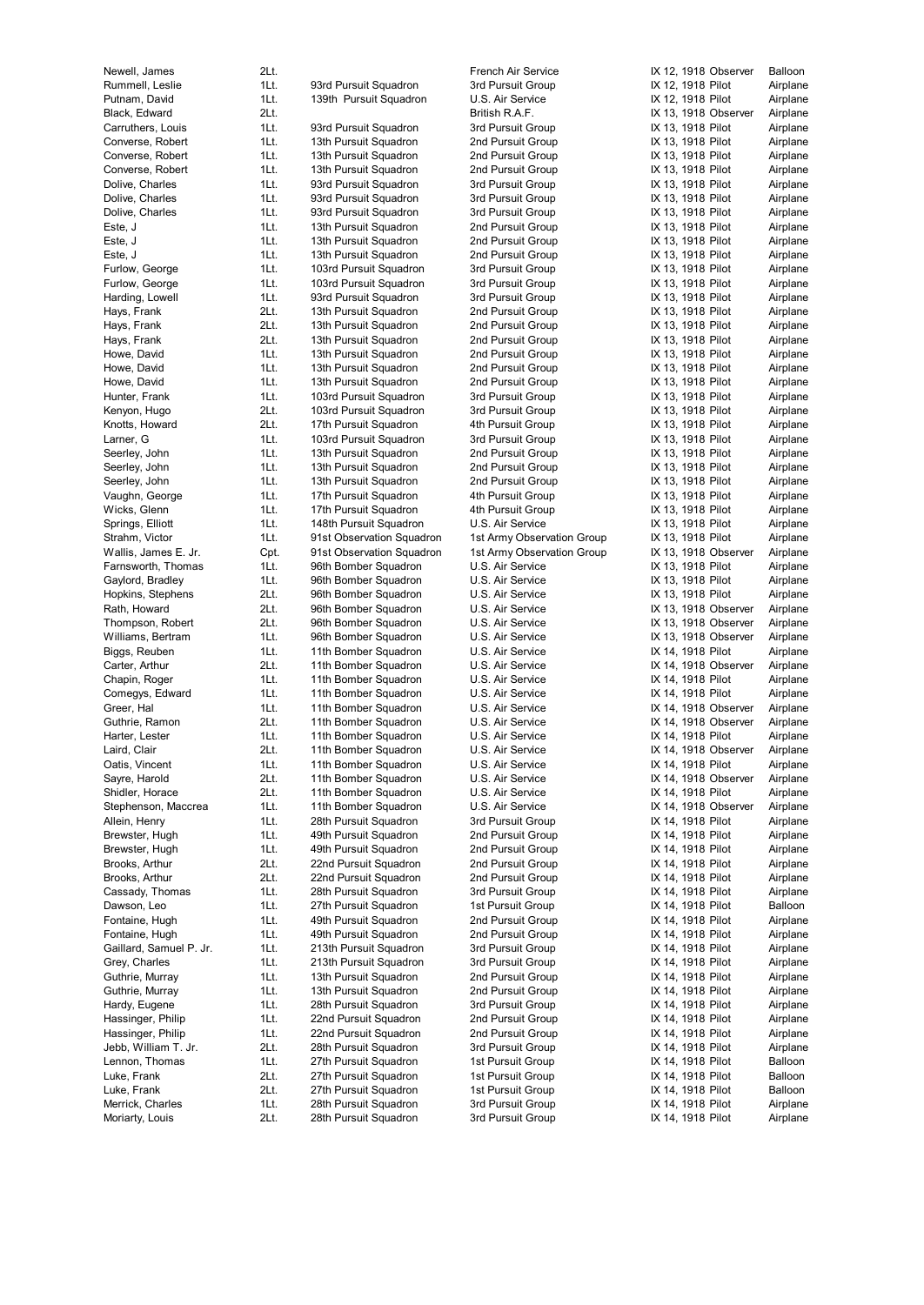Moy, Gordon 1Lt. 139th Pursuit Squadron U.S. Air Service 1X 18, 1918 Pilot Airplane

Nelson, Carlyle 1Lt. 1Lt. French Air Service 1Lt. French Air Service 1. Handle 12, 14, 1918 Pilot Airplane Newell, James 2Lt. French Air Service IX 14, 1918 Observer Airplane Richards, Earl 11t. 13th Pursuit Squadron 2nd Pursuit Group 1X 14, 1918 Pilot Airplane Richards, Earl **1Lt.** 13th Pursuit Squadron 2nd Pursuit Group IX 14, 1918 Pilot Airplane Richardson, Roland 1Lt. 213th Pursuit Squadron 3rd Pursuit Group IX 14, 1918 Pilot Airplane Rickenbacker, Edward 1Lt. 94th Pursuit Squadron 1st Pursuit Group 15t Pursuit Airplane Stiles, Robert **1Lt.** 13th Pursuit Squadron 2nd Pursuit Group IX 14, 1918 Pilot Airplane Stiles, Robert 1Lt. 13th Pursuit Squadron 2nd Pursuit Group IX 14, 1918 Pilot Airplane Stivers, Gerald 1Lt. 13th Pursuit Squadron 2nd Pursuit Group IX Stivers, Gerald **1Lt.** 13th Pursuit Squadron 2nd Pursuit Group IX 14, 1918 Pilot Airplane White, Wilbert **2Lt.** 147th Pursuit Squadron 1st Pursuit Group 15t Pursuit Airplane White, Wilbert 2Lt. 147th Pursuit Squadron 1st Pursuit Group IX 14, 1918 Pilot Balloon<br>Rair Hilbert 11 11 Balloon Bair British R A F IX 15, 1918 Pilot Airplane Bair, Hilbert 1Lt. 1990 1990 1990 British R.A.F. 1998 15, 1918 Pilot Airplane Brewer, Leighton 1Lt. 13th Pursuit Squadron 2nd Pursuit Group IX 15, 1918 Pilot Airplane Guthrie, Murray **1Lt.** 13th Pursuit Squadron 2nd Pursuit Group IX 15, 1918 Pilot Airplane Hays, Frank 2Lt. 13th Pursuit Squadron 2nd Pursuit Group IX 15, 1918 Pilot Airplane Lauer, Willard 1Lt. British R.A.F. IX 15, 1918 Pilot Airplane Lindsley, Henry D. Jr. 1Lt. 93rd Pursuit Squadron 3rd Pursuit Group 1X 15, 1918 Pilot Airplane<br>11. 1Lt. 1U. British R.A.F. 1X 15, 1918 Pilot Airplane Luff, Frederick 1Lt. British R.A.F. IX 15, 1918 Pilot Airplane Luke, Frank 2Lt. 27th Pursuit Squadron 1st Pursuit Group IX 15, 1918 Pilot Balloon Luke, Frank 2Lt. 27th Pursuit Squadron 1st Pursuit Group IX 15, 1918 Pilot Balloon Luke, Frank 2Lt. 27th Pursuit Squadron 1st Pursuit Group 15t Pursuit Group IX 15, 1918 Pilot Balloon Rickenbacker, Edward 1Lt. 94th Pursuit Squadron 1st Pursuit Group 15t 15, 1918 Pilot Airplane Spaatz, Carl Maj. 13th Pursuit Squadron 2nd Pursuit Group IX 15, 1918 Pilot Airplane 13th Pursuit Squadron Swaab, Jacques 1Lt. 22nd Pursuit Squadron 2nd Pursuit Group IX 15, 1918 Pilot Airplane Swaab, Jacques 1Lt. 22nd Pursuit Squadron 2nd Pursuit Group IX 15, 1918 Pilot Airplane Swaab, Jacques 1Lt. 22nd Pursuit Squadron 2nd Pursuit Group IX 15, 1918 Pilot Airplane Wehner, Joseph 1Lt. 27th Pursuit Squadron 1st Pursuit Group IX 15, 1918 Pilot Balloon Wright, Chester **1Lt.** 93rd Pursuit Squadron 3rd Pursuit Group IX 15, 1918 Pilot Airplane<br>Dahringer, Homer 1Lt. 1st Observation Squadron 1st Corps Observation Group IX 15, 1918 Observer Airplane Dahringer, Homer 1Lt. 1st Observation Squadron 1st Corps Observation Group Duckstein, Arthur 1Lt. 1st Observation Squadron 1st Corps Observation Group IX 15, 1918 Observer Airplane Creech, Jesse 1Lt. 148th Pursuit Squadron U.S. Air Service IX 15, 1918 Pilot Airplane Cunnius, Percy 2Lt. 148th Pursuit Squadron U.S. Air Service IX 15, 1918 Pilot Airplane Kindley, Field **1Lt.** 148th Pursuit Squadron U.S. Air Service **IX 15, 1918 Pilot** Airplane Erwin, William 11 1Lt. 1st Observation Squadron 1st Corps Observation Group 1X 15, 1918 Pilot Airplane<br>Richardson, James 21. 1st Observation Squadron 1st Corps Observation Group 1X 15, 1918 Pilot Airplane Richardson, James 2Lt. 1st Observation Squadron 1st Corps Observation Group IX 15, 1918 Pilot Airplane Moore, Thomas **1Lt.** 148th Pursuit Squadron U.S. Air Service **IX 15, 1918 Pilot** Airplane Ralston, Orville **1Lt.** 148th Pursuit Squadron U.S. Air Service IX 15, 1918 Pilot Airplane Springs, Elliott **1Rt.** 148th Pursuit Squadron U.S. Air Service **IX 15, 1918 Pilot Airplane**<br>
Starkey, Henry **11t.** 148th Pursuit Squadron U.S. Air Service IX 15, 1918 Pilot Airplane Starkey, Henry 11 and 11t. 148th Pursuit Squadron U.S. Air Service 15, 1918 IX Swinebread, Albert 2Lt. 24th Observation Squadron 1st Army Observation Group IX 15, 1918 Observer Airplane<br>1991 Wells, Roe 1998 12 Wellane 2016 24th Observation Squadron 1st Army Observation Group IX 15, 1918 Pilot Airplan Badham, William 2Lt. 91st Observation Squadron 1st Army Observation Group IX 15, 1918 Observer Airplane Kenney, George 1Lt. 91st Observation Squadron 1st Army Observation Group IX 15, 1918 Pilot Airplane Powell, Leon 1Lt. 91st Observation Squadron 1st Army Observation Group IX 15, 1918 Pilot Airplane Schricker, John 1Lt. 91st Observation Squadron 1st Army Observation Group IX 15, 1918 Observer Airplane Bair, Hilbert 1Lt. 1990 1990 1990 British R.A.F. 1998 18, 1918 Pilot Airplane Diamond, Aubrey 2Lt. British R.A.F. IX 16, 1918 Pilot Balloon Lindsley, Henry D. Jr. 1Lt. 93rd Pursuit Squadron 3rd Pursuit Group IX 16, 1918 Pilot Airplane Luke, Frank 2Lt. 27th Pursuit Squadron 1st Pursuit Group 1X 16, 1918 Pilot Balloon Luke, Frank 2Lt. 27th Pursuit Squadron 1st Pursuit Group IX 16, 1918 Pilot Balloon 2Lt. 147th Pursuit Squadron 1st Pursuit Group 15t 16, 1918 Pilot Airplane Wehner, Joseph 1Lt. 27th Pursuit Squadron 1st Pursuit Group 1X 16, 1918 Pilot Balloon<br>1991 - 1st Pursuit Group 1st Pursuit Group 1st Pursuit Group 1X 16, 1918 Pilot Balloon Wehner, Joseph 1Lt. 27th Pursuit Squadron 1st Pursuit Group 11 Norther, 1918 Pilot Balloon<br>11 Mright, Chester 11st. 93rd Pursuit Squadron 3rd Pursuit Group 1X 16, 1918 Pilot Airplane Wright, Chester 1Lt. 93rd Pursuit Squadron 3rd Pursuit Group IX Clements, William 1Lt. 17th Pursuit Squadron 4th Pursuit Group IX 17, 1918 Pilot Airplane Frost, John 1Lt. 103rd Pursuit Squadron 3rd Pursuit Group IX 17, 1918 Pilot Airplane Furlow, George **1Lt.** 103rd Pursuit Squadron 3rd Pursuit Group IX 17, 1918 Pilot Airplane Hunter, Frank 1Lt. 103rd Pursuit Squadron 3rd Pursuit Group IX 17, 1918 Pilot Airplane Hunter, Frank 1Lt. 103rd Pursuit Squadron 3rd Pursuit Group 1X 17, 1918 Pilot Airplane<br>17th Pursuit Squadron 4th Pursuit Group 1X 17, 1918 Pilot Airplane Knotts, Howard 2Lt. 17th Pursuit Squadron 4th Pursuit Group 1X Robertson, George 1Lt. 147th Pursuit Squadron 1st Pursuit Group 15t 71, 1918 Pilot Airplane Creech, Jesse 1Lt. 148th Pursuit Squadron U.S. Air Service IX 17, 1918 Pilot Airplane Kindley, Field **1Lt.** 148th Pursuit Squadron U.S. Air Service **IX 17, 1918 Pilot** Airplane Wyly, Lawrence **1Lt.** 148th Pursuit Squadron U.S. Air Service **IX 17, 1918 Pilot** Airplane Guthrie, Ramon 2Lt. 11th Bomber Squadron U.S. Air Service IX 18, 1918 Observer Airplane Oatis, Vincent 1Lt. 11th Bomber Squadron U.S. Air Service IX 18, 1918 Pilot Airplane Garvie, Hugh 11t. 139th Pursuit Squadron U.S. Air Service IX 18, 1918 Pilot Airplane Garvie, Hugh 1Lt. 139th Pursuit Squadron U.S. Air Service IX 18, 1918 Pilot Airplane Garvie, Hugh 1Lt. 139th Pursuit Squadron U.S. Air Service IX 18, 1918 Pilot Airplane Lindsay, Robert 1Lt. 139th Pursuit Squadron U.S. Air Service 1X 18, 1918 Pilot Airplane Lindsay, Robert 1Lt. 139th Pursuit Squadron U.S. Air Service IX 18, 1918 Pilot Airplane Moy, Gordon 11Lt. 139th Pursuit Squadron U.S. Air Service IX 18, 1918 Pilot Airplane

**Mells, Army Observation Group 18th Army Observation Group 15, 1918 Pilot Army Observation Group 15, 1918 Pilot** 

| 14, | 1918                             | PIIOI         | All        |
|-----|----------------------------------|---------------|------------|
|     |                                  | 1918 Observer | Ail        |
| 14, | 1918 Pilot                       |               | Aiı        |
|     |                                  |               |            |
| 14, | 1918 Pilot                       |               | Aiı        |
| 14, | 1918 Pilot                       |               | Aiı        |
| 14, | 1918                             | Pilot         | Aiı        |
|     |                                  |               |            |
| 14, | 1918 Pilot                       |               | Ail        |
| 14, | 1918                             | Pilot         | Aiı        |
| 14, | 1918 Pilot                       |               | Aiı        |
|     |                                  |               |            |
| 14, | 1918                             | Pilot         | Aiı        |
| 14, | 1918                             | Pilot         | Ail        |
| 14, | 1918                             | Pilot         | Вε         |
|     |                                  |               |            |
| 15, | 1918                             | Pilot         | Aiı        |
| 15, | 1918                             | Pilot         | Aiı        |
| 15, | 1918                             | Pilot         | Aiı        |
|     |                                  |               |            |
| 15, | 1918                             | Pilot         | Ail        |
| 15, | 1918                             | Pilot         | Aiı        |
| 15, | 1918                             | Pilot         | Aiı        |
|     |                                  |               |            |
| 15, | 1918 Pilot                       |               | Aiı        |
| 15, | 1918                             | Pilot         | Βа         |
| 15, | 1918 Pilot                       |               | Βa         |
| 15, |                                  |               |            |
|     | 1918                             | Pilot         | Βа         |
| 15, | 1918                             | Pilot         | Ai         |
| 15, | 1918                             | Pilot         | Aiı        |
| 15, | 1918                             | Pilot         | Aiı        |
|     |                                  |               |            |
| 15, | 1918                             | Pilot         | Aiı        |
| 15, | 1918 Pilot                       |               | Aiı        |
| 15, | 1918 Pilot                       |               | Aiı        |
|     |                                  |               |            |
| 15, | 1918                             | Pilot         | Βa         |
| 15, | 1918 Pilot                       |               | Ail        |
| 15, |                                  | 1918 Observer | Aiı        |
|     |                                  |               |            |
| 15, |                                  | 1918 Observer | Ail        |
| 15, | 1918                             | Pilot         | Aiı        |
| 15, | 1918 Pilot                       |               | Aiı        |
|     |                                  |               |            |
| 15, | 1918                             | Pilot         | Aiı        |
| 15, | 1918                             | Pilot         | Ail        |
| 15, | 1918                             | Pilot         | Aiı        |
|     |                                  |               |            |
| 15, | 1918                             | Pilot         | Aiı        |
| 15, | 1918                             | Pilot         | Aiı        |
| 15, | 1918                             | Pilot         | Aiı        |
|     |                                  |               |            |
| 15, | 1918                             | Pilot         | Aiı        |
| 15, | 1918                             | Observer      | Aiı        |
| 15, | 1918                             | Pilot         | Aiı        |
|     |                                  |               |            |
| 15, |                                  | 1918 Observer | Ail        |
| 15, | 1918                             | Pilot         | Aiı        |
| 15, | 1918 Pilot                       |               | Aiı        |
|     |                                  |               |            |
|     |                                  |               |            |
| 15, | 1918                             | Observer      | Ail        |
| 16, | 1918 Pilot                       |               | Aiı        |
|     |                                  |               | Bε         |
| 16, | 1918 Pilot                       |               |            |
| 16, |                                  | 1918 Pilot    | Ai         |
| 16, | 1918 Pilot                       |               | Вε         |
|     | 16, 1918 Pilot                   |               | Bε         |
|     |                                  |               |            |
| 16, | 1918 Pilot                       |               | Aiı        |
| 16, | 1918 Pilot                       |               | Βа         |
| 16, | 1918 Pilot                       |               | Βа         |
|     |                                  |               |            |
| 16, | 1918 Pilot                       |               | Aiı        |
| 17, | 1918 Pilot                       |               | Aiı        |
| 17, | 1918 Pilot                       |               | Aiı        |
|     |                                  |               |            |
| 17, | 1918 Pilot                       |               | Ail        |
| 17, | 1918                             | Pilot         | Aiı        |
| 17, | 1918 Pilot                       |               | Aiı        |
| 17, | 1918 Pilot                       |               | Aiı        |
|     |                                  |               |            |
| 17, | 1918 Pilot                       |               | Aiı        |
| 17  | 1918 Pilot                       |               | Aiı        |
| 17, | 1918 Pilot                       |               | Aiı        |
|     |                                  |               |            |
| 17, | 1918 Pilot                       |               | Aiı        |
| 18, |                                  | 1918 Observer | Ail        |
| 18, | 1918 Pilot                       |               | Aiı        |
|     |                                  |               |            |
|     | 18, 1918 Pilot                   |               | Aiı        |
| 18, | 1918 Pilot                       |               | Ail        |
| 18, | 1918 Pilot                       |               | Aiı        |
|     |                                  |               |            |
| 18, | 1918 Pilot                       |               | Ail        |
|     | 18, 1918 Pilot<br>18, 1918 Pilot |               | Aiı<br>Aiı |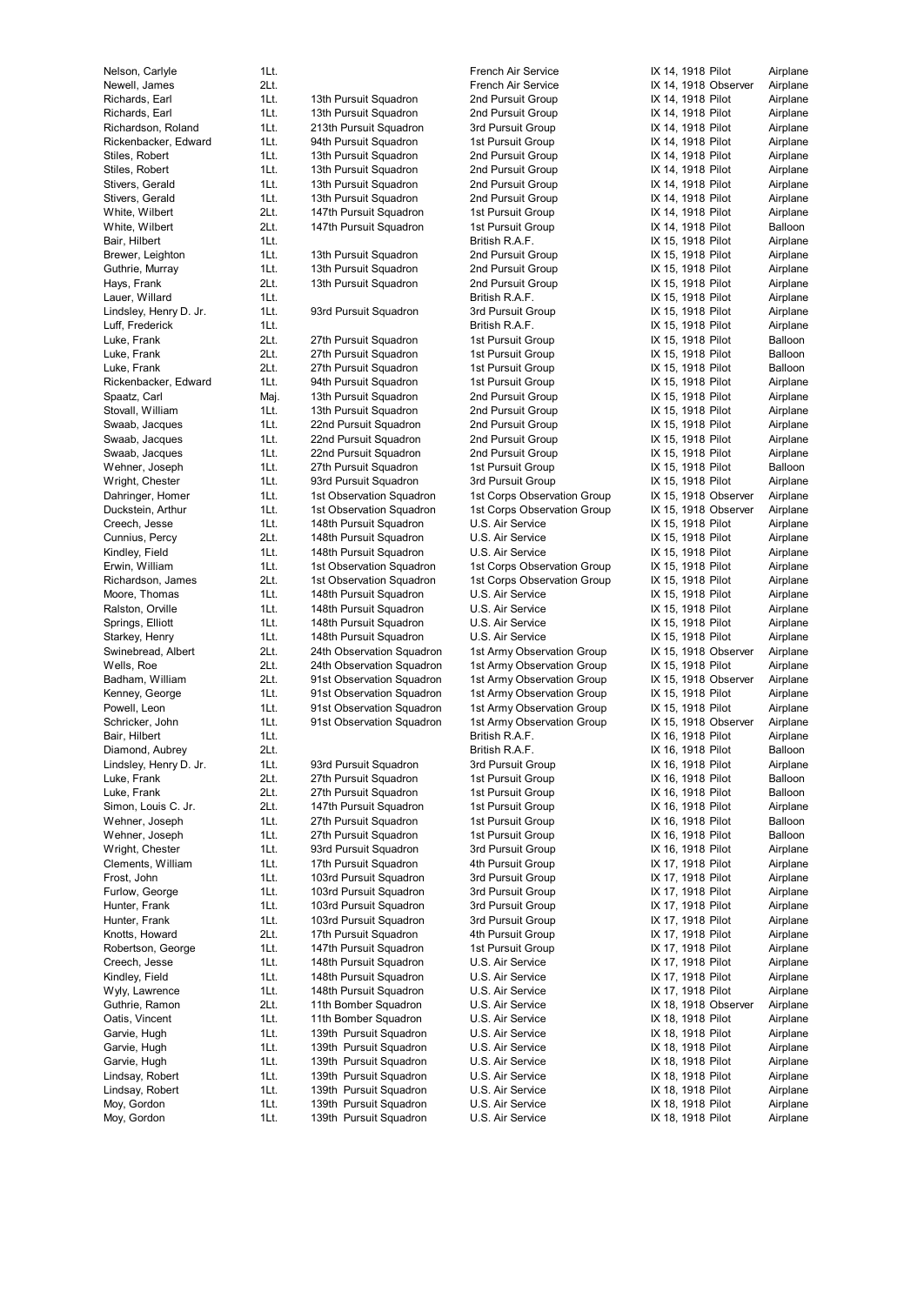Hieber, Milo 2Lt. 49th Pursuit Squadron 2nd Pursuit Group IX 26, 1918 Pilot Airplane

Owens, John 2Lt. 139th Pursuit Squadron U.S. Air Service IX 18, 1918 Pilot Airplane Owens, John 2Lt. 139th Pursuit Squadron U.S. Air Service 1X 18, 1918 Pilot Airplane<br>Robertson, Wendel 1Lt. 139th Pursuit Squadron U.S. Air Service 1X 18, 1918 Pilot Airplane 1Lt. 139th Pursuit Squadron U.S. Air Service IX 18, 1918 Pilot Robertson, Wendel 1Lt. 139th Pursuit Squadron U.S. Air Service IX 18, 1918 Pilot Airplane Schoen, Karl **189th Pursuit Squadron** U.S. Air Service **IX 18, 1918 Pilot** Airplane Schoen, Karl **189th Pursuit Squadron** U.S. Air Service **IX 18, 1918 Pilot** Airplane Shelby, Richard 1Lt. 139th Pursuit Squadron U.S. Air Service IX 18, 1918 Pilot Airplane Shelby, Richard 1Lt. 139th Pursuit Squadron U.S. Air Service IX 18, 1918 Pilot Airplane Burdick, Howard 2Lt. 17th Pursuit Squadron 4th Pursuit Group IX 18, 1918 Pilot Airplane Luke, Frank 2Lt. 27th Pursuit Squadron 1st Pursuit Group 15t Pursuit Group 1X 18, 1918 Pilot Airplane Luke, Frank 2Lt. 27th Pursuit Squadron 1st Pursuit Group IX 18, 1918 Pilot Airplane Luke, Frank 2Lt. 27th Pursuit Squadron 1st Pursuit Group IX 18, 1918 Pilot Airplane 2Lt. 27th Pursuit Squadron Luke, Frank 2Lt. 27th Pursuit Squadron 1st Pursuit Group 1st Pursuit Group 1X 18, 1918 Pilot Balloon Mcclure, David **1Lt.** 213th Pursuit Squadron 3rd Pursuit Group IX 18, 1918 Pilot Airplane Mcclure, David **1Lt.** 213th Pursuit Squadron 3rd Pursuit Group 1X 18, 1918 Pilot Airplane Mcclure, David 11 11 213th Pursuit Squadron 3rd Pursuit Group IX 18, 1918 Pilot Airplane Wehner, Joseph 1Lt. 27th Pursuit Squadron 1st Pursuit Group 1X 18, 1918 Pilot Balloon<br>1991 - 11t. 27th Pursuit Squadron 1st Pursuit Group 1X 18, 1918 Pilot Balloon Wehner, Joseph 1Lt. 27th Pursuit Squadron Springs, Elliott **11.** 148th Pursuit Squadron U.S. Air Service **IX 20, 1918 Pilot** Airplane Starkey, Henry **1Lt.** 148th Pursuit Squadron U.S. Air Service IX 20, 1918 Pilot Airplane Grier, Alexander 2Lt. 90th Observation Squadron 3rd Corps Observation Group IX 20, 1918 Observer Airplane Hart, Floyd 2Lt. 90th Observation Squadron 3rd Corps Observation Group IX 20, 1918 Pilot Airplane Hall, Herbert 1Lt. 95th Pursuit Squadron 1st Pursuit Group IX 21, 1918 Pilot Airplane<br>1911 17th Pursuit Squadron 4th Pursuit Group IX 22, 1918 Pilot Airplane Knotts, Howard 2Lt. 2018 2018 17th Pursuit Squadron 4th Pursuit Group IX 22, 1918 Pilot Vaughn, George **1Lt.** 17th Pursuit Squadron 4th Pursuit Group IX 22, 1918 Pilot Airplane Vaughn, George **1Lt.** 17th Pursuit Squadron 4th Pursuit Group IX 22, 1918 Pilot Airplane Wicks, Glenn 1Lt. 17th Pursuit Squadron 4th Pursuit Group IX 22, 1918 Pilot Airplane Bridgman, Raymond Cpt. 22nd Pursuit Squadron 2nd Pursuit Group IX 24, 1918 Pilot Airplane Burdick, Howard 2Lt. 17th Pursuit Squadron 4th Pursuit Group IX 24, 1918 Pilot Airplane<br>Campbell, Jesse 1Lt. 17th Pursuit Squadron 4th Pursuit Group IX 24, 1918 Pilot Airplane Campbell, Jesse 1Lt. 17th Pursuit Squadron 4th Pursuit Group IX 24, 1918 Pilot Airplane Clements, William 1Lt. 17th Pursuit Squadron 4th Pursuit Group IX 24, 1918 Pilot Airplane Hudson, Henry **1Lt.** 22nd Pursuit Squadron 2nd Pursuit Group IX 24, 1918 Pilot Airplane Knotts, Howard **2Lt.** 17th Pursuit Squadron 4th Pursuit Group IX 24, 1918 Pilot Airplane Knotts, Howard 2Lt. 17th Pursuit Squadron 4th Pursuit Group IX 24, 1918 Pilot Airplane Little, Raymond 2Lt. 22nd Pursuit Squadron 2nd Pursuit Group IX 24, 1918 Pilot Airplane<br>
2nd Pursuit Squadron 4th Pursuit Group 4th Pursuit Group IX 24, 1918 Pilot Airplane 1Lt. 17th Pursuit Squadron 4th Pursuit Group IX 24, 1918 Pilot Airplane Clay, Henry R. Jr. 11Lt. 148th Pursuit Squadron U.S. Air Service IX 24, 1918 Pilot Airplane Kindley, Field 1Lt. 148th Pursuit Squadron U.S. Air Service IX 24, 1918 Pilot Airplane Knox, Walter **1Lt.** 148th Pursuit Squadron U.S. Air Service **IX 24, 1918 Pilot** Airplane Springs, Elliott 11Lt. 148th Pursuit Squadron U.S. Air Service IX 24, 1918 Pilot Airplane Wyly, Lawrence 1Lt. 148th Pursuit Squadron U.S. Air Service IX 24, 1918 Pilot Airplane 2Lt. 148th Pursuit Squadron Moy, Gordon 1Lt. 139th Pursuit Squadron U.S. Air Service 1X 25, 1918 Pilot Airplane Owens, John 2Lt. 139th Pursuit Squadron U.S. Air Service IX 25, 1918 Pilot Airplane Seevers, Raymond 2Lt. 139th Pursuit Squadron U.S. Air Service IX 25, 1918 Pilot Airplane Braid, William 2Lt. British R.A.F. IX 25, 1918 Pilot Airplane Evans, J<br>Evans, J. S. 2018 (2011) 2011 - Evans, 2018 Observer Airplane<br>British R.A.F. 25. 1918 Observer Airplane Evans, J. C. 2006. I. 2006. I. British R.A.F. I. A. British R.A.F. I. S. 25, 1918 Observer Rickenbacker, Edward 1Lt. 94th Pursuit Squadron 1st Pursuit Group 15t 25, 1918 Pilot Airplane Rickenbacker, Edward 1Lt. 94th Pursuit Squadron 1st Pursuit Group IX 25, 1918 Pilot Airplane Chase, Paul 2Lt. 8th Observation Squadron U.S. Air Service IX 25, 1918 Pilot Airplane Smith, Ray **2Lt.** 8th Observation Squadron U.S. Air Service **IX 25, 1918 Observer** Airplane Norris, Sigbert 2Lt. 11th Bomber Squadron U.S. Air Service IX 26, 1918 Observer Airplane Waring, William 1Lt. 11th Bomber Squadron U.S. Air Service IX 26, 1918 Pilot Airplane Defrance, Smith 2Lt. 139th Pursuit Squadron U.S. Air Service IX 26, 1918 Pilot Airplane Garvie, Hugh 1Lt. 139th Pursuit Squadron U.S. Air Service IX 26, 1918 Pilot Airplane Germer, Lester **2Lt.** 139th Pursuit Squadron U.S. Air Service IX 26, 1918 Pilot Airplane Owens, John 2Lt. 139th Pursuit Squadron U.S. Air Service IX 26, 1918 Pilot Airplane Schoen, Karl **11. 139th Pursuit Squadron** U.S. Air Service **IX 26, 1918 Pilot** Airplane Sumner, Harlan **1Lt.** 139th Pursuit Squadron U.S. Air Service **IX 26, 1918 Pilot** Airplane Avery, Stephen **1Lt.** 13th Pursuit Squadron 2nd Pursuit Group IX 26, 1918 Pilot Airplane Backus, David **1Lt.** 49th Pursuit Squadron 2nd Pursuit Group IX 26, 1918 Pilot Airplane Beane, James 1Lt. 22nd Pursuit Squadron 2nd Pursuit Group IX 26, 1918 Pilot Airplane Biddle, Charles J. Cpt. 13th Pursuit Squadron 2nd Pursuit Group IX 26, 1918 Pilot Airplane Brewer, Leighton 1Lt. 13th Pursuit Squadron 2nd Pursuit Group IX 26, 1918 Pilot Airplane Buckley, Harold 1Lt. 95th Pursuit Squadron 1st Pursuit Group IX 26, 1918 Pilot Balloon Cassady, Thomas 1Lt. 28th Pursuit Squadron 3rd Pursuit Group IX 26, 1918 Pilot Airplane Chambers, Reed 1Lt. 94th Pursuit Squadron 1st Pursuit Group 1st Pursuit Group IX 26, 1918 Pilot Balloon Cook, Harvey **1Lt.** 94th Pursuit Squadron 1st Pursuit Group IX 26, 1918 Pilot Balloon Dawson, Leo 1Lt. 27th Pursuit Squadron 1st Pursuit Group IX 26, 1918 Pilot Airplane Doolin, Bernard 2Lt. 22nd Pursuit Squadron 2nd Pursuit Group IX 26, 1918 Pilot Airplane Eypper, George **1Lt.** 11. 1. 1. 1. French Air Service **IX 26, 1918 Pilot** Airplane

Gravatt, Charles **1Lt.** 95th Pursuit Squadron 1st Pursuit Group IX 26, 1918 Pilot Airplane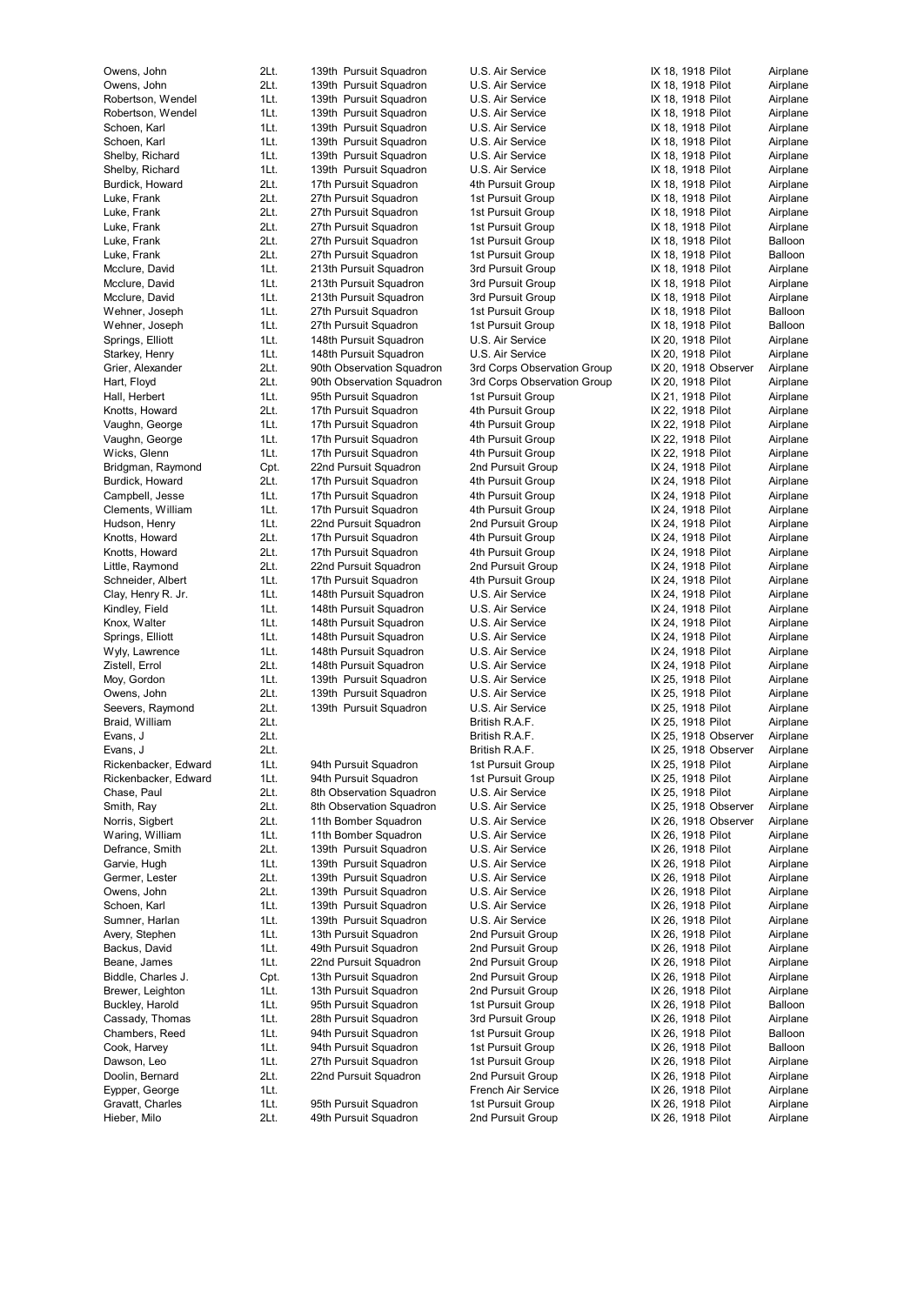Seevers, Raymond 1Lt. 139th Pursuit Squadron U.S. Air Service IX 28, 1918 Pilot Airplane

Hudson, Henry 1Lt. 22nd Pursuit Squadron 2nd Pursuit Group IX 26, 1918 Pilot Airplane Manning, James 1Lt. 49th Pursuit Squadron 2nd Pursuit Group IX 26, 1918 Pilot Airplane Mclanahan, Alexander 1Lt. 95th Pursuit Squadron 1st Pursuit Group IX 26, 1918 Pilot Mclanahan, Alexander 1Lt. 95th Pursuit Squadron 1st Pursuit Group 15t Pursuit Airplane Nutt, Alan 11. 11. 94th Pursuit Squadron 1st Pursuit Group 19th 26, 1918 Pilot Airplane<br>11. 94th Pursuit Squadron 1st Pursuit Group 1. X 26, 1918 Pilot Airplane Rickenbacker, Edward 1Lt. 94th Pursuit Squadron 1st Pursuit Group 1X 26, 1918 Pilot Roberts, Ivan 1Lt. 27th Pursuit Squadron 1st Pursuit Group IX 26, 1918 Pilot Balloon Spaatz, Carl Maj. 13th Pursuit Squadron 2nd Pursuit Group IX 26, 1918 Pilot Airplane Sperry, John 1Lt. 22nd Pursuit Squadron 2nd Pursuit Group IX 26, 1918 Pilot Airport Airport Airport Airport Air Sperry, John 1Lt. 22nd Pursuit Squadron 2nd Pursuit Group IX 26, 1918 Pilot Airplane Stenseth, Martinus 1Lt. 28th Pursuit Squadron 3rd Pursuit Group IX 26, 1918 Pilot Airplane Stovall, William 1Lt. 13th Pursuit Squadron 2nd Pursuit Group IX 26, 1918 Pilot Airplane<br>Vasconcells Jerry 11t 27th Pursuit Squadron 1st Pursuit Group IX 26, 1918 Pilot Balloon Vasconcells, Jerry 1Lt. 27th Pursuit Squadron Wentworth, John 1Lt. 49th Pursuit Squadron 2nd Pursuit Group IX 26, 1918 Pilot Airplane Creech, Jesse 1Lt. 148th Pursuit Squadron U.S. Air Service IX 26, 1918 Pilot Airplane Kindley, Field **1Lt.** 148th Pursuit Squadron U.S. Air Service IX 26, 1918 Pilot Airplane Ralston, Orville **1Lt.** 148th Pursuit Squadron U.S. Air Service **IX 26, 1918 Pilot** Airplane Wyly, Lawrence a 11t. 148th Pursuit Squadron U.S. Air Service 11 March 1896, 1918 Pilot Airplane<br>1991 - Peters, Sidney 1996 2016 24th Observation Squadron 1st Army Observation Group 1X 26, 1918 Pilot Airplane Woitishek, Louis 1Lt. 24th Observation Squadron 1st Army Observation Group IX 26, 1918 Observer Airplane Cooper, Merion **1Lt.** 20th Bomber Squadron U.S. Air Service **IX 26, 1918 Pilot** Airplane Forbes, Earl **20th Bomber Squadron** U.S. Air Service **IX 26, 1918 Observer** Airplane Harris, David **20t.** 20th Bomber Squadron U.S. Air Service **IX 26, 1918 Pilot** Airplane Howard, Sidney 1Lt. 20th Bomber Squadron U.S. Air Service IX 26, 1918 Pilot Airplane<br>I eonard Fdmond 11 20th Bomber Squadron U.S. Air Service IX 26, 1918 Observer Airplane Leonard, Edmond 11 20th Bomber Squadron U.S. Air Service Mathews, Richard 1Lt. 20th Bomber Squadron U.S. Air Service IX 26, 1918 Pilot Airplane Parrott, Edmund 1Lt. 20th Bomber Squadron U.S. Air Service IX 26, 1918 Observer Airplane Potter, William 1Lt. 20th Bomber Squadron U.S. Air Service IX 26, 1918 Pilot Airplane Preston, Harry **1Lt.** 20th Bomber Squadron U.S. Air Service **IX 26, 1918 Observer** Airplane Rhinelander, Philip 1Lt. 20th Bomber Squadron U.S. Air Service IX 26, 1918 Pilot Airplane<br>11Lt. 20th Bomber Squadron U.S. Air Service IX 26, 1918 Observer Airplane Richardson, Glenn 1Lt. 20th Bomber Squadron U.S. Air Service IX 26, 1918 Observer Airplane<br>1991 - Schultz, George 2Lt. 20th Bomber Squadron U.S. Air Service IX 26, 1918 Observer Airplane Schultz, George 2Lt. 20th Bomber Squadron U.S. Air Service IX 26, 1918 Observer Airplane Taylor, Everett **2Lt.** 20th Bomber Squadron U.S. Air Service **IX 26, 1918 Observer** Airplane Wiser, Guy **2Lt.** 20th Bomber Squadron U.S. Air Service **IX 26, 1918 Pilot** Airplane Beverly, Belmont 1Lt. 96th Bomber Squadron U.S. Air Service IX 26, 1918 Pilot Airplane Bleecker, Lyman 2Lt. 96th Bomber Squadron U.S. Air Service IX 26, 1918 Observer Airplane<br>Corvell Ralph 2Lt. 96th Bomber Squadron U.S. Air Service IX 26, 1918 Observer Airplane 2Lt. 96th Bomber Squadron U.S. Air Service IV. 26, 1918 Observer Airplane Elliot, Robert 1Lt. 96th Bomber Squadron U.S. Air Service IX 26, 1918 Pilot Airplane Ellis, Arthur **1Lt.** 96th Bomber Squadron U.S. Air Service **IX 26, 1918 Observer** Airplane Fershay, Harold 2Lt. 96th Bomber Squadron U.S. Air Service IX 26, 1918 Pilot Airplane Forshay, Harold 2Lt. 96th Bomber Squadron U.S. Air Service IX 26, 1918 Pilot Airplane Hopper, Bruce 1Lt. 96th Bomber Squadron U.S. Air Service IX 26, 1918 Pilot Airplane 2Lt. 96th Bomber Squadron Newbury, Frank J. Jr. 1Lt. 96th Bomber Squadron U.S. Air Service IX 26, 1918 Observer Airplane Odonnell, Paul 2Lt. 96th Bomber Squadron U.S. Air Service IX 26, 1918 Observer Airplane Odonnell, Paul 2Lt. 96th Bomber Squadron U.S. Air Service IX 26, 1918 Observer Airplane Turnbull, Lewis 1Lt. 96th Bomber Squadron U.S. Air Service IX 26, 1918 Pilot Airplane Young, David 1Lt. 96th Bomber Squadron U.S. Air Service IX 26, 1918 Pilot Airplane Buckley, Harold 1Lt. 95th Pursuit Squadron 1st Pursuit Group Buckley, Harold **1Lt.** 95th Pursuit Squadron 1st Pursuit Group 1st Pursuit Group IX 27, 1918 Pilot Airplane Butz, Thomas 1Lt. 95th Pursuit Squadron 1st Pursuit Group IX 27, 1918 Pilot Airplane Campbell, Jesse 1Lt. 17th Pursuit Squadron 4th Pursuit Group IX 27, 1918 Pilot Airplane Chammess, William 2Lt. French Air Service IX 27, 1918 Observer Airplane Cordes, Walter **11t.** 11t. 35th Pursuit Squadron French Air Service 11 and X 27, 1918 Pilot Airplane<br>11t. 95th Pursuit Squadron 11st Pursuit Group 11 Airplane Airplane Curtis, Edward 1Lt. 95th Pursuit Squadron 1st Pursuit Group IX 27, 1918 Pilot Airplane Herron, James 1Lt. 147th Pursuit Squadron 1st Pursuit Group 15t Pursuit Group 1X 27, 1918 Pilot Airplane Popperfuss, Henry 1Lt. 95th Pursuit Squadron 1st Pursuit Group IX 27, 1918 Pilot Airplane Scroggie, Eugene 1Lt. 94th Pursuit Squadron 1st Pursuit Group IX 27, 1918 Pilot Airplane White, Wilbert 2Lt. 147th Pursuit Squadron 1st Pursuit Group IX 27, 1918 Pilot Airplane White, Wilbert **2Lt.** 147th Pursuit Squadron 1st Pursuit Group IX 27, 1918 Pilot Airplane Woodard, Granville 2Lt. 95th Pursuit Squadron 1st Pursuit Group 18t 27, 1918 Pilot Airplane Clay, Henry R. Jr. 11Lt. 148th Pursuit Squadron U.S. Air Service IX 27, 1918 Pilot Airplane Kindley, Field **1Lt.** 148th Pursuit Squadron U.S. Air Service IX 27, 1918 Pilot Airplane Springs, Elliott **11.** 148th Pursuit Squadron U.S. Air Service **IX 27, 1918 Pilot** Airplane Baker, William 1Lt. 91st Observation Squadron 1st Army Observation Group IX 27, 1918 Pilot Airplane Cook, Everett **1Lt.** 91st Observation Squadron 1st Army Observation Group IX 27, 1918 Pilot Airplane<br>1915 Hammond, Leonard 1Lt. 91st Observation Squadron 1st Army Observation Group IX 27, 1918 Observer Airplane Hammond, Leonard 1Lt. 91st Observation Squadron 1st Army Observation Group IX 27, 1918 Observer Airplane<br>1915 Jannopulo, Richard 2Lt. 91st Observation Squadron 1st Army Observation Group IX 27, 1918 Observer Airplane Jannopulo, Richard 2Lt. 91st Observation Squadron 1st Army Observation Group Lawson, Walter **1Lt.** 91st Observation Squadron 1st Army Observation Group IX 27, 1918 Observer Airplane Van, Heuvel **1Lt.** 91st Observation Squadron 1st Army Observation Group IX 27, 1918 Pilot Airplane Defrance, Smith 2Lt. 139th Pursuit Squadron U.S. Air Service IX 28, 1918 Pilot Airplane Haight, Edward 11t. 139th Pursuit Squadron U.S. Air Service 11 IX 28, 1918 Pilot Airplane<br>11 139th Pursuit Squadron U.S. Air Service 11 IX 28, 1918 Pilot Airplane Lindsay, Robert 1Lt. 139th Pursuit Squadron U.S. Air Service IX 28, 1918 Pilot Airplanes Robertson, Wendel 1Lt. 139th Pursuit Squadron U.S. Air Service IX 28, 1918 Pilot Airplane

1st Army Observation Group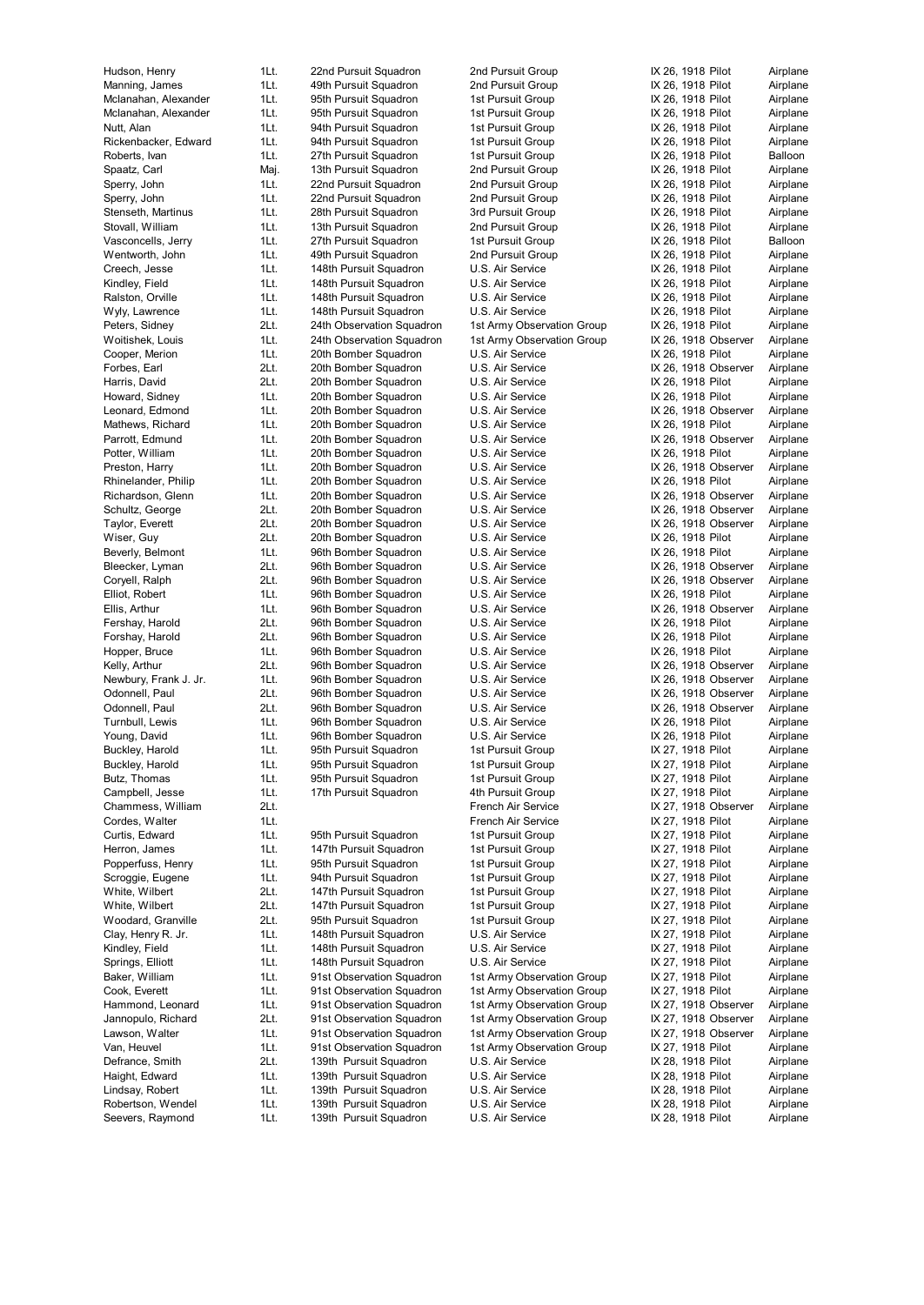Jebb, William T. Jr. 2Lt. 28th Pursuit Squadron 3rd Pursuit Group Simonds, Francis 2Lt. 147th Pursuit Squadron 1st Pursuit Group X 02, 1918 Pilot Airplane Smith, Albert 1Lt. 28th Pursuit Squadron 3rd Pursuit Group X 02, 1918 Pilot Airplane

Beane, James 1Lt. 22nd Pursuit Squadron 2nd Pursuit Group IX 28, 1918 Pilot Airplane Bridgman, Raymond Cpt. 22nd Pursuit Squadron 2nd Pursuit Group IX 28, 1918 Pilot Airplane<br>Burdick, Howard 2Lt. 17th Pursuit Squadron 4th Pursuit Group IX 28, 1918 Pilot Airplane Burdick, Howard 2Lt. 17th Pursuit Squadron 4th Pursuit Group IX 28, 1918 Pilot Burdick, Howard 2Lt. 17th Pursuit Squadron 4th Pursuit Group IX 28, 1918 Pilot Airplane Cook, Harvey 1Lt. 94th Pursuit Squadron 1st Pursuit Group IX 28, 1918 Pilot Balloon Ennis, Frank 2Lt. 147th Pursuit Squadron 1st Pursuit Group IX 28, 1918 Pilot Airplane Hoover, William 1Lt. 27th Pursuit Squadron 1st Pursuit Group 1st Pursuit Airplane Hubbard, Theodore 1Lt. 103rd Pursuit Squadron 3rd Pursuit Group IX 28, 1918 Pilot Airplane<br>11t. 22nd Pursuit Squadron 2nd Pursuit Group IX 28, 1918 Pilot Airplane Hudson, Henry **1Lt.** 22nd Pursuit Squadron 2nd Pursuit Group IX 28, 1918 Pilot Airplane 2nd Pursuit Airplane Airplane Jones, Clinton **2001** 2016. 22nd Pursuit Squadron 2nd Pursuit Group IX 28, 1918 Pilot Airplane Jones, Clinton 2011 2015 22nd Pursuit Squadron 2nd Pursuit Group 1X 28, 1918 Pilot Airplane La, Force 2Lt. 22nd Pursuit Squadron 2nd Pursuit Group IX 28, 1918 Pilot Airplane<br>2011 27th Pursuit Squadron 1st Pursuit Group IX 28, 1918 Pilot Balloon 27th Pursuit Squadron Luke, Frank 2Lt. 27th Pursuit Squadron 1st Pursuit Group 15t Pursuit Group IX 28, 1918 Pilot Airplane Myers, Oscar **2Lt.** 147th Pursuit Squadron 1st Pursuit Group IX 28, 1918 Pilot Airplane Porter, Charles 2Lt. 147th Pursuit Squadron 1st Pursuit Group 1st Pursuit Group IX 28, 1918 Pilot Airplane Porter, Kenneth 2Lt. 147th Pursuit Squadron 1st Pursuit Group IX 28, 1918 Pilot Airplane Rickenbacker, Edward 1Lt. 94th Pursuit Squadron 1st Pursuit Group 1X 28, 1918 Pilot Balloon<br>1917 Simon, Louis C. Jr. 2Lt. 147th Pursuit Squadron 1st Pursuit Group 1X 28, 1918 Pilot Airplane 147th Pursuit Squadron Stenseth, Martinus 1Lt. 28th Pursuit Squadron 3rd Pursuit Group IX 28, 1918 Pilot Airplane Stenseth, Martinus 1Lt. 28th Pursuit Squadron 3rd Pursuit Group IX 28, 1918 Pilot Airplane Swaab, Jacques 1Lt. 22nd Pursuit Squadron 2nd Pursuit Group IX 28, 1918 Pilot Airplane Tobin, Edgar **1Lt.** 103rd Pursuit Squadron 3rd Pursuit Group IX 28, 1918 Pilot Airplane Treadwell, Alvin 1Lt. 213th Pursuit Squadron 3rd Pursuit Group IX 28, 1918 Pilot Airplane Tyndall, Frank 1Lt. 22nd Pursuit Squadron 2nd Pursuit Group IX 28, 1918 Pilot Vasconcells, Jerry 1Lt. 27th Pursuit Squadron 1st Pursuit Group IX 28, 1918 Pilot Airplane Vaughn, George **1Lt.** 17th Pursuit Squadron 4th Pursuit Group IX 28, 1918 Pilot Airplane Wetherbee, Ross **1Lt.** 93rd Pursuit Squadron 3rd Pursuit Group IX 28, 1918 Pilot Airplane Chambers, Reed 1Lt. 94th Pursuit Squadron 1st Pursuit Group 1st Pursuit Airplane Fuller, Roswell **1Lt.** 93rd Pursuit Squadron 3rd Pursuit Group IX 29, 1918 Pilot Airplane<br>11Lt. 93rd Pursuit Squadron 3rd Pursuit Group IX 29, 1918 Pilot Airplane Fuller, Fuller, 83rd Pursuit Squadron 3rd Pursuit Group 3rd Pursuit Squadron 3rd Pursuit Group 11. IX 29, 1918 Pilot Airplane Holden, Lansing 1Lt. 95th Pursuit Squadron 1st Pursuit Group Kaye, Samuel 1Lt. 94th Pursuit Squadron 1st Pursuit Group 15t Pursuit Group IX 29, 1918 Pilot Airplane Luke, Frank 2Lt. 27th Pursuit Squadron 1st Pursuit Group 1st Pursuit Group IX 29, 1918 Pilot Balloon Luke, Frank 21t. 27th Pursuit Squadron 1st Pursuit Group 1X 29, 1918 Pilot Balloon Luke, Frank 2. 18 1 20 20 27th Pursuit Squadron 11st Pursuit Group 11st Pursuit Group 11st Pursuit Group 11st Pursuit Group 11st Pursuit Group 11st Pursuit Group 11st Pursuit Group 11st Pursuit Group 11st 29, 1918 Pilot Ai 1Lt. 93rd Pursuit Squadron 3rd Pursuit Group IX 29, 1918 Pilot Airplane Patterson, Alfred B. Jr. 1Lt. 93rd Pursuit Squadron 3rd Pursuit Group IX 29, 1918 Pilot Airplane Rummell, Leslie 1Lt. 93rd Pursuit Squadron 3rd Pursuit Group IX 29, 1918 Pilot Airplane Rummell, Leslie 11t. 93rd Pursuit Squadron 3rd Pursuit Group 1X 29, 1918 Pilot Airplane Rummell, Leslie **1Lt.** 93rd Pursuit Squadron 3rd Pursuit Group 18 29, 1918 Pilot Airplane Woodard, Granville 2Lt. 95th Pursuit Squadron 1st Pursuit Group 1X 29, 1918 Pilot Balloon<br>Baucom, Byrne 2Lt. 1st Observation Squadron 1st Corps Observation Group IX 29, 1918 Observer Airplane Baucom, Byrne 2Lt. 1st Observation Squadron 1st Corps Observation Group IX 29, 1918 Observation Group IX 29, 1918 Pilot<br>Erwin, William 11t. 1st Observation Squadron 1st Corps Observation Group IX 29, 1918 Pilot 1Lt. 1st Observation Squadron 1st Corps Observation Group IX 29, 1918 Pilot Airplane Mclean, Charles **1Lt.** 148th Pursuit Squadron U.S. Air Service **IX 29, 1918 Pilot** Airplane Rabe, Louis **2Lt.** 148th Pursuit Squadron U.S. Air Service **IX 29, 1918 Pilot** Airplane Cone, J 1Lt. 213th Pursuit Squadron 3rd Pursuit Group X 01, 1918 Pilot Airplane Garver, John 2Lt. 2. 2011 - British R.A.F. X 01, 1918 Pilot Airplane (1918)<br>Garver John 21 t 2014 - British R A F X 01, 1918 Pilot Balloon Garver, John 2Lt. British R.A.F. X 01, 1918 Pilot Balloon Garver, John 2Lt. 2015. 2007. Eritish R.A.F. X 01, 1918 Pilot Airplane Guthrie, Murray **1Lt.** 13th Pursuit Squadron 2nd Pursuit Group X 01, 1918 Pilot Airplane Corley, James 2Lt. 1st Observation Squadron 1st Corps Observation Group X 01, 1918 Observer Airplane Rickenbacker, Edward 1Lt. 94th Pursuit Squadron 1st Pursuit Group X 01, 1918 Pilot Balloon Richardson, James 2Lt. 1st Observation Squadron 1st Corps Observation Group X 01, 1918 Pilot Airplane<br>201. Adams, Morton 11t. 90th Observation Squadron 3rd Corps Observation Group X 01, 1918 Observer Airplane Adams, Morton 1Lt. 90th Observation Squadron 3rd Corps Observation Group X 01, 1918 Observer Airplane 1Lt. 90th Observation Squadron 3rd Corps Observation Group X 01, 1918 Pilot Airplane Burdick, Howard 2Lt. 17th Pursuit Squadron 4th Pursuit Group X 02, 1918 Pilot Airplane Carney, Harry **1Lt.** 28th Pursuit Squadron 3rd Pursuit Group X 02, 1918 Pilot Airplane Cassady, Thomas 1Lt. 28th Pursuit Squadron 3rd Pursuit Group X 02, 1918 Pilot Airplane Chambers, Reed 1Lt. 94th Pursuit Squadron 1st Pursuit Group X 02, 1918 Pilot Airplane<br>Chambers, Reed 1Lt. 94th Pursuit Squadron 1st Pursuit Group X 02. 1918 Pilot Airplane Chambers, Reed 1Lt. 94th Pursuit Squadron 1st Pursuit Group X 02, 1918 Pilot Airplane Cline, Charles 1Lt. 28th Pursuit Squadron 3rd Pursuit Group X 02, 1918 Pilot Airplane Coolidge, Hamilton 1Lt. 94th Pursuit Squadron 1st Pursuit Group X 02, 1918 Pilot Airplane Garnsey, Edward 1Lt. 94th Pursuit Squadron 1st Pursuit Group X 02, 1918 Pilot Airplane Gastreich, Joseph 1Lt. 1st Observation Squadron 1st Corps Observation Group X 02, 1918 Observer Airplane

Hardendorf, James 1Lt. 28th Pursuit Squadron 3rd Pursuit Group X 02, 1918 Pilot Airplane<br>1976 Hardy, Eugene 11t. 28th Pursuit Squadron 3rd Pursuit Group X 02, 1918 Pilot Airplane Hardy, Eugene 1. 1Lt. 28th Pursuit Squadron 3rd Pursuit Group X 02, 1918 Pilot Airplane<br>1999 Jebb, William T. Jr. 20t. 28th Pursuit Squadron 3rd Pursuit Group X 02, 1918 Pilot Airplane Jones, Arthur **2Lt.** 147th Pursuit Squadron 1st Pursuit Group X 02, 1918 Pilot Airplane Merrill, John 1Lt. 28th Pursuit Squadron 3rd Pursuit Group X 02, 1918 Pilot Airplane Meyer, Rollin 1Lt. 28th Pursuit Squadron 3rd Pursuit Group X 02, 1918 Pilot Airplane Rickenbacker, Edward 1Lt. 94th Pursuit Squadron 1st Pursuit Group X 02, 1918 Pilot Airplane<br>194th Rickenbacker, Edward 1Lt. 94th Pursuit Squadron 1st Pursuit Group X 02, 1918 Pilot Airplane Rickenbacker, Edward 1Lt. 94th Pursuit Squadron 1st Pursuit Group X 02, 1918 Pilot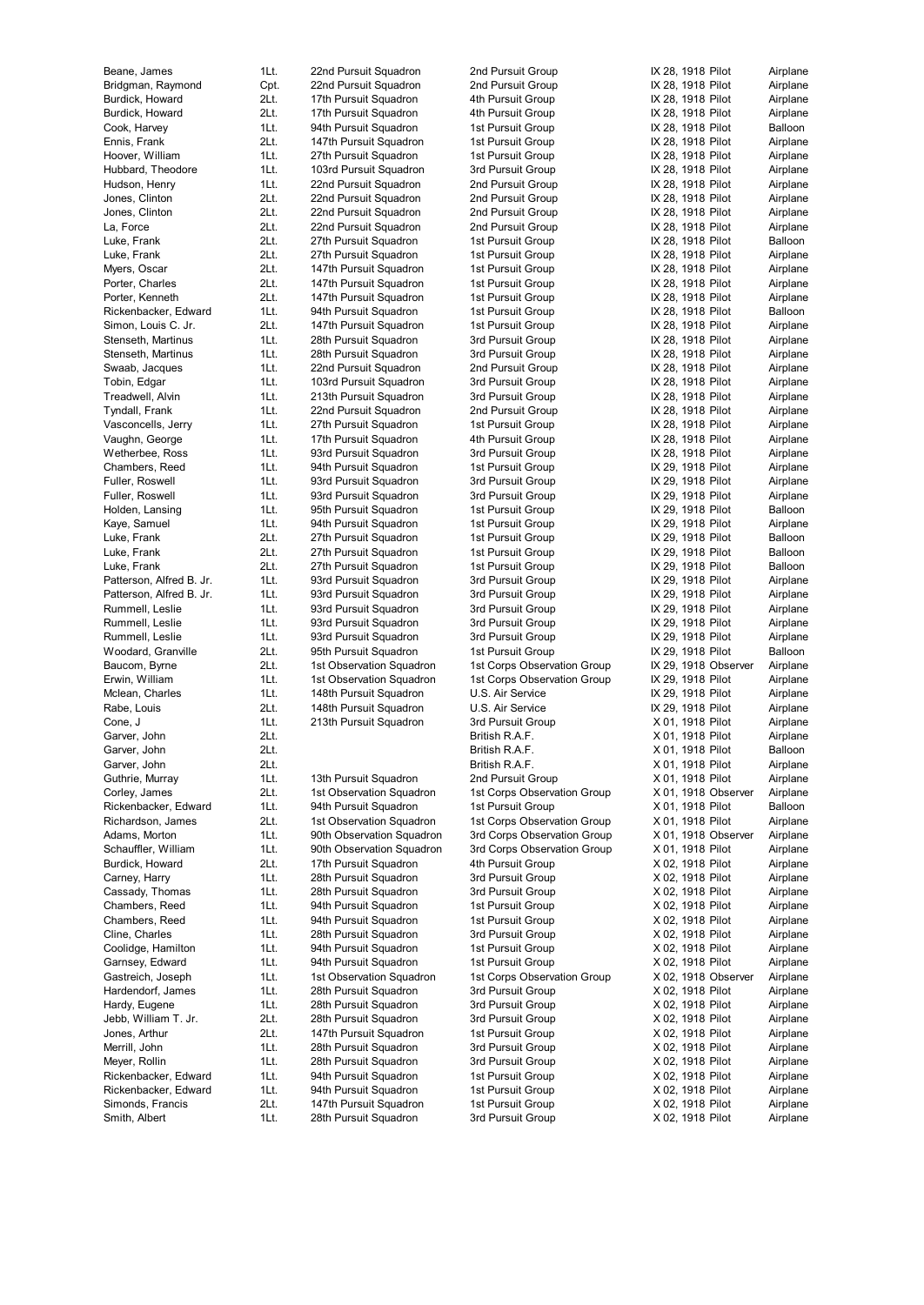Kinsley, Wilbert 2Lt. 90th Observation Squadron 3rd Corps Observation Group X 07, 1918 Pilot Airplane

Stenseth, Martinus 1Lt. 28th Pursuit Squadron 3rd Pursuit Group X 02, 1918 Pilot Airplane Tytus, William Cpt. 1st Observation Squadron 1st Corps Observation Group X 02, 1918 Pilot Airplane Vaughn, George 1Lt. 17th Pursuit Squadron 4th Pursuit Group X 02, 1918 Pilot Airplane Cook, Harvey **1Lt.** 94th Pursuit Squadron 1st Pursuit Group X 03, 1918 Pilot Balloon Coolidge, Hamilton 1Lt. 94th Pursuit Squadron 1st Pursuit Group X 03, 1918 Pilot Balloon Coolidge, Hamilton 1Lt. 94th Pursuit Squadron 1st Pursuit Group X 03, 1918 Pilot Airplane Coolidge, Hamilton 1Lt. 94th Pursuit Squadron 1st Pursuit Group X 03, 1918 Pilot Airplane Curtis, Edward 1Lt. 95th Pursuit Squadron 1st Pursuit Group X 03, 1918 Pilot Airplane<br>11 Palmer, William 1Lt. 94th Pursuit Squadron 1st Pursuit Group X 03, 1918 Pilot Airplane Palmer, William 1Lt. 94th Pursuit Squadron 1st Pursuit Group Rickenbacker, Edward 1Lt. 94th Pursuit Squadron 1st Pursuit Group X 03, 1918 Pilot Airplane Rickenbacker, Edward 1Lt. 94th Pursuit Squadron 1st Pursuit Group X 03, 1918 Pilot Airplane Sparks, Wiley 1Lt. 94th Pursuit Squadron 1st Pursuit Group X 03, 1918 Pilot Airplane<br>Taylor Thorne 11t 94th Pursuit Squadron 1st Pursuit Group X 03, 1918 Pilot Airplane Taylor, Thorne 1Lt. 94th Pursuit Squadron Vasconcells, Jerry 1Lt. 27th Pursuit Squadron 1st Pursuit Group X 03, 1918 Pilot Airplane Bissell, Clayton 11Lt. 148th Pursuit Squadron U.S. Air Service X 03, 1918 Pilot Airplane Callahan, Lawrence 1Lt. 148th Pursuit Squadron U.S. Air Service X 03, 1918 Pilot Airplane Ralston, Orville 11t 148th Pursuit Squadron U.S. Air Service X 03, 1918 Pilot Airplane Greene, Paul 11. 11th Bomber Squadron U.S. Air Service 1998 X 04, 1918 Observer Airplane<br>11th 11th Bomber Squadron U.S. Air Service 1998 X 04, 1918 Pilot Airplane 1Lt. 11th Bomber Squadron Slauson, Charles 1Lt. 11th Bomber Squadron U.S. Air Service X 04, 1918 Pilot Airplane Yates, James 2Lt. 11th Bomber Squadron U.S. Air Service X 04, 1918 Observer Airplane Armstrong, Henry 1Lt. 13th Pursuit Squadron 2nd Pursuit Group X 04, 1918 Pilot Airplane Corley, James 2Lt. 1st Observation Squadron 1st Corps Observation Group X 04, 1918 Observer Airplane Corley, James 2Lt. 1st Observation Squadron 1st Corps Observation Group X 04, 1918 Observer Airplane<br>Craham Percy 11t 49th Pursuit Squadron 2nd Pursuit Group X 04, 1918 Pilot Airplane Graham, Percy 1Lt. 49th Pursuit Squadron Grey, Charles 1Lt. 213th Pursuit Squadron 3rd Pursuit Group X 04, 1918 Pilot Airplane Guthrie, Murray **1Lt.** 13th Pursuit Squadron 2nd Pursuit Group X 04, 1918 Pilot Airplane Hunter, Frank 1Lt. 103rd Pursuit Squadron 3rd Pursuit Group X 04, 1918 Pilot Airplane Hunter, Frank 1Lt. 103rd Pursuit Squadron 3rd Pursuit Group X 04, 1918 Pilot Airplane Kinney, Clair 1Lt. 49th Pursuit Squadron 2nd Pursuit Group X 04, 1918 Pilot Airplane Knowles, James 1Lt. 95th Pursuit Squadron 1st Pursuit Group X 04, 1918 Pilot Airplane<br>11t. 103rd Pursuit Squadron 3rd Pursuit Group X 04, 1918 Pilot Airplane Larner, G 1918 Pilot 103rd Pursuit Squadron 3rd Pursuit Group X 04, 1918 Pilot Nanning, James 1918 Pilot 49th Pursuit Squadron 2nd Pursuit Group X 04, 1918 Pilot Manning, James 1Lt. 49th Pursuit Squadron 2nd Pursuit Group X 04, 1918 Pilot Airplane Manning, James 1Lt. 49th Pursuit Squadron 2nd Pursuit Group X 04, 1918 Pilot Airplane Mckay, James 1Lt. 49th Pursuit Squadron 2nd Pursuit Group X 04, 1918 Pilot Airplane Mcmurry, Ora 1Lt. 49th Pursuit Squadron 2nd Pursuit Group X 04, 1918 Pilot Airplane Mcmurry, Ora 1Lt. 49th Pursuit Squadron Plush, Lewis 1Lt. 49th Pursuit Squadron 2nd Pursuit Group X 04, 1918 Pilot Airplane Plush, Lewis 1Lt. 49th Pursuit Squadron 2nd Pursuit Group X 04, 1918 Pilot Airplane Richardson, James 2Lt. 1st Observation Squadron 1st Corps Observation Group X 04, 1918 Pilot Airplane Richardson, James 2Lt. 1st Observation Squadron 1st Corps Observation Group X 04, 1918 Pilot Airplane Schenck, Alexander 1Lt. 49th Pursuit Squadron 2nd Pursuit Group X 04, 1918 Pilot Airplane<br>11t. 22nd Pursuit Squadron 2nd Pursuit Group X 04, 1918 Pilot Airplane Sperry, John 1Lt. 22nd Pursuit Squadron 2nd Pursuit Group X 04, 1918 Pilot 3Derry, John 2016 Pursuit Group 2nd Pursuit Group Sperry, John 1Lt. 22nd Pursuit Squadron 2nd Pursuit Group X 04, 1918 Pilot Airplane Baker, Edward 1Lt. 96th Bomber Squadron U.S. Air Service X 04, 1918 Pilot Airplane Beverly, Belmont Cpt. 96th Bomber Squadron U.S. Air Service X 04, 1918 Pilot Airplane Elliot, Robert 1Lt. 96th Bomber Squadron U.S. Air Service X 04, 1918 Pilot Airplane Forshay, Harold 2Lt. 96th Bomber Squadron U.S. Air Service X 04, 1918 Pilot Airplane Hopper, Bruce 1Lt. 96th Bomber Squadron U.S. Air Service X 04, 1918 Pilot Kelly, Arthur 2Lt. 96th Bomber Squadron U.S. Air Service X 04, 1918 Observer Airplane Mcdougall, Harry **1Lt.** 96th Bomber Squadron U.S. Air Service X 04, 1918 Pilot Airplane Mckay, Elmore 2Lt. 96th Bomber Squadron U.S. Air Service X 04, 1918 Observer Airplane Milner, John 1Lt. 96th Bomber Squadron U.S. Air Service X 04, 1918 Observer Airplane Newbury, Frank J. Jr. 11t. 96th Bomber Squadron U.S. Air Service X 04, 1918 Observer Airplane<br>11 96th Bomber Squadron U.S. Air Service X 04, 1918 Observer Airplane Pressler, 1Lt. 96th Bomber Squadron U.S. Air Service (1998) X 04, 1918 Observer Airplane<br>
1995 - Sot. 96th Bomber Squadron U.S. Air Service (1998) X 04. 1918 Observer Airplane Trimble, J Sgt. 96th Bomber Squadron U.S. Air Service X 04, 1918 Observer Airplane<br>1991 Jeffers, John St. 94th Pursuit Squadron 1st Pursuit Group X 05, 1918 Pilot Airplane Jeffers, John 1Lt. 94th Pursuit Squadron 1st Pursuit Group X 05, 1918 Pilot Airplane Kaye, Samuel 1Lt. 94th Pursuit Squadron 1st Pursuit Group X 05, 1918 Pilot Airplane Alexander, Stirling 1Lt. 99th Observation Squadron 5th Corps Observation Group X 05, 1918 Pilot Airplane Atwater, Benjamin 1Lt. 99th Observation Squadron 5th Corps Observation Group X 05, 1918 Observer Airplane Castleman, John 1Lt. 99th Observation Squadron 5th Corps Observation Group X 05, 1918 Pilot Airplane Castleman, John 1Lt. 99th Observation Squadron 5th Corps Observation Group X 05, 1918 Pilot Airplane Preston, Glen 2Lt. 99th Observation Squadron 5th Corps Observation Group X 05, 1918 Observer Airplane<br>Preston, Glen 2Lt. 99th Observation Squadron 5th Corps Observation Group X 05, 1918 Observer Airplane Preston, Glen 2Lt. 99th Observation Squadron 5th Corps Observation Group X 05, 1918 Observer Airplane Bennett, John C. Jr. 11. 139th Pursuit Squadron U.S. Air Service X 06, 1918 Pilot Airplane Easterbrook, Arthur 1Lt. 1st Observation Squadron 1st Corps Observation Group X 06, 1918 Observer Airplane<br>11t. 1st Observation Squadron 1st Corps Observation Group X 06, 1918 Pilot Airplane Erwin, William 1Lt. 1st Observation Squadron 1st Corps Observation Group X 06, 1918 Pilot Airplane<br>147th Pursuit Squadron 1st Pursuit Group X 06, 1918 Pilot Balloon Brotherton, William 2Lt. 147th Pursuit Squadron 1st Pursuit Group X 06, 1918 Pilot Balloon Coolidge, Hamilton 1Lt. 94th Pursuit Squadron 1st Pursuit Group X 06, 1918 Pilot Balloon Este, J Cpt. 13th Pursuit Squadron 2nd Pursuit Group X 06, 1918 Pilot Airplane Hewitt, Ernest 1Lt. 27th Pursuit Squadron 1st Pursuit Group X 06, 1918 Pilot Airplane Hudson, Donald 1Lt. 27th Pursuit Squadron 1st Pursuit Group X 06, 1918 Pilot Airplane<br>1976 Hunter, Frank 1Lt. 103rd Pursuit Squadron 3rd Pursuit Group X 06, 1918 Pilot Airplane Hunter, Frank 11 a. 30 a. 103rd Pursuit Squadron 3rd Pursuit Group 3rd Pursuit Airplane X 06, 1918 Pilot Vasconcells, Jerry 1Lt. 27th Pursuit Squadron 1st Pursuit Group X 06, 1918 Pilot Airplane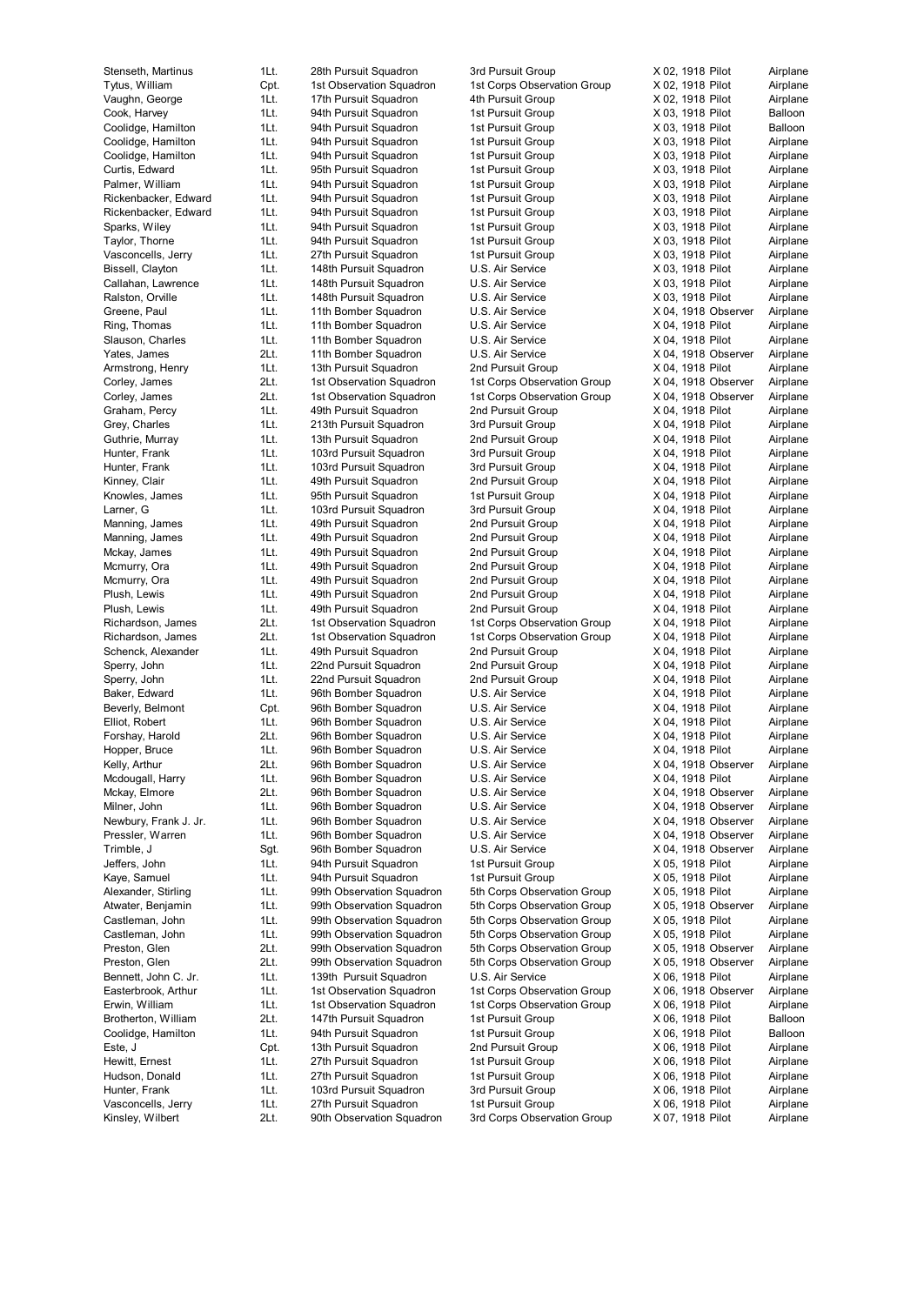Edwards, Brooke 1Lt. 20th Bomber Squadron U.S. Air Service X 10, 1918 Pilot Airplane

Lowe, William 2Lt. 90th Observation Squadron 3rd Corps Observation Group X 07, 1918 Observer Airplane Easterbrook, Arthur 1Lt. 1st Observation Squadron 1st Corps Observation Group X 08, 1918 Observer Airplane Easterbrook, Arthur 1Lt. 1st Observation Squadron 1st Corps Observation Group X 08, 1918 Observer Airplane Erwin, William 1Lt. 1st Observation Squadron 1st Corps Observation Group X 08, 1918 Pilot Airplane Erwin, William 1Lt. 1st Observation Squadron 1st Corps Observation Group X 08, 1918 Pilot Airplane<br>Carney, Harry 1Lt. 28th Pursuit Squadron 3rd Pursuit Group X 08, 1918 Pilot Airplane Carney, Harry **1Lt.** 28th Pursuit Squadron 3rd Pursuit Group X 08, 1918 Pilot Airplane Smith, Albert 1Lt. 28th Pursuit Squadron 3rd Pursuit Group X 08, 1918 Pilot Airplane Keesler, Samuel R. Jr. 2Lt. 24th Observation Squadron 1st Army Observation Group X 08, 1918 Observer Airplane<br>24th Observation Squadron 1st Army Observation Squadron 1st Army Observation Group X 08, 1918 Pilot Airplane Riley, Harold **1Lt.** 24th Observation Squadron 1st Army Observation Group X 08, 1918 Pilot Airplane Jagoe, Walker 2Lt. 135th Observation Squadron U.S. Air Service X 09, 1918 Pilot Airplane Scott, Richard M. Jr. 2Lt. 135th Observation Squadron U.S. Air Service X 09, 1918 Observer Airplane<br>11t. 22nd Pursuit Squadron 2nd Pursuit Group X 09, 1918 Pilot Airplane Beane, James 1Lt. 22nd Pursuit Squadron 2nd Pursuit Group X 09, 1918 Pilot Airplane<br>Brooks. Arthur 2Lt. 22nd Pursuit Squadron 2nd Pursuit Group X 09. 1918 Pilot Airplane 2Lt. 22nd Pursuit Squadron 2nd Pursuit Group X 09, 1918 Pilot Airplane Jones, Clinton 2011 2015 2018 22nd Pursuit Squadron 2nd Pursuit Group 3009, 1918 Pilot Airplane Jones, Clinton 2Lt. 22nd Pursuit Squadron 2nd Pursuit Group X 09, 1918 Pilot Airplane Knowles, James 1Lt. 95th Pursuit Squadron 1st Pursuit Group X 09, 1918 Pilot Airplane Phelan, Richard 1Lt. 213th Pursuit Squadron 3rd Pursuit Group X 09, 1918 Pilot Airplane Rickenbacker, Edward 1Lt. 94th Pursuit Squadron 1st Pursuit Group X 09, 1918 Pilot Balloon<br>Chamberlin, Willard 1Lt. 91st Observation Squadron 1st Army Observation Group X 09, 1918 Pilot Airplane 1Lt. 91st Observation Squadron 1st Army Observation Group X 09, 1918 Pilot Airplane Delana, Edward 2Lt. 91st Observation Squadron 1st Army Observation Group X 09, 1918 Pilot Airplane Duncan, Asa 1Lt. 91st Observation Squadron 1st Army Observation Group X 09, 1918 Observer Airplane Kenney, George 1Lt. 91st Observation Squadron 1st Army Observation Group X 09, 1918 Pilot Airplane Merrill, George **1Lt.** 91st Observation Squadron 1st Army Observation Group X 09, 1918 Observer Airplane Sieper, Frederick 2Lt. 91st Observation Squadron 1st Army Observation Group X 09, 1918 Observer Airplane<br>Cooper Alfred 11t. 11th Bomber Squadron U.S. Air Service X 10. 1918 Pilot Airplane Cooper, Alfred 1Lt. 11th Bomber Squadron U.S. Air Service X 10, 1918 Pilot Airplane Richards, John 2Lt. 11th Bomber Squadron U.S. Air Service X 10, 1918 Observer Airplane Aldrich, Perry **1Lt.** 135th Observation Squadron U.S. Air Service X 10, 1918 Observer Airplane Drummond, Frank 1Lt. 135th Observation Squadron U.S. Air Service X 10, 1918 Observer Airplane<br>1999 Jagoe, Walker 1995 (2008) 2011 12:5th Observation Squadron U.S. Air Service X 10, 1918 Pilot Airplane Jagoe, Walker 2Lt. 135th Observation Squadron U.S. Air Service X 10, 1918 Pilot Airplane Landon, Edward 11t. 135th Observation Squadron U.S. Air Service 1995 X 10, 1918 Pilot Airplane<br>1991 Likely, Robert 11t. 135th Observation Squadron U.S. Air Service 1995 X 10, 1918 Pilot Airplane Likely, Robert 1998 11. 135th Observation Squadron U.S. Air Service 1998 X 10, 1918 Pilot Airplane<br>195th Coott, Richard M. Jr. 21. 135th Observation Squadron U.S. Air Service 1998 X 10, 1918 Observer Airplane 2Lt. 135th Observation Squadron U.S. Air Service  $X$  10, 1918 Observer Airplane<br>1Lt. 139th Pursuit Squadron U.S. Air Service X 10, 1918 Pilot Airplane Bennett, John C. Jr. 1Lt. 139th Pursuit Squadron U.S. Air Service X 10, 1918 Pilot Airplane Germer, Lester 2Lt. 139th Pursuit Squadron U.S. Air Service X 10, 1918 Pilot Airplane 1Lt. 139th Pursuit Squadron U.S. Air Service 1. 11. X 10, 1918 Pilot Airplane<br>11. 139th Pursuit Squadron U.S. Air Service 1. X 10, 1918 Pilot Airplane Owens, John 2Lt. 139th Pursuit Squadron U.S. Air Service X 10, 1918 Pilot Airplane Pointer, Henry **1Lt.** 139th Pursuit Squadron U.S. Air Service X 10, 1918 Pilot Airplane Robertson, Wendel 11t. 139th Pursuit Squadron U.S. Air Service X 10, 1918 Pilot Airplane<br>11Lt. 139th Pursuit Squadron U.S. Air Service X 10, 1918 Pilot Airplane Schoen, Karl 1991 Mult. 139th Pursuit Squadron U.S. Air Service 1998 X 10, 1918 Pilot Airplane Shelby, Richard 1Lt. 139th Pursuit Squadron U.S. Air Service 1995 X 10, 1918 Pilot Airplane<br>11 Airplane 11 Airplane 11 Airplane 22nd Pursuit Squadron 2nd Pursuit Group 1996 X 10, 1918 Pilot Airplane Beane, James 1Lt. 22nd Pursuit Squadron 2nd Pursuit Group X 10, 1918 Pilot Airplane Brotherton, William 2Lt. 147th Pursuit Squadron 1st Pursuit Group X 10, 1918 Pilot Airplane<br>Chambers, Reed 1Lt. 94th Pursuit Squadron 1st Pursuit Group X 10, 1918 Pilot Airplane 1Lt. 94th Pursuit Squadron 1st Pursuit Group 1.1 X 10, 1918 Pilot Airplane<br>1Lt. 49th Pursuit Squadron 2nd Pursuit Group X 10, 1918 Pilot Airplane Colson, Z 1Lt. 49th Pursuit Squadron 2nd Pursuit Group X 10, 1918 Pilot Airplane Coolidge, Hamilton 1Lt. 94th Pursuit Squadron 1st Pursuit Group X 10, 1918 Pilot Airplane Cox, Paul 1Lt. 93rd Pursuit Squadron 3rd Pursuit Group X 10, 1918 Pilot Airplane Crissey, John 2Lt. 22nd Pursuit Squadron 2nd Pursuit Group X 10, 1918 Pilot Airplane Eaton, Warren 11t. 103rd Pursuit Squadron 3rd Pursuit Group X 10, 1918 Pilot Airplane<br>11t. 49th Pursuit Squadron 2nd Pursuit Group X 10, 1918 Pilot Airplane Fontaine, Hugh 1Lt. 49th Pursuit Squadron 2nd Pursuit Group X 10, 1918 Pilot Airplane Fontaine, Hugh 1Lt. 49th Pursuit Squadron 2nd Pursuit Group X 10, 1918 Pilot Airplane Hartman, Ralph 1Lt. 93rd Pursuit Squadron 3rd Pursuit Group X 10, 1918 Pilot Airplane Irving, Livingston 1Lt. 103rd Pursuit Squadron 3rd Pursuit Group X 10, 1918 Pilot Airplane<br>11 103rd Pursuit Squadron 3rd Pursuit Group X 10, 1918 Pilot Airplane Larner. G 11t. 103rd Pursuit Squadron 3rd Pursuit Group X 10, 1918 Pilot Airplane Lindsey, Leon 1Lt. 49th Pursuit Squadron 2nd Pursuit Group X 10, 1918 Pilot Airplane Meissner, James Cpt. 147th Pursuit Squadron 1st Pursuit Group X 10, 1918 Pilot Airplane Monroe, Charles 1Lt. 103rd Pursuit Squadron 3rd Pursuit Group X 10, 1918 Pilot Airplane Myers, Oscar **1Lt.** 147th Pursuit Squadron 1st Pursuit Group X 10, 1918 Pilot Airplane Oneill, Ralph 2Lt. 147th Pursuit Squadron 1st Pursuit Group X 10, 1918 Pilot Airplane Palmer, William 1Lt. 94th Pursuit Squadron 1st Pursuit Group X 10, 1918 Pilot Airplane Porter, Kenneth 2Lt. 147th Pursuit Squadron 1st Pursuit Group X 10, 1918 Pilot Airplane Porter, Kenneth 2Lt. 147th Pursuit Squadron 1st Pursuit Group X 10, 1918 Pilot Airplane Rickenbacker, Edward 1Lt. 94th Pursuit Squadron 1st Pursuit Group X 10, 1918 Pilot Airplane<br>194th Rickenbacker, Edward 1Lt. 94th Pursuit Squadron 1st Pursuit Group X 10, 1918 Pilot Airplane Rickenbacker, Edward 1Lt. 94th Pursuit Squadron 1st Pursuit Group X 10, 1918 Pilot Airplane Rummell, Leslie **1Lt.** 93rd Pursuit Squadron 3rd Pursuit Group X 10, 1918 Pilot Airplane Schenck, Alexander 1Lt. 49th Pursuit Squadron 2nd Pursuit Group X 10, 1918 Pilot Airplane Schenck, Alexander 1Lt. 49th Pursuit Squadron 2nd Pursuit Group X 10, 1918 Pilot Airplane<br>11 Vernam, Remington 1Lt. 22nd Pursuit Squadron 2nd Pursuit Group X 10, 1918 Pilot Balloon 1Lt. 22nd Pursuit Squadron 2nd Pursuit Group X 10, 1918 Pilot Balloon<br>1Lt. 22nd Pursuit Squadron 2nd Pursuit Group X 10, 1918 Pilot Balloon Vernam, Remington 1Lt. 22nd Pursuit Squadron 2nd Pursuit Group X 10, 1918 Pilot Balloon<br>11 Vaddell, Joseph 1Lt. 103rd Pursuit Squadron 3rd Pursuit Group X 10, 1918 Pilot Airplane Waddell, Joseph 1Lt. 103rd Pursuit Squadron 3rd Pursuit Group X 10, 1918 Pilot Airplane Waters, George 1Lt. 147th Pursuit Squadron 1st Pursuit Group X 10, 1918 Pilot Airplane White, Wilbert 2Lt. 147th Pursuit Squadron 1st Pursuit Group X 10, 1918 Pilot Airplane White, Wilbert 2Lt. 147th Pursuit Squadron 1st Pursuit Group X 10, 1918 Pilot Airplane<br>11t 93rd Pursuit Squadron 3rd Pursuit Group X 10, 1918 Pilot Balloon Wright, Chester **1Lt.** 93rd Pursuit Squadron 3rd Pursuit Group X 10, 1918 Pilot Balloon Christian, Early 2Lt. 20th Bomber Squadron U.S. Air Service X 10, 1918 Observer Airplane

| 07,                                                                                                      | 1918                     | Observer             | Airpla           |
|----------------------------------------------------------------------------------------------------------|--------------------------|----------------------|------------------|
| 08,                                                                                                      | 1918                     | Observer             | Airpla           |
| 08,                                                                                                      | 1918                     | Observer             | Airpla           |
| 08,<br>08,                                                                                               | 1918<br>1918             | Pilot<br>Pilot       | Airpla<br>Airpla |
| 08,                                                                                                      | 1918                     | Pilot                | Airpla           |
| 08,                                                                                                      | 1918                     | Pilot                | Airpla           |
| 08,                                                                                                      | 1918                     | Observer             | Airpla           |
| 08,                                                                                                      | 1918                     | Pilot                | Airpla           |
| 09,                                                                                                      | 1918                     | Pilot                | Airpla           |
| 09,                                                                                                      | 1918                     | Observer             | Airpla           |
| 09,                                                                                                      | 1918                     | Pilot                | Airpla           |
| 09,                                                                                                      | 1918                     | Pilot                | Airpla           |
| 09,<br>09,                                                                                               | 1918<br>1918             | Pilot<br>Pilot       | Airpla           |
| 09,                                                                                                      | 1918                     | Pilot                | Airpla<br>Airpla |
| 09,                                                                                                      | 1918                     | Pilot                | Airpla           |
| 09,                                                                                                      | 1918                     | Pilot                | Balloo           |
| 09.                                                                                                      | 1918                     | Pilot                | Airpla           |
| 09,                                                                                                      | 1918                     | Pilot                | Airpla           |
| 09,                                                                                                      | 1918                     | Observer             | Airpla           |
| 09,                                                                                                      | 1918                     | Pilot                | Airpla           |
| 09,                                                                                                      | 1918                     | Observer             | Airpla           |
| 09.                                                                                                      | 1918                     | Observer             | Airpla           |
| 10,<br>10,                                                                                               | 1918                     | Pilot                | Airpla           |
| 10,                                                                                                      | 1918<br>1918             | Observer<br>Observer | Airpla<br>Airpla |
| 10,                                                                                                      | 1918                     | Observer             | Airpla           |
| 10,                                                                                                      | 1918                     | Pilot                | Airpla           |
| 10,                                                                                                      | 1918                     | Pilot                | Airpla           |
| 10,                                                                                                      | 1918                     | Pilot                | Airpla           |
| 10,                                                                                                      | 1918                     | Observer             | Airpla           |
| 10,                                                                                                      | 1918                     | Pilot                | Airpla           |
| 10,                                                                                                      | 1918                     | Pilot                | Airpla           |
| 10,                                                                                                      | 1918                     | Pilot                | Airpla           |
| 10,<br>10,                                                                                               | 1918<br>1918             | Pilot<br>Pilot       | Airpla           |
| 10,                                                                                                      | 1918                     | Pilot                | Airpla<br>Airpla |
| 10,                                                                                                      | 1918                     | Pilot                | Airpla           |
| 10,                                                                                                      | 1918                     | Pilot                | Airpla           |
| 10,                                                                                                      | 1918                     | Pilot                | Airpla           |
| 10,                                                                                                      | 1918                     | Pilot                | Airpla           |
| 10,                                                                                                      | 1918                     | Pilot                | Airpla           |
| 10,                                                                                                      | 1918                     | Pilot                | Airpla           |
| 10,                                                                                                      | 1918                     | Pilot                | Airpla           |
| 10,                                                                                                      | 1918                     | Pilot                | Airpla           |
| 10,<br>10,                                                                                               | 1918<br>1918             | Pilot<br>Pilot       | Airpla<br>Airpla |
| 10,                                                                                                      | 1918                     | Pilot                | Airpla           |
| 10,                                                                                                      | 1918 Pilot               |                      | Airpla           |
| $\ddot{\phantom{a}}$<br>10,                                                                              | 1918 Pilot               |                      | Airpla           |
| $\overline{\phantom{a}}$<br>10,                                                                          | 1918 Pilot               |                      | Airpla           |
| 10,                                                                                                      | 1918 Pilot               |                      | Airpla           |
| 10,                                                                                                      | 1918 Pilot               |                      | Airpla           |
| 10,                                                                                                      | 1918 Pilot               |                      | Airpla           |
| 10,                                                                                                      | 1918 Pilot               |                      | Airpla           |
| 10,                                                                                                      | 1918 Pilot               |                      | Airpla           |
| 10,<br>10,                                                                                               | 1918 Pilot<br>1918 Pilot |                      | Airpla<br>Airpla |
| ֖֖֖֖֚֚֚֚֚֚֚֚֚֚֚֚֡֝֝֝֝<br>֧֖֖֖֖֖֧֖֧֖֖֧֪֪֪֪֪֪֪֪֪֪֪֪֪֪֪֪֪֪֪֪֪֪֪֪֪֪ׅ֛֪֪֚֚֚֚֚֚֚֚֚֚֚֚֚֚֚֚֚֚֚֝֩֩֓֝֝֝֩֩<br>10,   | 1918 Pilot               |                      | Airpla           |
| 10,                                                                                                      | 1918 Pilot               |                      | Airpla           |
| ֖֚֚֚֚֚֚֚֚֚֚֚֚֚֚֚֚֡֝֝֝<br>֧֖֖֖֖֧֖֧֖֧֖֧֚֚֚֚֚֚֚֚֚֚֚֚֚֚֚֚֚֚֚֚֚֝֩֝֝֝<br>֧֧֧֩֩<br>10,                          | 1918 Pilot               |                      | Airpla           |
| 10,                                                                                                      | 1918 Pilot               |                      | Airpla           |
| ֖֖ׅ֧ׅ֧ׅ֖֧֧֧ׅ֧֧֧֧֪֪֪ׅ֖֧֧֧֧֧֧֪֧֚֚֚֚֚֚֚֚֚֚֚֚֚֚֚֚֚֚֚֡֝֝֝֝֝֝֬֝֬֝֬֝֬֝֝֓֬֝֬֝֬֝֬֝֬֝֞֝֬֝֬֝֬֝֬֝֬֝֬֝֞֝֬<br>10,      | 1918 Pilot               |                      | Airpla           |
| 10,                                                                                                      | 1918 Pilot               |                      | Airpla           |
| ֺ֚<br>10,                                                                                                | 1918 Pilot               |                      | Airpla           |
| 10,<br>֖֖֚֚֚֚֚֚֚֚֚֚֚֚֚֚֡֝֝֝֝<br>֧֖֖֖֖֖֖֧֖֧֪֪ׅ֖֧֪֪֪֪֪֪֪֪֪֪֪֪֪֪֪֪֪֪֪֪֪֪֪֪֪֪֪ׅ֛֚֚֚֚֚֚֚֚֚֚֚֚֚֚֚֚֚֚֚֚֝֝֝֩֝    | 1918 Pilot               |                      | Balloo           |
| 10,                                                                                                      | 1918 Pilot               |                      | Balloo           |
| 10,                                                                                                      | 1918 Pilot               |                      | Airpla           |
| 10,<br>10,                                                                                               | 1918 Pilot<br>1918 Pilot |                      | Airpla<br>Airpla |
| ֖֖֧֪ׅ֖֧֧ׅ֧֧֪ׅ֖֧֧֧֧֧֧֧֧֧֧֧֚֚֚֚֚֚֚֚֚֚֚֚֚֚֚֚֚֚֚֚֡֝֝֝֝֝֝֝֝֝֝֝֝֝֬֝֬֝֬֝֬֝֝֬֝֬֝֬֝֬֝֬֝֬֝֞֝֬֝֬֝֞֞֝֬֝֬֝֝֞֝֬<br>10, | 1918 Pilot               |                      | Airpla           |
| 10,                                                                                                      | 1918 Pilot               |                      | Balloo           |
|                                                                                                          |                          | 10, 1918 Observer    | Airpla           |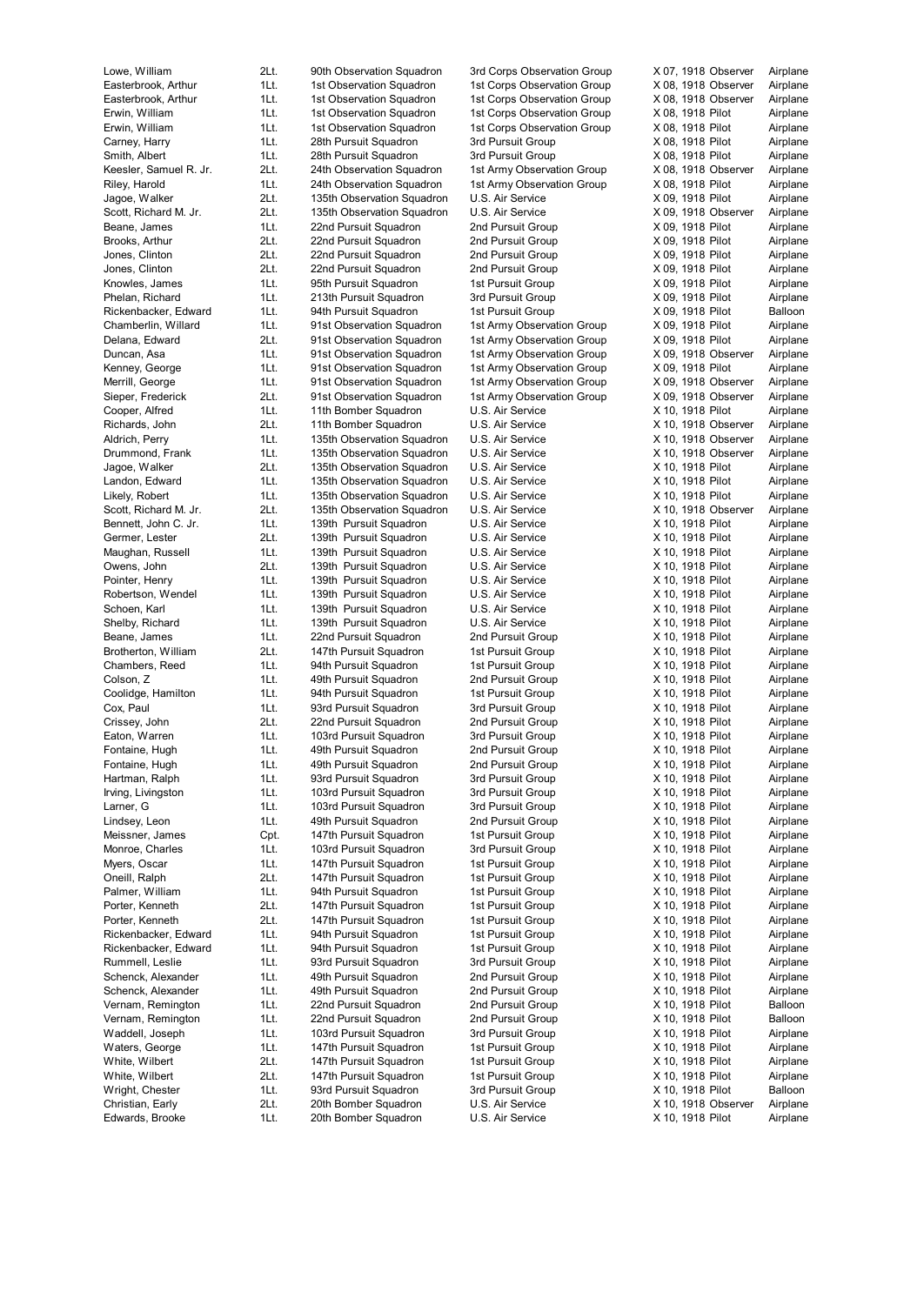Harding, Lowell 1Lt. 93rd Pursuit Squadron White, Sidney **1Lt.** 27th Pursuit Squadron 1st Pursuit Group X 22, 1918 Pilot Airplane

Fulton, Richard 2Lt. 20th Bomber Squadron U.S. Air Service X 10, 1918 Observer Airplane Graveline, Fred Sgt. 20th Bomber Squadron U.S. Air Service X 10, 1918 Observer Airplane Hicks, Samuel 2Lt. 20th Bomber Squadron U.S. Air Service X 10, 1918 Observer Airplane Howard, Sidney 1Lt. 20th Bomber Squadron U.S. Air Service X 10, 1918 Pilot Airplane<br>11 Murphy, Robert 2Lt. 20th Bomber Squadron U.S. Air Service X 10, 1918 Pilot Airplane 2Lt. 20th Bomber Squadron U.S. Air Service X 10, 1918 Pilot Airplane Turner, Henry E. Jr. 1Lt. 20th Bomber Squadron U.S. Air Service X 10, 1918 Observer Airplane Weimer, J 2Lt. 20th Bomber Squadron U.S. Air Service X 10, 1918 Pilot Airplane Woolfolk, Albert 1Lt. 20th Bomber Squadron U.S. Air Service X 10, 1918 Pilot Airplane<br>Burger, Valentine 2Lt. 90th Observation Squadron 3rd Corps Observation Group X 10. 1918 Observer Airplane Burger, Valentine 2Lt. 90th Observation Squadron 3rd Corps Observation Group X 10, 1918 Observer Airplane Conover, Harvey **1Lt.** 90th Observation Squadron 3rd Corps Observation Group X 10, 1918 Pilot Airplane Chambers, Stuart 1Lt. 8th Observation Squadron U.S. Air Service X 10, 1918 Observer Airplane Fort, Frank 2Lt. 8th Observation Squadron U.S. Air Service X 10, 1918 Pilot Airplane<br>Sanderhoff. Raymond 2Lt. 8th Observation Squadron U.S. Air Service X 10. 1918 Pilot Airplane 2Lt. 8th Observation Squadron U.S. Air Service X 10, 1918 Pilot Airplane Smith, Philip Sgt. 8th Observation Squadron U.S. Air Service X 10, 1918 Observer Airplane Hammond, Leonard 1Lt. 91st Observation Squadron 1st Army Observation Group X 10, 1918 Observer Airplane Reynolds, John Maj. 91st Observation Squadron 1st Army Observation Group X 10, 1918 Pilot Airplane Abernathy, Thomas 2Lt. 147th Pursuit Squadron 1st Pursuit Group X 12, 1918 Pilot Airplane Dolan, Charles H. Jr. 11. 103rd Pursuit Squadron 3rd Pursuit Group X 12, 1918 Pilot Airplane<br>147th Pursuit Squadron 1st Pursuit Group X 12, 1918 Pilot Airplane 147th Pursuit Squadron Simonds, Francis 2Lt. 147th Pursuit Squadron 1st Pursuit Group X 12, 1918 Pilot Airplane Waddell, Joseph 1Lt. 103rd Pursuit Squadron 3rd Pursuit Group X 12, 1918 Pilot Airplane Coolidge, Hamilton Cpt. 94th Pursuit Squadron 1st Pursuit Group X 13, 1918 Pilot Balloon Burdick, Howard 2Lt. 17th Pursuit Squadron 4th Pursuit Group X 14, 1918 Pilot Airplane Vaughn, George 1Lt. 17th Pursuit Squadron 4th Pursuit Group X 14, 1918 Pilot Airplane<br>
Raucom Byrne 21t 1st Observation Squadron 1st Corps Observation Group X 15 1918 Observer Airplane Baucom, Byrne 2Lt. 2Lt. 1st Observation Squadron 1st Corps Observation Group Erwin, William 1Lt. 1st Observation Squadron 1st Corps Observation Group X 15, 1918 Pilot Airplane Maughan, Russell **1Lt.** 139th Pursuit Squadron U.S. Air Service X 18, 1918 Pilot Airplane Baucom, Byrne 2Lt. 1st Observation Squadron 1st Corps Observation Group X 18, 1918 Observer Airplane Erwin, William 1Lt. 1st Observation Squadron 1st Corps Observation Group X 18, 1918 Pilot Airplane Mckeon, John 1Lt. 166th Bomber Squadron U.S. Air Service X 18, 1918 Observer Airplane<br>Parks, Victor Cpt. 166th Bomber Squadron U.S. Air Service X 18, 1918 Pilot Airplane Parks, Victor Cpt. 166th Bomber Squadron U.S. Air Service X 18, 1918 Pilot Airplane 1Lt. 166th Bomber Squadron U.S. Air Service X 18, 1918 Pilot Airplane Ward, Lawrence **2Lt.** 166th Bomber Squadron U.S. Air Service X 18, 1918 Observer Airplane Avery, Stephen 1Lt. 13th Pursuit Squadron 2nd Pursuit Group X 18, 1918 Pilot Airplane Biddle, Charles J. Cpt. 13th Pursuit Squadron 2nd Pursuit Group X 18, 1918 Pilot Airplane Cook, Harvey 1Lt. 94th Pursuit Squadron 1st Pursuit Group X 18, 1918 Pilot Airplane Dolive, Charles 1Lt. 93rd Pursuit Squadron 3rd Pursuit Group X 18, 1918 Pilot Airplane Faith, Clarence 2Lt. 103rd Pursuit Squadron 3rd Pursuit Group X 18, 1918 Pilot Airplane Goulding, William 1Lt. 93rd Pursuit Squadron 3rd Pursuit Group X 18, 1918 Pilot Airplane Goulding, William 1Lt. 93rd Pursuit Squadron 3rd Pursuit Group X 18, 1918 Pilot Airplane Grylls, Greveys **1Lt.** 22nd Pursuit Squadron 2nd Pursuit Group X 18, 1918 Pilot Airplane Harding, Lowell **1Lt.** 93rd Pursuit Squadron 3rd Pursuit Group X 18, 1918 Pilot Airplane<br>11Lt. 93rd Pursuit Squadron 3rd Pursuit Group X 18, 1918 Pilot Airplane Jones, Clinton 2Lt. 22nd Pursuit Squadron 2nd Pursuit Group X 18, 1918 Pilot Airplane Kaye, Samuel 1Lt. 94th Pursuit Squadron 1st Pursuit Group X 18, 1918 Pilot Airplane Sewall, Sumner 1Lt. 95th Pursuit Squadron 1st Pursuit Group X 18, 1918 Pilot Airplane Sherry, Alden 1Lt. 94th Pursuit Squadron 1st Pursuit Group X 18, 1918 Pilot Airplane Stovall, William 1Lt. 13th Pursuit Squadron 2nd Pursuit Group X 18, 1918 Pilot Airplane<br>11Lt. 22nd Pursuit Gruadron 2nd Pursuit Group X 18, 1918 Pilot Airplane Vernam, Remington 1Lt. 22nd Pursuit Squadron 2nd Pursuit Group X 18, 1918 Pilot Weatherhead, Albert J. Jr. 1Lt. 95th Pursuit Squadron 1st Pursuit Group X 18, 1918 Pilot Airplane Wright, Chester **1Lt.** 93rd Pursuit Squadron 3rd Pursuit Group X 18, 1918 Pilot Airplane Wright, Chester **1Lt.** 93rd Pursuit Squadron 3rd Pursuit Group X 18, 1918 Pilot Airplane Wright, Chester **1Lt.** 93rd Pursuit Squadron 3rd Pursuit Group X 18, 1918 Pilot Airplane Hunter, Frank 1998 1998 11 103rd Pursuit Squadron 1988 3rd Pursuit Group 1988 19, 1918 Pilot Airplane<br>19 Nodermott, Cleveland 21t. 147th Pursuit Squadron 1st Pursuit Group 1988 1989 2018 Airplane 2Lt. 147th Pursuit Squadron 1st Pursuit Group X 19, 1918 Pilot Airplane Mcdermott, Cleveland 2Lt. 147th Pursuit Squadron 1st Pursuit Group X 19, 1918 Pilot Airplane Munn, William 1Lt. 213th Pursuit Squadron 3rd Pursuit Group X 19, 1918 Pilot Airplane Ponder, William 2Lt. 103rd Pursuit Squadron 3rd Pursuit Group X 19, 1918 Pilot Airplane Germer, Lester 2Lt. 139th Pursuit Squadron U.S. Air Service X 22, 1918 Pilot Airplane Lindsay, Robert 1Lt. 139th Pursuit Squadron U.S. Air Service X 22, 1918 Pilot Airplane Schoen, Karl 11t. 139th Pursuit Squadron U.S. Air Service X 22, 1918 Pilot Airplane Easterbrook, Arthur 1Lt. 1st Observation Squadron 1st Corps Observation Group X 22, 1918 Observer Airplane Erwin, William 1Lt. 1st Observation Squadron 1st Corps Observation Group X 22, 1918 Pilot Airplane Cauchon, Leo 1Lt. 24th Observation Squadron 1st Army Observation Group X 22, 1918 Pilot Airplane Collins, Bayard 2Lt. 24th Observation Squadron 1st Army Observation Group X 22, 1918 Observer Airplane Chambers, Reed 1Lt. 94th Pursuit Squadron 1st Pursuit Group X 22, 1918 Pilot Airplane Chambers, Reed 1Lt. 94th Pursuit Squadron 1st Pursuit Group X 22, 1918 Pilot Airplane<br>Cook, Harvey 1Lt. 94th Pursuit Squadron 1st Pursuit Group X 22, 1918 Pilot Balloon Cook, Harvey 1Lt. 94th Pursuit Squadron 1st Pursuit Group X 22, 1918 Pilot Balloon Curtis, Edward 1Lt. 95th Pursuit Squadron 1st Pursuit Group X 22, 1918 Pilot Airplane Follmer, Harold **1Lt.** 93rd Pursuit Squadron 3rd Pursuit Group X 22, 1918 Pilot Airplane Hartman, Ralph 1Lt. 93rd Pursuit Squadron 3rd Pursuit Group X 22, 1918 Pilot Airplane Jeffers, John 11. 194th Pursuit Squadron 1st Pursuit Group X 22, 1918 Pilot Airplane<br>194th 194th Pursuit Squadron 1st Pursuit Group X 22, 1918 Pilot Airplane Rickenbacker, Edward 11t. 94th Pursuit Squadron 1st Pursuit Group X 22, 1918 Pilot Stenseth, Martinus 1Lt. 28th Pursuit Squadron 3rd Pursuit Group X 22, 1918 Pilot Airplane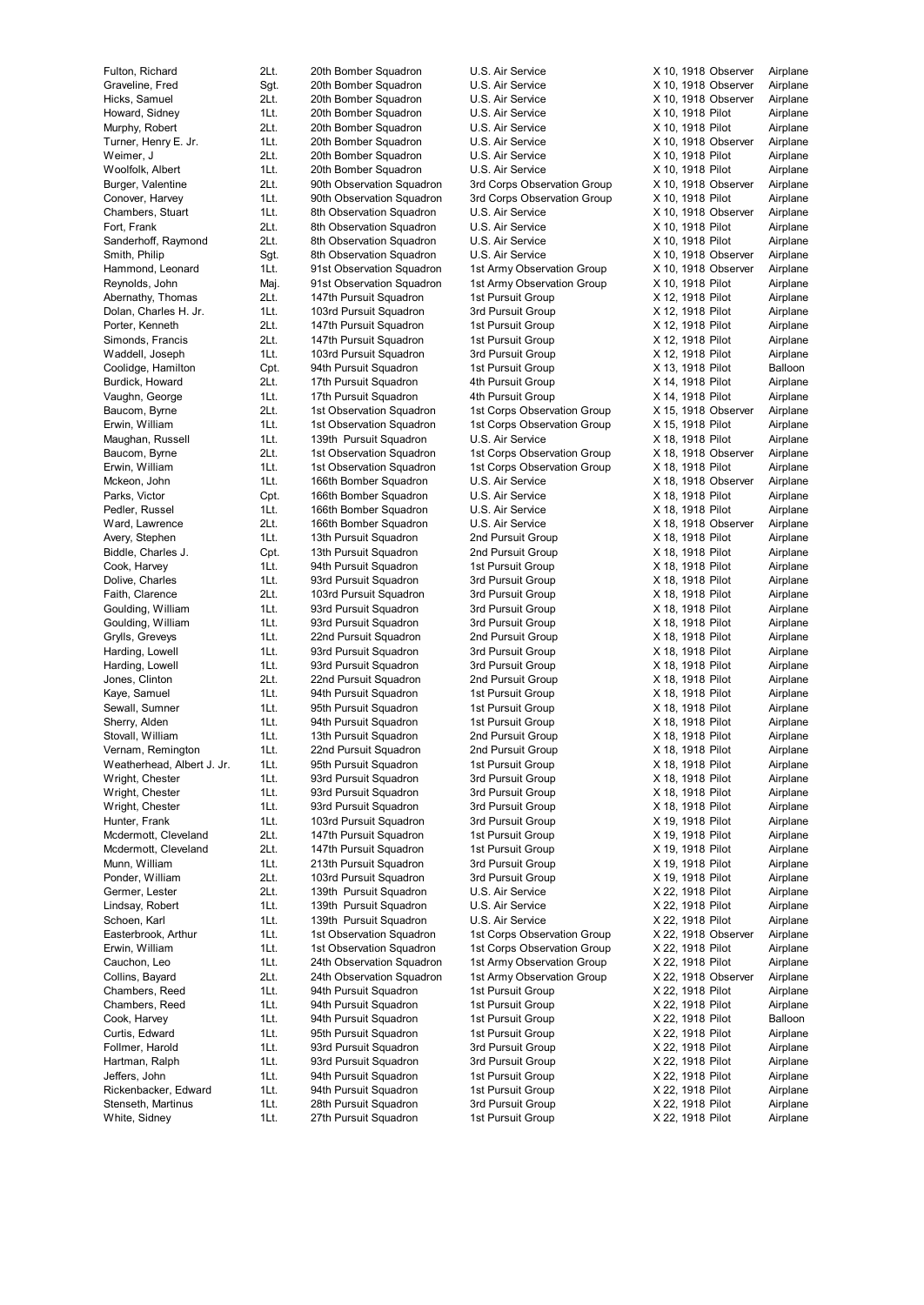Ten, Eyck 2Lt. 96th Bomber Squadron U.S. Air Service X 23, 1918 Pilot Airplane

Wright, Chester 1Lt. 93rd Pursuit Squadron 3rd Pursuit Group X 22, 1918 Pilot Airplane Grant, Sidney 2Lt. 88th Observation Squadron 3rd Corps Observation Group X 22, 1918 Pilot Airplane Signer, John 1Lt. 88th Observation Squadron 3rd Corps Observation Group X 22, 1918 Observer Lake, Horace **2Lt.** 90th Observation Squadron 3rd Corps Observation Group X 22, 1918 Observer Airplane<br>Neidecker, Bertrande 1Lt. 90th Observation Squadron 3rd Corps Observation Group X 22, 1918 Pilot Airplane Neidecker, Bertrande 11. 90th Observation Squadron 3rd Corps Observation Group X 22, 1918 Pilot Airplane Archer, Hassell 2Lt. 11th Bomber Squadron U.S. Air Service X 23, 1918 Observer Airplane Stahl, Walter **1Lt.** 11th Bomber Squadron U.S. Air Service X 23, 1918 Pilot Airplane Quinn, John 11 1Lt. 139th Pursuit Squadron U.S. Air Service 1988 X 23, 1918 Pilot Airplane<br>11Lt. 139th Pursuit Squadron U.S. Air Service 1983, 1918 Pilot Airplane Robertson, Wendel 1Lt. 139th Pursuit Squadron U.S. Air Service Seevers, Raymond 1Lt. 139th Pursuit Squadron U.S. Air Service X 23, 1918 Pilot Airplane Carpenter, Paul 1Lt. 166th Bomber Squadron U.S. Air Service X 23, 1918 Pilot Airplane Feinstein, Herman 2Lt. 166th Bomber Squadron U.S. Air Service X 23, 1918 Observer Airplane<br>Steele Richard 21 166th Bomber Squadron U.S. Air Service X 23, 1918 Observer Airplane 166th Bomber Squadron Backus, David **1Lt.** 49th Pursuit Squadron 2nd Pursuit Group X 23, 1918 Pilot Airplane Backus, David 1Lt. 49th Pursuit Squadron 2nd Pursuit Group X 23, 1918 Pilot Airplane Backus, David **1Lt.** 49th Pursuit Squadron 2nd Pursuit Group X 23, 1918 Pilot Airplane Bridgman, Hugh 1Lt. 49th Pursuit Squadron 2nd Pursuit Group X 23, 1918 Pilot Airplane Burdick, Howard 2Lt. 17th Pursuit Squadron 4th Pursuit Group X 23, 1918 Pilot Airplane<br>Colson, Z 1918 Pilot 11t. 49th Pursuit Squadron 2nd Pursuit Group X 23, 1918 Pilot Airplane 49th Pursuit Squadron Colton, Samuel 1Lt. 27th Pursuit Squadron 1st Pursuit Group X 23, 1918 Pilot Airplane Curtis, Edward 1Lt. 95th Pursuit Squadron 1st Pursuit Group X 23, 1918 Pilot Airplane Donaldson, Robert 1Lt. 27th Pursuit Squadron 1st Pursuit Group X 23, 1918 Pilot Airplane Babcock, Philip Cpt. 88th Observation Squadron 3rd Corps Observation Group X 23, 1918 Pilot Airplane Grant, Alfred Cpt. 27th Pursuit Squadron 1st Pursuit Group X 23, 1918 Pilot Airplane<br>Grant Alfred Cot 27th Pursuit Squadron 1st Pursuit Group X 23, 1918 Pilot Airplane Grant, Alfred **Cpt.** 27th Pursuit Squadron 1st Pursuit Group Babcock, Philip Cpt. 88th Observation Squadron 3rd Corps Observation Group X 23, 1918 Pilot Airplane Foster, Francis **1Lt.** 88th Observation Squadron 3rd Corps Observation Group X 23, 1918 Gunner Airplane Holden, Lansing **1Lt.** 95th Pursuit Squadron 1st Pursuit Group X 23, 1918 Pilot Balloon Holden, Lansing **1Lt.** 95th Pursuit Squadron 1st Pursuit Group X 23, 1918 Pilot Airplane Hume, Henry **2Lt.** 49th Pursuit Squadron 2nd Pursuit Group X 23, 1918 Pilot Airplane<br>2011 Hunter, Frank 11t. 103rd Pursuit Squadron 3rd Pursuit Group X 23, 1918 Pilot Airplane Hunter, Frank 1Lt. 103rd Pursuit Squadron 3rd Pursuit Group X 23, 1918 Pilot Airplane Manning, James 1Lt. 49th Pursuit Squadron 2nd Pursuit Group Foster, Francis **1Lt.** 88th Observation Squadron 3rd Corps Observation Group X 23, 1918 Gunner Airplane Grant, Sidney 2Lt. 88th Observation Squadron 3rd Corps Observation Group X 23, 1918 Pilot Airplane 2Lt. 166th Bomber Squadron U.S. Air Service X 23, 1918 Pilot Grant, Sidney 2Lt. 88th Observation Squadron 3rd Corps Observation Group X 23, 1918 Pilot Airplane<br>2Lt. 103rd Pursuit Squadron 3rd Pursuit Group X 23. 1918 Pilot Airplane 2Lt. 103rd Pursuit Squadron 3rd Pursuit Group Mccordic, Fletcher 1Lt. 88th Observation Squadron 3rd Corps Observation Group X 23, 1918 Pilot Airplane<br>Mccordic, Fletcher 1Lt. 88th Observation Squadron 3rd Corps Observation Group X 23, 1918 Pilot Airplane Mccordic, Fletcher 1Lt. 88th Observation Squadron 3rd Corps Observation Group X 23, 1918 Pilot Airplane Pyne, Percy Tercy 1Lt. 103rd Pursuit Squadron 3rd Pursuit Group X 23, 1918 Pilot Airplane<br>Rickenbacker, Edward 1Lt. 94th Pursuit Squadron 1st Pursuit Group X 23. 1918 Pilot Airplane Rickenbacker, Edward 1Lt. 94th Pursuit Squadron 1st Pursuit Group Rummell, Leslie 1Lt. 93rd Pursuit Squadron 3rd Pursuit Group X 23, 1918 Pilot Airplane<br>11 Stewart, William 1Lt. 27th Pursuit Squadron 1st Pursuit Group X 23, 1918 Pilot Airplane Stewart, William 1Lt. 27th Pursuit Squadron 1st Pursuit Group X 23, 1918 Pilot Airplane<br>Stovall, William 1Lt. 13th Pursuit Squadron 2nd Pursuit Group X 23, 1918 Pilot Airplane 1Lt. 13th Pursuit Squadron 2nd Pursuit Group X 23, 1918 Pilot Swaab, Jacques 1Lt. 22nd Pursuit Squadron 2nd Pursuit Group X 23, 1918 Pilot Airplane Swaab, Jacques 1Lt. 22nd Pursuit Squadron 2nd Pursuit Group X 23, 1918 Pilot Airplane Frank, William 1Lt. 20th Bomber Squadron U.S. Air Service X 23, 1918 Observer Airplane Powers, Leo 1Lt. 88th Observation Squadron 3rd Corps Observation Group X 23, 1918 Observer Airplane<br>Powers Leo 11t. 88th Observation Squadron 3rd Corps Observation Group X 23, 1918 Observer Airplane 1Lt. 88th Observation Squadron 3rd Corps Observation Group X 23, 1918 Observer Airplane Wooley, Charles **1Lt.** 49th Pursuit Squadron 2nd Pursuit Group X 23, 1918 Pilot Airplane Wooley, Charles 1Lt. 49th Pursuit Squadron 2nd Pursuit Group X 23, 1918 Pilot Airplane Wright, Chester **1Lt.** 93rd Pursuit Squadron 3rd Pursuit Group X 23, 1918 Pilot Airplane Wright, Chester **1Lt.** 93rd Pursuit Squadron 3rd Pursuit Group X 23, 1918 Pilot Airplane Wheeler, Curtis **2Lt.** 88th Observation Squadron 3rd Corps Observation Group X 23, 1918 Observer Airplane<br>20 Wheeler, Curtis 21t. 88th Observation Squadron 3rd Corps Observation Group X 23, 1918 Observer Airplane West, Karl 1Lt. 20th Bomber Squadron U.S. Air Service X 23, 1918 Pilot Airplane 2Lt. 50th Observation Squadron U.S. Air Service X 23, 1918 Observer Airplane Phillips, George **1Lt.** 50th Observation Squadron U.S. Air Service X 23, 1918 Pilot Airplane Beverly, Belmont Cpt. 96th Bomber Squadron U.S. Air Service X 23, 1918 Pilot Airplane Haskins, Joseph 1Lt. 96th Bomber Squadron U.S. Air Service X 23, 1918 Pilot Airplane Lakin, Paul 2Lt. 96th Bomber Squadron U.S. Air Service X 23, 1918 Pilot Airplane Lindsey, Edward 1Lt. 96th Bomber Squadron U.S. Air Service X 23, 1918 Observer Airplane Mcdougall, Harry **1Lt.** 96th Bomber Squadron U.S. Air Service X 23, 1918 Pilot Airplane Mcdougall, Harry **1Lt.** 96th Bomber Squadron U.S. Air Service X 23, 1918 Pilot Airplane Mckay, Elmore **2Lt.** 96th Bomber Squadron U.S. Air Service X 23, 1918 Observer Airplane Mckay, Elmore 2Lt. 96th Bomber Squadron U.S. Air Service X 23, 1918 Observer Airplane Newell, Arthur 2Lt. 96th Bomber Squadron U.S. Air Service X 23, 1918 Observer Airplane Newell, Arthur 2Lt. 96th Bomber Squadron U.S. Air Service Oyster, Norman 1Lt. 96th Bomber Squadron U.S. Air Service X 23, 1918 Observer Airplane 1Lt. 96th Bomber Squadron U.S. Air Service X 23, 1918 Observer Airplane Rollins, James 1Lt. 96th Bomber Squadron U.S. Air Service X 23, 1918 Observer Airplane Schelly, Ralph 1Lt. 96th Bomber Squadron U.S. Air Service X 23, 1918 Observer Airplane<br>Stewart, Robert 1Lt. 96th Bomber Squadron U.S. Air Service X 23, 1918 Pilot Airplane 1Lt. 96th Bomber Squadron U.S. Air Service X 23, 1918 Pilot Ten, Eyck 2Lt. 96th Bomber Squadron U.S. Air Service X 23, 1918 Pilot Airplane

88th Observation Squadron 3rd Corps Observation Group X 23, 1918 Observer Airplane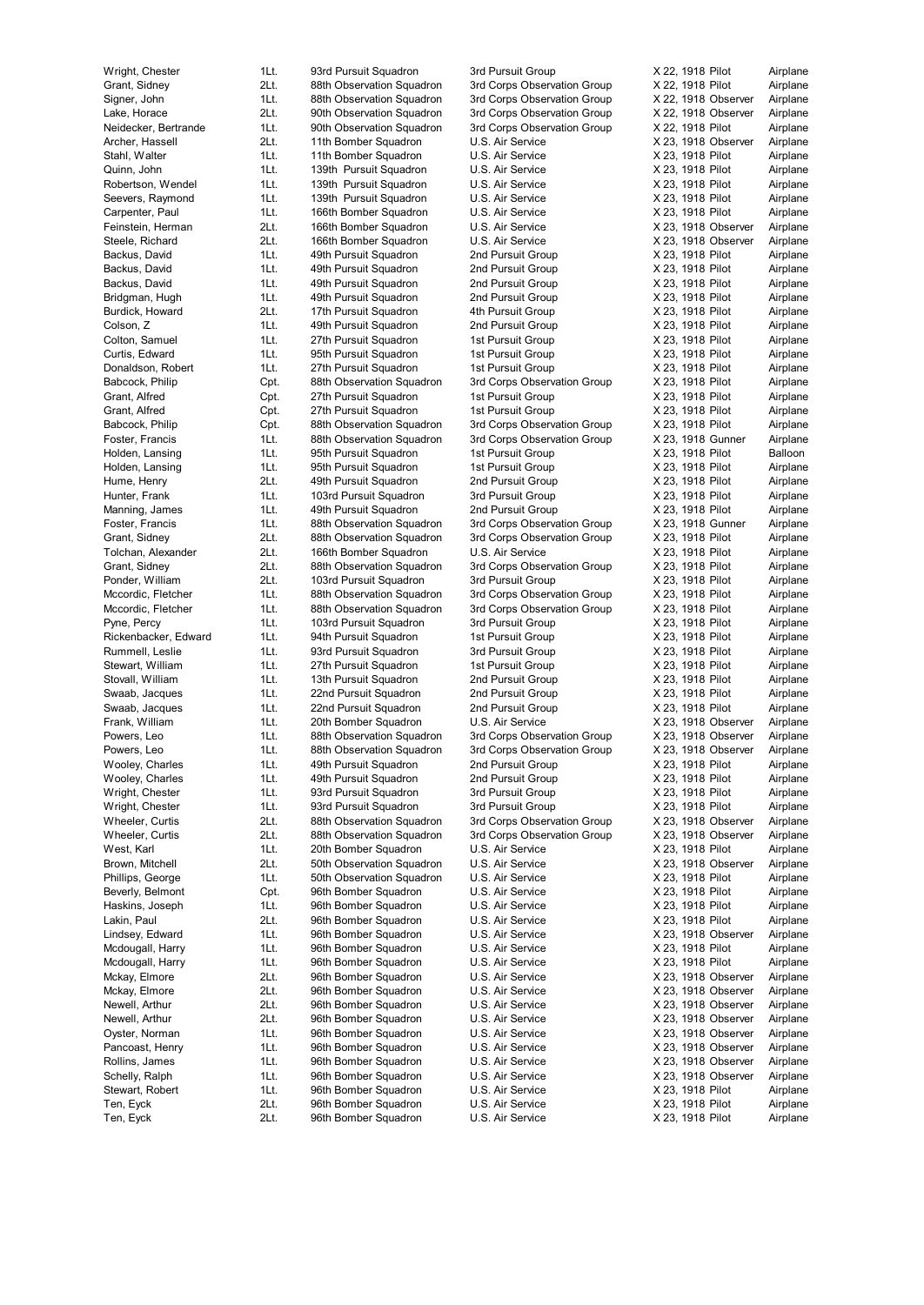Vernam, Remington 1Lt. 22nd Pursuit Squadron 2nd Pursuit Group X 29, 1918 Pilot Airplane

Turnbull, Lewis 1Lt. 96th Bomber Squadron U.S. Air Service X 23, 1918 Pilot Airplane Badham, William 2Lt. 91st Observation Squadron 1st Army Observation Group X 25, 1918 Observer Airplane<br>Badham, William 2Lt. 91st Observation Squadron 1st Army Observation Group X 25, 1918 Observer Airplane Badham, William 2Lt. 91st Observation Squadron 1st Army Observation Group X 25, 1918 Observer Cook, Everett 1Lt. 91st Observation Squadron 1st Army Observation Group X 25, 1918 Pilot Airplane Cook, Everett 1Lt. 91st Observation Squadron 1st Army Observation Group X 25, 1918 Pilot Airplane Douglass, Kingman 1Lt. 91st Observation Squadron 1st Army Observation Group X 25, 1918 Pilot Airplane Douglass, Kingman 1Lt. 91st Observation Squadron 1st Army Observation Group X 25, 1918 Pilot Airplane Fay, Samuel 1Lt. 91st Observation Squadron 1st Army Observation Group X 25, 1918 Observer Airplane<br>11t. 91st Observation Squadron 1st Army Observation Group X 25, 1918 Observer Airplane Fay, Samuel 1Lt. 91st Observation Squadron 1st Army Observation Group X 25, 1918 Observer Airplane Hammond, Leonard 1Lt. 91st Observation Squadron 1st Army Observation Group X 25, 1918 Observer Airplane Hammond, Leonard 1Lt. 91st Observation Squadron 1st Army Observation Group X 25, 1918 Observer Airplane Houghton, Earle 1Lt. 91st Observation Squadron 1st Army Observation Group X 25, 1918 Pilot Airplane Houghton, Earle 1Lt. 91st Observation Squadron 1st Army Observation Group X 25, 1918 Pilot Airplane Colton, Samuel 1Lt. 27th Pursuit Squadron 1st Pursuit Group X 26, 1918 Pilot Airplane Coates, Dana 1Lt. 11th Bomber Squadron U.S. Air Service X 27, 1918 Pilot Airplane Thrall, Loren 2Lt. 11th Bomber Squadron U.S. Air Service X 27, 1918 Observer Airplane George, Harold **1Lt.** 139th Pursuit Squadron U.S. Air Service X 27, 1918 Pilot Airplane George, Harold 11t. 139th Pursuit Squadron U.S. Air Service 1995 X 27, 1918 Pilot Airplane<br>11 139th Pursuit Squadron U.S. Air Service 1997, 1918 Pilot Airplane 1Lt. 139th Pursuit Squadron Lindsay, Robert 11t. 139th Pursuit Squadron U.S. Air Service X 27, 1918 Pilot Airplane Lindsay, Robert 1Lt. 139th Pursuit Squadron U.S. Air Service X 27, 1918 Pilot Airplane Maughan, Russell 1Lt. 139th Pursuit Squadron U.S. Air Service X 27, 1918 Pilot Airplane Maughan, Russell **1Lt.** 139th Pursuit Squadron U.S. Air Service X 27, 1918 Pilot Airplane Bahl, James , Jr. 1Lt. Italian Air Service X 27, 1918 Pilot Airplane Bahl, James , Jr. 1Lt. 11. 1. 1. 1919 Pilot Air Service X 27, 1918 Pilot Air Service Brown, Ben 1Lt. 28th Pursuit Squadron 3rd Pursuit Group X 27, 1918 Pilot Airplane Cassady, Thomas 1Lt. 28th Pursuit Squadron 3rd Pursuit Group X 27, 1918 Pilot Airplane Coleman, Dewitt 1Lt. 1Lt. 1. 1. Italian Air Service 2. 27, 1918 Pilot Airplane Coleman, Dewitt 1Lt. Italian Air Service X 27, 1918 Pilot Airplane Furlow, George 1Lt. 103rd Pursuit Squadron 3rd Pursuit Group X 27, 1918 Pilot Airplane Holden, Lansing 1Lt. 95th Pursuit Squadron 1st Pursuit Group X 27, 1918 Pilot Airplane<br>1999 Jones, Clinton 1996 2015 22nd Pursuit Squadron 2nd Pursuit Group X 27, 1918 Pilot Airplane Jones, Clinton 2Lt. 22nd Pursuit Squadron Rickenbacker, Edward Cpt. 94th Pursuit Squadron 1st Pursuit Group X 27, 1918 Pilot Airplane Rickenbacker, Edward Cpt. 94th Pursuit Squadron 1st Pursuit Group X 27, 1918 Pilot Airplane<br>Swaab, Jacques 1Lt. 22nd Pursuit Squadron 2nd Pursuit Group X 27, 1918 Pilot Airplane Swaab, Jacques 1Lt. 22nd Pursuit Squadron 2nd Pursuit Group X 27, 1918 Pilot Airplane Swaab, Jacques 1Lt. 22nd Pursuit Squadron 2nd Pursuit Group X 27, 1918 Pilot Airplane<br>Baker Hobart Cot. 141st Pursuit Squadron U.S. Air Service X 28, 1918 Pilot Airplane Baker, Hobart Cpt. 141st Pursuit Squadron U.S. Air Service X 28, 1918 Pilot Airplane Bissell, Clayton 11Lt. 148th Pursuit Squadron U.S. Air Service X 28, 1918 Pilot Airplane Bissell, Clayton 11Lt. 148th Pursuit Squadron U.S. Air Service X 28, 1918 Pilot Airplane Callahan, Lawrence 1Lt. 148th Pursuit Squadron U.S. Air Service X 28, 1918 Pilot Airplane Creech, Jesse 1Lt. 148th Pursuit Squadron U.S. Air Service X 28, 1918 Pilot Airplane Dorsey, George 1Lt. 148th Pursuit Squadron U.S. Air Service X 28, 1918 Pilot Airplane<br>
Kindley, Field 16th 148th Pursuit Squadron U.S. Air Service X 28, 1918 Pilot Airplane 1Lt. 148th Pursuit Squadron Moore, Thomas 1Lt. 148th Pursuit Squadron U.S. Air Service X 28, 1918 Pilot Airplane Grey, Charles **1Lt.** 213th Pursuit Squadron 3rd Pursuit Group X 28, 1918 Pilot Airplane Hambleton, John Cpt. 213th Pursuit Squadron 3rd Pursuit Group X 28, 1918 Pilot Airplane Meissner, James Cpt. 147th Pursuit Squadron 1st Pursuit Group X 28, 1918 Pilot Balloon Mell, Patrick 1Lt. 213th Pursuit Squadron 3rd Pursuit Group X 28, 1918 Pilot Airplane<br>Badham, William 2Lt. 91st Observation Squadron 1st Army Observation Group X 28, 1918 Observer Airplane 2Lt. 91st Observation Squadron 1st Army Observation Group X 28, 1918 Observer Cook, Everett 1Lt. 91st Observation Squadron 1st Army Observation Group X 28, 1918 Pilot Airplane George, Harold **1Lt.** 139th Pursuit Squadron U.S. Air Service X 29, 1918 Pilot Airplane George, Harold **1Lt.** 139th Pursuit Squadron U.S. Air Service X 29, 1918 Pilot Airplane Haight, Edward 1Lt. 139th Pursuit Squadron U.S. Air Service X 29, 1918 Pilot Airplane Haight, Edward 11t. 139th Pursuit Squadron U.S. Air Service 1995 X 29, 1918 Pilot Airplane<br>11 139th Pursuit Squadron U.S. Air Service 1998 X 29, 1918 Pilot Airplane Schoen, Karl **11**Lt. 139th Pursuit Squadron U.S. Air Service X 29, 1918 Pilot Airplane Schoen, Karl 19th. 139th Pursuit Squadron U.S. Air Service X 29, 1918 Pilot Airplane Smith, Walter **1Lt.** 24th Observation Squadron 1st Army Observation Group X 29, 1918 Pilot Airplane Wengert, Charles 1Lt. 24th Observation Squadron 1st Army Observation Group X 29, 1918 Observer Airplane Baxter, George 2Lt. 49th Pursuit Squadron 2nd Pursuit Group X 29, 1918 Pilot Airplane Beane, James 1Lt. 22nd Pursuit Squadron 2nd Pursuit Group X 29, 1918 Pilot Airplane Beane, James 1Lt. 22nd Pursuit Squadron 2nd Pursuit Group X 29, 1918 Pilot Airplane Crissey, John 2Lt. 22nd Pursuit Squadron 2nd Pursuit Group X 29, 1918 Pilot Airplane Hartman, Ralph 1Lt. 93rd Pursuit Squadron 3rd Pursuit Group X 29, 1918 Pilot Airplane Kaye, Samuel 1Lt. 94th Pursuit Squadron 1st Pursuit Group X 29, 1918 Pilot Airplane Little, Raymond 1Lt. 22nd Pursuit Squadron 2nd Pursuit Group X 29, 1918 Pilot Airplane Little, Raymond 1Lt. 22nd Pursuit Squadron 2nd Pursuit Group X 29, 1918 Pilot Airplane Meissner, James Cht. 147th Pursuit Squadron 1st Pursuit Group X 29, 1918 Pilot Airplane<br>1931 Patterson, Alfred B. Jr. 11t. 93rd Pursuit Squadron 3rd Pursuit Group X 29, 1918 Pilot Airplane Patterson, Alfred B. Jr. 1Lt. 93rd Pursuit Squadron 3rd Pursuit Group Rummell, Leslie **1Lt.** 93rd Pursuit Squadron 3rd Pursuit Group X 29, 1918 Pilot Airplane Stenseth, Martinus 1Lt. 28th Pursuit Squadron 3rd Pursuit Group X 29, 1918 Pilot Airplane Stenseth, Martinus 1Lt. 28th Pursuit Squadron 3rd Pursuit Group X 29, 1918 Pilot Airplane Swaab, Jacques 1Lt. 22nd Pursuit Squadron 2nd Pursuit Group X 29, 1918 Pilot Airplane<br>1991 Tyndall, Frank 11t. 22nd Pursuit Squadron 2nd Pursuit Group X 29, 1918 Pilot Airplane Tyndall, Frank 1Lt. 22nd Pursuit Squadron 2nd Pursuit Group X 29, 1918 Pilot Airport Airport Airport Airport A Tyndall, Frank 1Lt. 22nd Pursuit Squadron 2nd Pursuit Group X 29, 1918 Pilot Airplane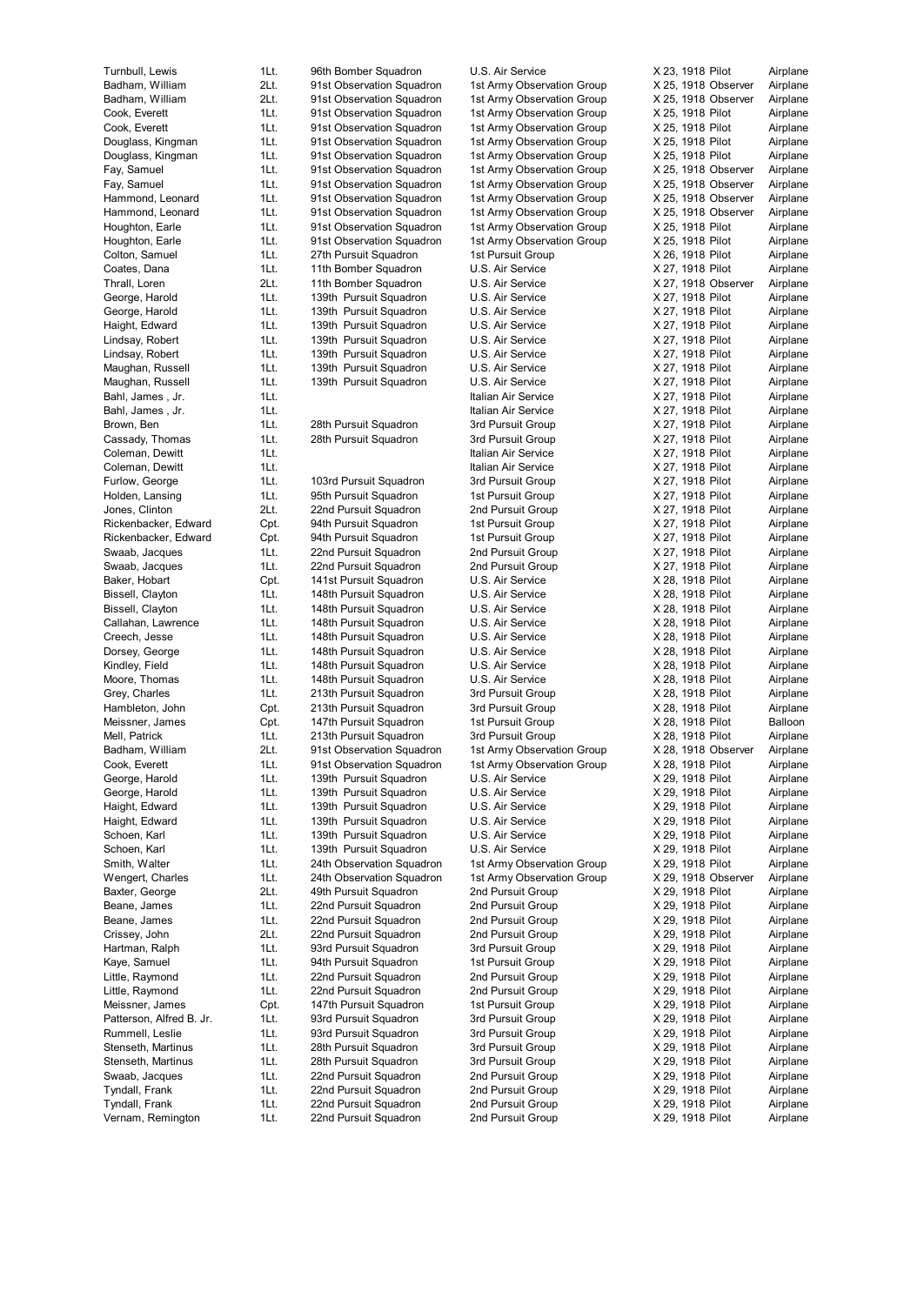Garlough, John 2Lt. 11th Bomber Squadron U.S. Air Service XI 03, 1918 Pilot Airplane

Badham, William 2Lt. 91st Observation Squadron 1st Army Observation Group X 29, 1918 Observer Airplane Beverly, Belmont Cpt. 96th Bomber Squadron U.S. Air Service X 29, 1918 Pilot Airplane<br>Binley, Howard 1Lt. 96th Bomber Squadron U.S. Air Service X 29, 1918 Observer Airplane 1Lt. 96th Bomber Squadron U.S. Air Service X 29, 1918 Observer Airplane Briggs, Henry **1Lt.** 96th Bomber Squadron U.S. Air Service **X 29, 1918 Pilot Airplane**<br>196th Bomber Squadron U.S. Air Service X 29, 1918 Observer Airplane Fisher, Leroy 2Lt. 96th Bomber Squadron U.S. Air Service X 29, 1918 Observer Airplane Folger, Harry 2Lt. 96th Bomber Squadron U.S. Air Service X 29, 1918 Observer Airplane Cook, Everett 1Lt. 91st Observation Squadron 1st Army Observation Group X 29, 1918 Pilot Airplane Hammond, Leonard 1Lt. 91st Observation Squadron 1st Army Observation Group X 29, 1918 Observer Airplane Reynolds, John Maj. 91st Observation Squadron 1st Army Observation Group X 29, 1918 Pilot Airplane Hexter, Avrone 2Lt. 96th Bomber Squadron U.S. Air Service X 29, 1918 Observer Airplane Maynard, William 2Lt. 96th Bomber Squadron U.S. Air Service X 29, 1918 Observer Airplane Moreland, William 1Lt. 96th Bomber Squadron U.S. Air Service X 29, 1918 Pilot Airplane<br>
Smith Perry 2016 2016 96th Bomber Squadron U.S. Air Service X 29, 1918 Pilot Airplane 2Lt. 96th Bomber Squadron Stanley, Gilbert 1Lt. 96th Bomber Squadron U.S. Air Service X 29, 1918 Pilot Airplane Arthur, Dogan 1Lt. 12th Observation Squadron 1st Corps Observation Group X 30, 1918 Pilot Airplane Arthur, Dogan 1Lt. 12th Observation Squadron 1st Corps Observation Group X 30, 1918 Pilot Airplane Fleeson, Howard 1Lt. 12th Observation Squadron 1st Corps Observation Group X 30, 1918 Observer Airplane Fleeson, Howard 1Lt. 12th Observation Squadron 1st Corps Observation Group X 30, 1918 Observer Airplane<br>Coleman, Wallace 1Lt. 135th Observation Squadron U.S. Air Service X 30, 1918 Pilot Airplane 1Lt. 135th Observation Squadron Macdonald, Hunter 11t. 135th Observation Squadron U.S. Air Service X 30, 1918 Observer Airplane Peck, Roy **1Lt.** 135th Observation Squadron U.S. Air Service X 30, 1918 Observer Airplane Smart, Lawrence **1Lt.** 135th Observation Squadron U.S. Air Service X 30, 1918 Pilot Airplane Carr, Joseph 1Lt. 139th Pursuit Squadron U.S. Air Service X 30, 1918 Pilot Airplane Haight, Edward 1Lt. 139th Pursuit Squadron U.S. Air Service X 30, 1918 Pilot Airplane Quinn, John 11t 139th Pursuit Squadron U.S. Air Service Robertson, Wendel 1Lt. 139th Pursuit Squadron U.S. Air Service X 30, 1918 Pilot Airplane Cowan, Royal 2Lt. 24th Observation Squadron 1st Army Observation Group X 30, 1918 Pilot Airplane Search, Hendrick 1Lt. 24th Observation Squadron 1st Army Observation Group X 30, 1918 Observer Airplane Derge, David 2Lt. 20th Bomber Squadron U.S. Air Service X 30, 1918 Pilot Airplane Knox, Charles 1Lt. 20th Bomber Squadron U.S. Air Service X 30, 1918 Observer Airplane Koepfgen, Leslie 2Lt. 20th Bomber Squadron U.S. Air Service X 30, 1918 Pilot Airplane Seaver, Arthur 1Lt. 20th Bomber Squadron U.S. Air Service X 30, 1918 Pilot Airplane Stokes, John Y. Jr. 1Lt. 20th Bomber Squadron U.S. Air Service X 30, 1918 Observer Airplane Willis, John T. Jr. 1Lt. 20th Bomber Squadron U.S. Air Service X 30, 1918 Observer Airplane Bartholf, Herbert 1Lt. 103rd Pursuit Squadron 3rd Pursuit Group X 30, 1918 Pilot Airplane Cook, Harvey 1Lt. 94th Pursuit Squadron 1st Pursuit Group X 30, 1918 Pilot Airplane George, Abram 2Lt. 28th Pursuit Squadron 3rd Pursuit Squadron Healy, James 1Lt. 147th Pursuit Squadron 1st Pursuit Group X 30, 1918 Pilot Airplane Healy, James 1Lt. 147th Pursuit Squadron 1st Pursuit Group X 30, 1918 Pilot Airplane Holden, Lansing 1Lt. 95th Pursuit Squadron 1st Pursuit Group X 30, 1918 Pilot Balloon Jones, Clinton 2Lt. 22nd Pursuit Squadron 2nd Pursuit Group X 30, 1918 Pilot Airplane Mcmurry, Ora 1Lt. 49th Pursuit Squadron 2nd Pursuit Group X 30, 1918 Pilot Airplane Politic 103rd Pursuit Squadron 3rd Pursuit Group X 30, 1918 Pilot Cpt. 94th Pursuit Squadron 1st Pursuit Group X 30, 1918 Pilot Rickenbacker, Edward Cpt. 94th Pursuit Squadron 1st Pursuit Group X 30, 1918 Pilot Balloon Rickenbacker, Edward Cpt. 94th Pursuit Squadron 1st Pursuit Group X 30, 1918 Pilot Airplane Vernam, Remington 1Lt. 22nd Pursuit Squadron 2nd Pursuit Group X 30, 1918 Pilot Airplane Lambert, John 1Lt. 91st Observation Squadron 1st Army Observation Group X 30, 1918 Pilot Airplane Pope, John 1Lt. 91st Observation Squadron 1st Army Observation Group X 30, 1918 Observer Airplane<br>Cousins, John 1Lt. 24th Observation Squadron 1st Army Observation Group X 31, 1918 Observer Airplane Cousins, John 1Lt. 24th Observation Squadron 1st Army Observation Group Dillon, Raymond 1Lt. 24th Observation Squadron 1st Army Observation Group X 31, 1918 Pilot Airplane Hill, Maury **Chick Communist Communist Addition Squadron** 1st Army Observation Group X 31, 1918 Pilot Airplane Lee, John 2Lt. 24th Observation Squadron 1st Army Observation Group X 31, 1918 Observer Airplane Fort, Frank 2Lt. 8th Observation Squadron U.S. Air Service X 31, 1918 Pilot Airplane Ocock, Albert Sgt. 8th Observation Squadron U.S. Air Service X 31, 1918 Observer Airplane Palmer, William 1Lt. 94th Pursuit Squadron 1st Pursuit Group X 31, 1918 Pilot Airplane Rowland, Roger 1Lt. 27th Pursuit Squadron 1st Pursuit Group X 31, 1918 Pilot Airplane Swaab, Jacques 1Lt. 22nd Pursuit Squadron 2nd Pursuit Group X 31, 1918 Pilot Airplane Douglass, Kingman 1Lt. 91st Observation Squadron 1st Army Observation Group X 31, 1918 Pilot Airplane Hammond, Leonard 1Lt. 91st Observation Squadron 1st Army Observation Group X 31, 1918 Observer Airplane Husted, Merle 2Lt. 91st Observation Squadron 1st Army Observation Group X 31, 1918 Pilot Airplane<br>1915 Jervey, Thomas 1Lt. 91st Observation Squadron 1st Army Observation Group X 31, 1918 Observer Airplane 1Lt. 91st Observation Squadron 1st Army Observation Group X 31, 1918 Observer Airplane Jervey, Thomas 1Lt. 91st Observation Squadron 1st Army Observation Group X 31, 1918 Observer Airplane Lambert, John 1Lt. 91st Observation Squadron 1st Army Observation Group X 31, 1918 Pilot Airplane Lambert, John 1Lt. 91st Observation Squadron 1st Army Observation Group X 31, 1918 Pilot Airplane Moran, William 2Lt. 91st Observation Squadron 1st Army Observation Group X 31, 1918 Observer Airplane Pope, John 1Lt. 91st Observation Squadron 1st Army Observation Group X 31, 1918 Observer Airplane<br>Pope, John 1Lt. 91st Observation Squadron 1st Army Observation Group X 31, 1918 Observer Airplane Pope, John 1Lt. 91st Observation Squadron 1st Army Observation Group X 31, 1918 Observer Airplane Strahm, Victor **1Lt.** 91st Observation Squadron 1st Army Observation Group X 31, 1918 Pilot Airplane Strahm, Victor **1Lt.** 91st Observation Squadron 1st Army Observation Group X 31, 1918 Pilot Airplane Mccubbin, Eugene 1Lt. 27th Pursuit Squadron 1st Pursuit Group XI 02, 1918 Pilot Balloon Allsopp, Clifford 1Lt. 11th Bomber Squadron U.S. Air Service XI 03, 1918 Pilot Airplane Allsopp, Clifford 1Lt. 11th Bomber Squadron U.S. Air Service XI 03, 1918 Pilot Airplane<br>11th Bomber Squadron U.S. Air Service XI 03, 1918 Observer Airplane Edwards, Philip 2Lt. 11th Bomber Squadron U.S. Air Service XI 03, 1918 Observer Edwards, Philip 2Lt. 11th Bomber Squadron U.S. Air Service XI 03, 1918 Observer Airplane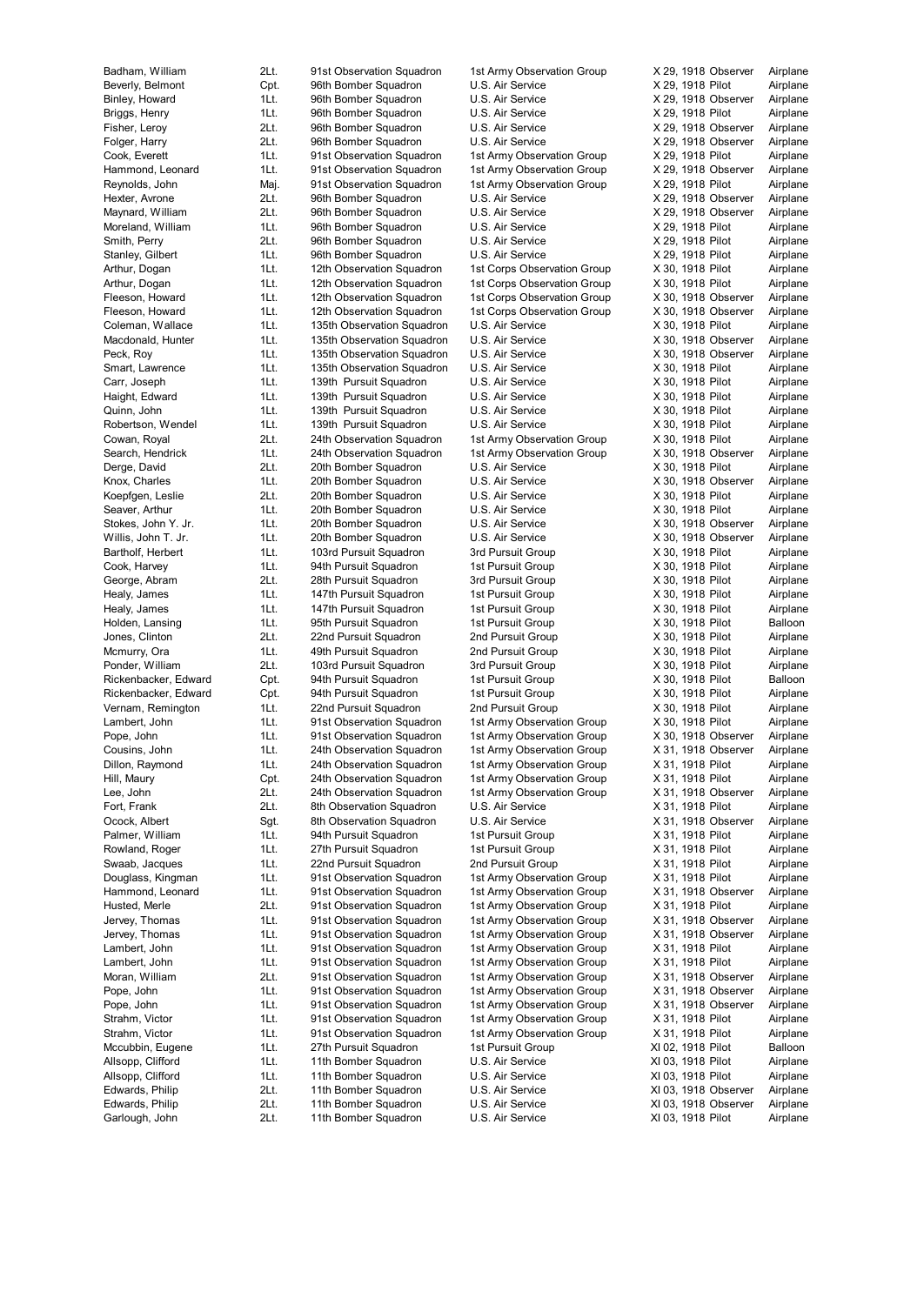Mckeon, John 1Lt. 166th Bomber Squadron U.S. Air Service XI 04, 1918 Observer Airplane

Guthrie, Ramon 2Lt. 11th Bomber Squadron U.S. Air Service XI 03, 1918 Observer Airplane Guthrie, Ramon 2Lt. 11th Bomber Squadron U.S. Air Service XI 03, 1918 Observer Airplane Oatis, Vincent 11th 11th Bomber Squadron U.S. Air Service 1998 XI 03, 1918 Pilot Airplane<br>11th Bomber Squadron U.S. Air Service 1998 XI 03, 1918 Pilot Airplane Heater, Charles Cpt. 11th Bomber Squadron U.S. Air Service XI 03, 1918 Pilot Airplane<br>Heater, Charles Cpt. 11th Bomber Squadron U.S. Air Service XI 03, 1918 Pilot Airplane Heater, Charles Cpt. 11th Bomber Squadron U.S. Air Service XI 03, 1918 Pilot Mccarthy, Walter 11th 11th Bomber Squadron U.S. Air Service XI 03, 1918 Observer Airplane Mccarthy, Walter 11t. 11th Bomber Squadron U.S. Air Service XI 03, 1918 Observer Airplane<br>11t. 11th Bomber Squadron U.S. Air Service XI 03, 1918 Pilot Airplane Nelson, Paul 11. 11th Bomber Squadron U.S. Air Service XI 03, 1918 Pilot Airplane Nelson, Paul 1Lt. 11th Bomber Squadron U.S. Air Service XI 03, 1918 Pilot Airplane Norris, Sigbert 2Lt. 11th Bomber Squadron U.S. Air Service XI 03, 1918 Observer Airplane Norris, Sigbert 2Lt. 11th Bomber Squadron U.S. Air Service XI 03, 1918 Observer Airplane<br>Catis Vincent 11t 11th Bomber Squadron U.S. Air Service XI 03, 1918 Pilot Airplane Oatis, Vincent 1Lt. 11th Bomber Squadron U.S. Air Service XI 03, 1918 Pilot Airplane Payton, Robert 2Lt. 11th Bomber Squadron U.S. Air Service XI 03, 1918 Observer Airplane Payton, Robert 2Lt. 11th Bomber Squadron U.S. Air Service XI 03, 1918 Observer Airplane Perry, George 2Lt. 11th Bomber Squadron U.S. Air Service XI 03, 1918 Observer Airplane Perry, George 2Lt. 11th Bomber Squadron U.S. Air Service XI 03, 1918 Observer Airplane Porter, Robert 11t. 11th Bomber Squadron U.S. Air Service XI 03, 1918 Pilot Airplane<br>11th Bomber Squadron U.S. Air Service XI 03, 1918 Pilot Airplane 1Lt. 11th Bomber Squadron Slauson, Charles 1Lt. 11th Bomber Squadron U.S. Air Service XI 03, 1918 Pilot Airplane Slauson, Charles 1Lt. 11th Bomber Squadron U.S. Air Service XI 03, 1918 Pilot Airplane Yates, James 2Lt. 11th Bomber Squadron U.S. Air Service XI 03, 1918 Observer Airplane Yates, James 2Lt. 11th Bomber Squadron U.S. Air Service XI 03, 1918 Observer Airplane Dillon, Raymond 1Lt. 24th Observation Squadron 1st Army Observation Group XI 03, 1918 Pilot Airplane Dillon, Raymond 1Lt. 24th Observation Squadron 1st Army Observation Group Dillon, Raymond 1Lt. 24th Observation Squadron 1st Army Observation Group XI 03, 1918 Pilot Airplane Lee, John 1Lt. 24th Observation Squadron 1st Army Observation Group XI 03, 1918 Observer Airplane Lee, John 1Lt. 24th Observation Squadron 1st Army Observation Group XI 03, 1918 Observer Airplane Lee, John 1Lt. 24th Observation Squadron 1st Army Observation Group XI 03, 1918 Observer Airplane Clark, Edwin 198th 108th Observation Squadron U.S. Air Service 1985 XI 03, 1918 Pilot Balloon Conant, Rollis 1<br>168th Observation Squadron U.S. Air Service 1985 XI 03, 1918 Pilot Balloon Conant, Rollis 2Lt. 168th Observation Squadron U.S. Air Service XI 03, 1918 Pilot Balloon<br>168th Observer Balloon Curry, John Carlos Lice Curry, John School of Balloon Curry, John Curry, John LTC 168th Observation Squadron U.S. Air Service XI 03, 1918 Observer Giles, Benjamin 1Lt. 168th Observation Squadron U.S. Air Service XI 03, 1918 Observer Giles, Benjamin 1Lt. 168th Observation Squadron U.S. Air Service XI 03, 1918 Observer Balloon Burger, Valentine 2Lt. 90th Observation Squadron 3rd Corps Observation Group XI 03, 1918 Observer Airplane Young, John 1Lt. 90th Observation Squadron 3rd Corps Observation Group XI 03, 1918 Pilot Airplane<br>Gaillard, Samuel P. Jr. 1Lt. 213th Pursuit Squadron 3rd Pursuit Group XI 03, 1918 Pilot Balloon For a the Pursuit Squadron and Pursuit Group 3rd Pursuit Group 2103, 1918 Pilot Balloon 3rd Pursuit Group 213th Pursuit Group 3rd Pursuit Group 2103. 1918 Pilot Balloon Grev. Charles 1Lt. 213th Pursuit Squadron 3. Holden, Lansing 1Lt. 95th Pursuit Squadron 1st Pursuit Group XI 03, 1918 Pilot Balloon Loomis, Henry **1Lt.** 213th Pursuit Squadron 3rd Pursuit Group XI 03, 1918 Pilot Balloon Matheson, Kenneth 1Lt. 213th Pursuit Squadron 3rd Pursuit Group XI 03, 1918 Pilot Balloon<br>11 Mcgehee, James 1Lt. 213th Pursuit Squadron 3rd Pursuit Group XI 03, 1918 Pilot Balloon Mcgehee, James 1Lt. 213th Pursuit Squadron 3rd Pursuit Group XI 03, 1918 Pilot Balloon Rorison, Harmon 1Lt. 22nd Pursuit Squadron 2nd Pursuit Group XI 03, 1918 Pilot Airplane 1Lt. 22nd Pursuit Squadron Rorison, Harmon **11.** 22nd Pursuit Squadron 2nd Pursuit Group XI 03, 1918 Pilot Airplane Smith, Howard 1Lt. 213th Pursuit Squadron 3rd Pursuit Group XI 03, 1918 Pilot Balloon Treadwell, Alvin 1Lt. 213th Pursuit Squadron 3rd Pursuit Group XI 03, 1918 Pilot Balloon Cooper, Alfred 1Lt. 11th Bomber Squadron U.S. Air Service XI 04, 1918 Pilot Airplane Edwards, Philip 2Lt. 11th Bomber Squadron U.S. Air Service XI 04, 1918 Observer Airplane<br>Garlough, John 2Lt. 11th Bomber Squadron U.S. Air Service XI 04. 1918 Pilot Airplane Garlough, John 2Lt. 11th Bomber Squadron U.S. Air Service XI 04, 1918 Pilot Mccarthy, Walter 11th 11th Bomber Squadron U.S. Air Service XI 04, 1918 Observer Airplane Nelson, Paul 11t. 11th Bomber Squadron U.S. Air Service XI 04, 1918 Pilot Airplane Osmun, John 2Lt. 11th Bomber Squadron U.S. Air Service XI 04, 1918 Pilot Airplane Patton, James 2Lt. 11th Bomber Squadron U.S. Air Service XI 04, 1918 Observer Airplane Payton, Robert 2Lt. 11th Bomber Squadron U.S. Air Service XI 04, 1918 Observer Airplane<br>Porter, Robert 15 11th 2001 - 11th Bomber Squadron U.S. Air Service XI 04, 1918 Pilot Airplane Porter, Robert 11t. 11th Bomber Squadron U.S. Air Service 1998 XI 04, 1918 Pilot Airplane<br>11th Bomber Squadron U.S. Air Service 1998 XI 04. 1918 Observer Airplane Richards, John 2Lt. 11th Bomber Squadron U.S. Air Service XI 04, 1918 Observer Airplane Coyle, Arthur Cpt. 1st Observation Squadron 1st Corps Observation Group XI 04, 1918 Pilot Airplane Easterbrook, Arthur 1Lt. 1st Observation Squadron 1st Corps Observation Group XI 04, 1918 Observer Airplane Cousins, John 1Lt. 24th Observation Squadron 1st Army Observation Group XI 04, 1918 Observer Airplane Ferrell, Enoch 2Lt. 24th Observation Squadron 1st Army Observation Group XI 04, 1918 Observer Airplane<br>2015 Austin, Richard 11t. 166th Bomber Squadron U.S. Air Service XI 04. 1918 Observer Airplane 1Lt. 166th Bomber Squadron U.S. Air Service XI 04, 1918 Observer Airplane Hill, Maury Cht. 24th Observation Squadron 1st Army Observation Group XI 04, 1918 Pilot Airplane Kennedy, David 2Lt. 24th Observation Squadron 1st Army Observation Group XI 04, 1918 Pilot Airplane Rubel, James 2Lt. 24th Observation Squadron 1st Army Observation Group XI 04, 1918 Pilot Airplane Wood, Harry 1Lt. 24th Observation Squadron 1st Army Observation Group XI 04, 1918 Observer Airplane Black, Edward 2Lt. 166th Bomber Squadron U.S. Air Service XI 04, 1918 Observer Airplane<br>Brown, Edward 1Lt. 166th Bomber Squadron U.S. Air Service XI 04, 1918 Observer Airplane Brown, Edward 1Lt. 166th Bomber Squadron U.S. Air Service XI 04, 1918 Observer Airplane Comstock, Keyon 2Lt. 166th Bomber Squadron U.S. Air Service XI 04, 1918 Pilot Airplane Cullman, George 2Lt. 166th Bomber Squadron U.S. Air Service XI 04, 1918 Pilot Airplane Devery, John 1Lt. 166th Bomber Squadron U.S. Air Service XI 04, 1918 Pilot Airplane Feinstein, Herman 2Lt. 166th Bomber Squadron U.S. Air Service XI 04, 1918 Observer Airplane Foss, F<br>
11t. 166th Bomber Squadron U.S. Air Service XI 04, 1918 Pilot Airplane<br>
166th Bomber Squadron U.S. Air Service XI 04, 1918 Observer Airplane Jenks, Henry 2Lt. 166th Bomber Squadron U.S. Air Service XI 04, 1918 Observer Lurie, Hyman 2Lt. 166th Bomber Squadron U.S. Air Service XI 04, 1918 Observer Airplane

Garlough, John 2Lt. 11th Bomber Squadron U.S. Air Service XI 03, 1918 Pilot Airplane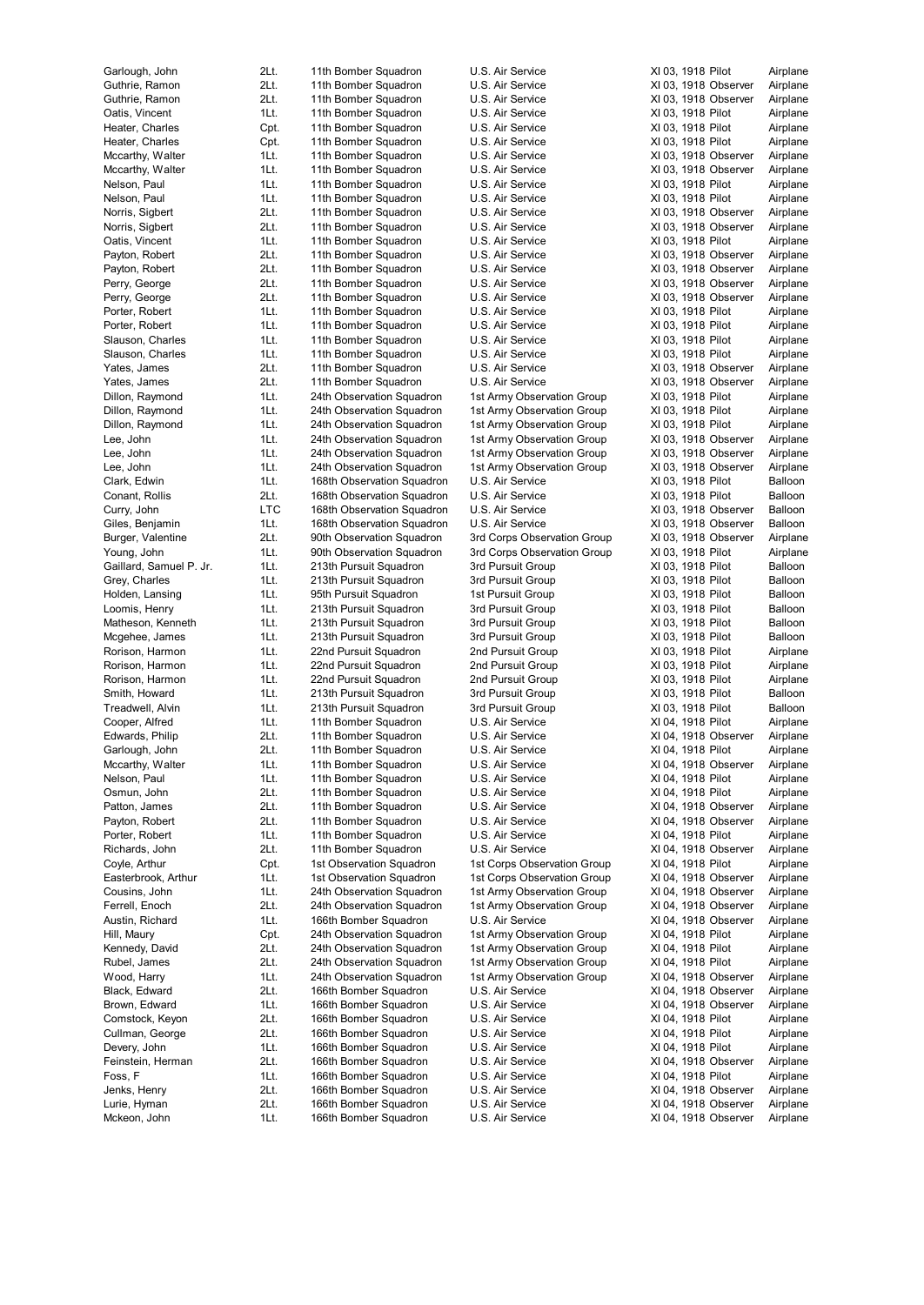Presley, Curtis 2Lt. 13th Pursuit Squadron

Merrill, Linn 16th 106th Bomber Squadron U.S. Air Service XI 04, 1918 Pilot Airplane Mitchell, George **1Lt.** 166th Bomber Squadron U.S. Air Service XI 04, 1918 Observer Airplane Parks, Victor **Cpt.** 166th Bomber Squadron U.S. Air Service XI 04, 1918 Pilot Airplane Payson, Philip 11 1Lt. 166th Bomber Squadron U.S. Air Service XI 04, 1918 Pilot Airplane Pedler, Russel **1Lt.** 166th Bomber Squadron U.S. Air Service XI 04, 1918 Pilot Airplane Schary, Harry 2Lt. 166th Bomber Squadron U.S. Air Service XI 04, 1918 Observer Airplane Wanser, Paul 11t. 166th Bomber Squadron U.S. Air Service XI 04, 1918 Pilot Airplane Ward, Lawrence 2Lt. 166th Bomber Squadron U.S. Air Service XI 04, 1918 Observer Airplane Weaver, A 1Lt. 166th Bomber Squadron U.S. Air Service XI 04, 1918 Pilot Airplane Tolchan, Alexander 2Lt. 166th Bomber Squadron U.S. Air Service XI 04, 1918 Pilot Airplane Fiske, Gardiner 1Lt. 20th Bomber Squadron U.S. Air Service XI 04, 1918 Observer Airplane<br>The Stuart Communication U.S. Air Service XI 04, 1918 Pilot Airplane Koepfgen, Leslie 20. 20th 20th Bomber Squadron U.S. Air Service XI 04, 1918 Pilot Airplane Mandell, Samuel **1Lt.** 20th Bomber Squadron U.S. Air Service XI 04, 1918 Pilot Airplane Willis, John T. Jr. 1Lt. 20th Bomber Squadron U.S. Air Service XI 04, 1918 Observer Airplane Foster, Austin 1Lt. 90th Observation Squadron 3rd Corps Observation Group XI 04, 1918 Observer Airplane Rohrer, Loren 1Lt. 90th Observation Squadron 3rd Corps Observation Group XI 04, 1918 Pilot Airplane Bailey, Frederick 2Lt. 27th Pursuit Squadron 1st Pursuit Group XI 04, 1918 Pilot Airplane<br>1937 Bartholf, Herbert 11st. 103rd Pursuit Squadron 3rd Pursuit Group XI 04, 1918 Pilot Airplane 103rd Pursuit Squadron Billard, Arthur 1998 11. 13th Pursuit Squadron 2nd Pursuit Group XI 04, 1918 Pilot Airplane Brewer, Leighton 1Lt. 13th Pursuit Squadron 2nd Pursuit Group XI 04, 1918 Pilot Airplane Dawson, Leo 11t. 27th Pursuit Squadron 1st Pursuit Group XI 04, 1918 Pilot Airplane Frost, John 1Lt. 103rd Pursuit Squadron 3rd Pursuit Group XI 04, 1918 Pilot Airplane Guthrie, Murray 1Lt. 13th Pursuit Squadron 2nd Pursuit Group XI 04, 1918 Pilot Airplane<br>
11t 13th Pursuit Squadron 2nd Pursuit Group XI 04 1918 Pilot Airplane Harrington, John 1Lt. 13th Pursuit Squadron 2nd Pursuit Group XI 04, 1918 Pilot Airplane Airplane Airplane Air Hays, Frank 2Lt. 13th Pursuit Squadron 2nd Pursuit Group XI 04, 1918 Pilot Airplane Hays, Frank **2006** 2Lt. 13th Pursuit Squadron 2nd Pursuit Group XI 04, 1918 Pilot Airplane Holden, Lansing **1Lt.** 95th Pursuit Squadron 1st Pursuit Group XI 04, 1918 Pilot Balloon Larner, G 1Lt. 103rd Pursuit Squadron 3rd Pursuit Group XI 04, 1918 Pilot Airplane Larner, G 1918 Pilot 11 103rd Pursuit Squadron 3rd Pursuit Group 1 XI 04, 1918 Pilot Airplane<br>11 Meyer, Rollin 1998 Pilot 11 Airplane 11 28th Pursuit Squadron 3rd Pursuit Group 1 XI 04, 1918 Pilot Airplane 1Lt. 28th Pursuit Squadron 3rd Pursuit Group XI 04, 1918 Pilot Airplane<br>2Lt. 13th Pursuit Squadron 2nd Pursuit Group XI 04, 1918 Pilot Airplane Rowland, Roger **1Lt.** 27th Pursuit Squadron 1st Pursuit Group XI 04, 1918 Pilot Airplane Sewall, Sumner 1Lt. 95th Pursuit Squadron 1st Pursuit Group XI 04, 1918 Pilot Balloon Diekema, Willis 1Lt. 91st Observation Squadron 1st Army Observation Group XI 04, 1918 Pilot Airplane Weatherhead, Albert J. Jr. 1Lt. 95th Pursuit Squadron 1st Pursuit Group XI 04, 1918 Pilot Balloon<br>Diekema. Willis 1. 11. 91st Observation Squadron 1st Army Observation Group XI 04. 1918 Pilot Airplane 1Lt. 91st Observation Squadron 1st Army Observation Group XI 04, 1918 Pilot Airplane Diekema, Willis 1Lt. 91st Observation Squadron 1st Army Observation Group XI 04, 1918 Pilot Airplane Jervey, Thomas 1Lt. 91st Observation Squadron 1st Army Observation Group XI 04, 1918 Observer Airplane Sieper, Frederick 2Lt. 91st Observation Squadron 1st Army Observation Group XI 04, 1918 Observer Airplane Sieper, Frederick 2Lt. 91st Observation Squadron 1st Army Observation Group XI 04, 1918 Observer Airplane Sieper, Frederick 2Lt. 91st Observation Squadron 1st Army Observation Group XI 04, 1918 Observer Airplane<br>2011 - Strahm, Victor Chines Copt. 91st Observation Squadron 1st Army Observation Group XI 04, 1918 Pilot Airplane Cpt. 91st Observation Squadron 1st Army Observation Group XI 04, 1918 Pilot 1Lt. 96th Bomber Squadron U.S. Air Service XI 04, 1918 Pilot Haskins, Joseph 1Lt. 96th Bomber Squadron U.S. Air Service XI 04, 1918 Pilot Airplane Lakin, Paul 2Lt. 96th Bomber Squadron U.S. Air Service XI 04, 1918 Pilot Airplane Lunt, Samuel 1Lt. 96th Bomber Squadron U.S. Air Service XI 04, 1918 Observer Airplane Oyster, Norman 1Lt. 96th Bomber Squadron U.S. Air Service XI 04, 1918 Observer Airplane Rollins, James 1Lt. 96th Bomber Squadron U.S. Air Service XI 04, 1918 Observer Airplane Young, David Cpt. 96th Bomber Squadron U.S. Air Service Benell, Otto 2Lt. 135th Observation Squadron U.S. Air Service XI 05, 1918 Observer Airplane Fleet, Charles **1Lt.** 135th Observation Squadron U.S. Air Service XI 05, 1918 Pilot Airplane Schock, Leland 2Lt. 135th Observation Squadron U.S. Air Service XI 05, 1918 Pilot Airplane Usher, George **1Lt.** 135th Observation Squadron U.S. Air Service XI 05, 1918 Observer Airplane Ash, Thomas 1Lt. 139th Pursuit Squadron U.S. Air Service XI 05, 1918 Pilot Airplane George, Harold 1Lt. 139th Pursuit Squadron U.S. Air Service XI 05, 1918 Pilot Airplane Quinn, John 1Lt. 139th Pursuit Squadron U.S. Air Service XI 05, 1918 Pilot Airplane Baker, Hobart Cpt. 141st Pursuit Squadron U.S. Air Service XI 05, 1918 Pilot Airplane Cady, Loris **11.1 12the 141st Pursuit Squadron** U.S. Air Service XI 05, 1918 Pilot Airplane Chappell, Paul 2Lt. 141st Pursuit Squadron U.S. Air Service XI 05, 1918 Pilot Airplane Hamlin, Bryan 2Lt. 141st Pursuit Squadron U.S. Air Service XI 05, 1918 Pilot Airplane Shelby, Richard 195, 1918 Plust 141st Pursuit Squadron U.S. Air Service 1988 2005, 1918 Pilot Coldthwaite, George 11. 194th Observation Squadron 1st Army Observation Group XI 05, 1918 Pilot 1Lt. 24th Observation Squadron 1st Army Observation Group XI 05, 1918 Pilot Airplane Holland, Spessard Cpt. 24th Observation Squadron 1st Army Observation Group XI 05, 1918 Observer Airplane Mckinnon, John 1Lt. 168th Observation Squadron U.S. Air Service XI 05, 1918 Observer Airplane Meyers, Harold 2Lt. 168th Observation Squadron U.S. Air Service XI 05, 1918 Pilot Airplane Alexander, Raymond Cpl. 20th Bomber Squadron U.S. Air Service XI 05, 1918 Observer Airplane<br>Baker, John Salot Airplane Comber Squadron U.S. Air Service XI 05, 1918 Pilot Airplane Baker, John 1Lt. 20th Bomber Squadron U.S. Air Service XI 05, 1918 Pilot Airplane<br>1.S. Air Service XI 05, 1918 Observer Airplane Sqt. 20th Bomber Squadron U.S. Air Service XI 05, 1918 Observer Graveline, Fred Sgt. 20th Bomber Squadron U.S. Air Service Johnson, Clare 2Lt. 20th Bomber Squadron U.S. Air Service XI 05, 1918 Observer Airplane Johnson, Clare 2Lt. 20th Bomber Squadron U.S. Air Service XI 05, 1918 Observer Airplane Koepfgen, Leslie 2Lt. 20th Bomber Squadron U.S. Air Service XI 05, 1918 Pilot Airplane Seaver, Arthur 1Lt. 20th Bomber Squadron U.S. Air Service XI 05, 1918 Pilot Airplane Seaver, Arthur **1Lt.** 20th Bomber Squadron U.S. Air Service XI 05, 1918 Pilot Airplane Stokes, John Y. Jr. 1Lt. 20th Bomber Squadron U.S. Air Service XI 05, 1918 Observer Airplane Stokes, John Y. Jr. 1Lt. 20th Bomber Squadron U.S. Air Service XI 05, 1918 Observer Airplane

Melican, George 2Lt. 166th Bomber Squadron U.S. Air Service XI 04, 1918 Observer Airplane